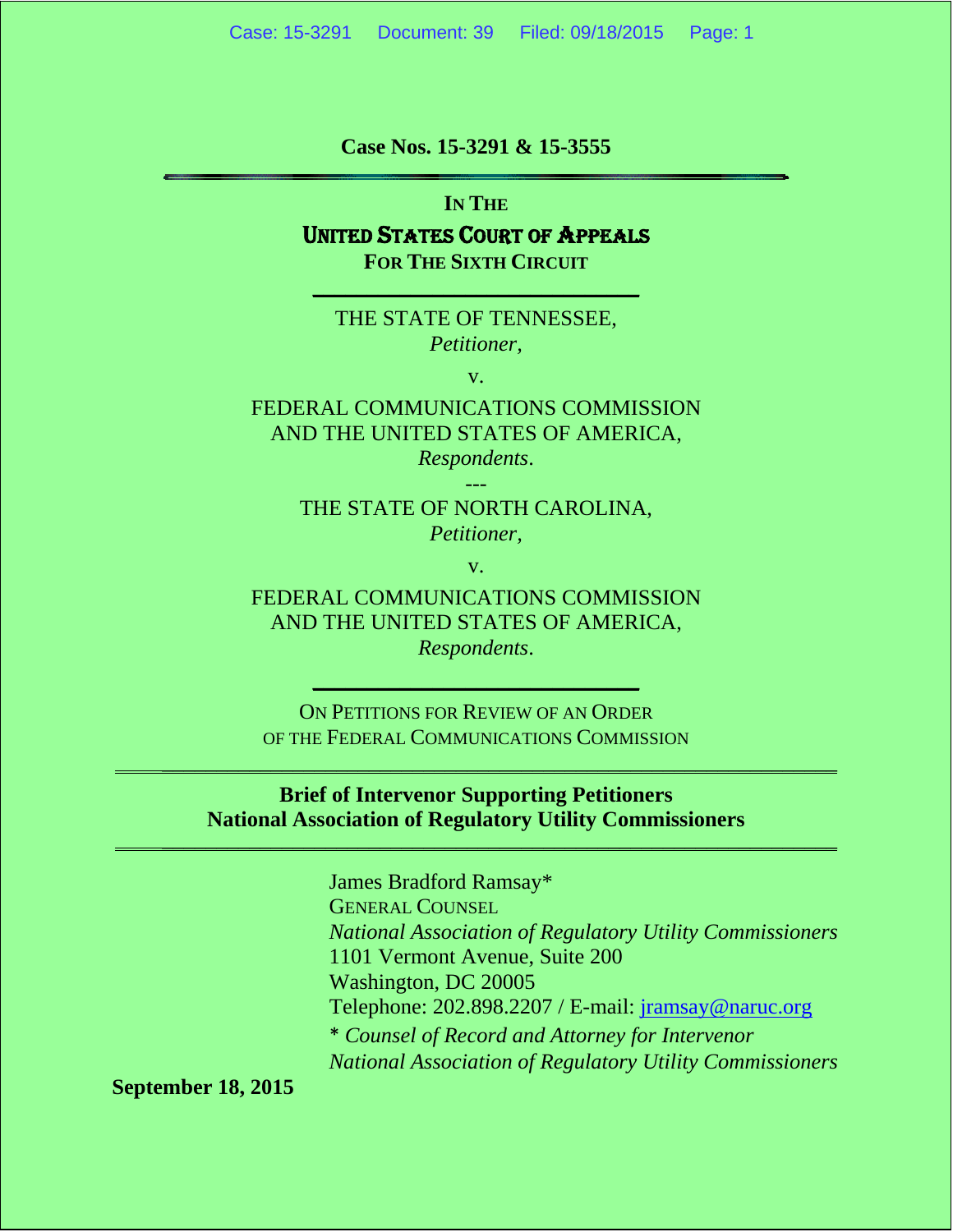#### **UNITED STATES COURT OF APPEALS FOR THE SIXTH CIRCUIT**

# **Disclosure of Corporate Affiliations and Financial Interest**

**Sixth Circuit Case Name:** *State of Tennessee v. FCC* & **Case Number:** 15-3291 & 15-3555*State of North Carolina v. FCC*

**Name of counsel:** James Bradford Ramsay

**Pursuant to 6th Cir. R. 26.1, the National Association of Regulatory Utility Commissioners (NARUC) makes the following disclosure:**

- **1. Is said party a subsidiary or affiliate of a publicly owned corporation? If Yes, list below the identity of the parent corporation or affiliate and the relationship between it and the named party:** NO. NARUC is a quasigovernmental nonprofit organization founded in 1889 and incorporated in the District of Columbia. NARUC has no parent company.
- **2. Is there a publicly owned corporation, not a party to the appeal, that has a financial interest in the outcome? If yes, list the identity of such corporation and the nature of the financial interest:** NO. No publicly held company has any ownership interest in NARUC. NARUC represents those government officials in the fifty States, the District of Columbia, Puerto Rico, and the Virgin Islands, charged with the duty of regulating, *inter alia*, the regulated telecommunications and electric utilities within their respective borders.

#### **CERTIFICATE OF SERVICE**

I certify that on September 18, 2015, the foregoing was served on all parties or their counsel of record through the CM/ECF system if they are registered users or, if they are not, by placing a true and correct copy in the United States mail, postage prepaid, to their address of record.

*/s/ James Bradford Ramsay* 

James Bradford Ramsay\* GENERAL COUNSEL *National Association of Regulatory Utility Commissioners (NARUC)*  1101 Vermont Avenue, Suite 200 Washington, DC 20005 Telephone: 202.898.2207 E-mail: jramsay@naruc.org

**DATED: September 18, 2015** 

\* *Attorney for Intervenor NARUC*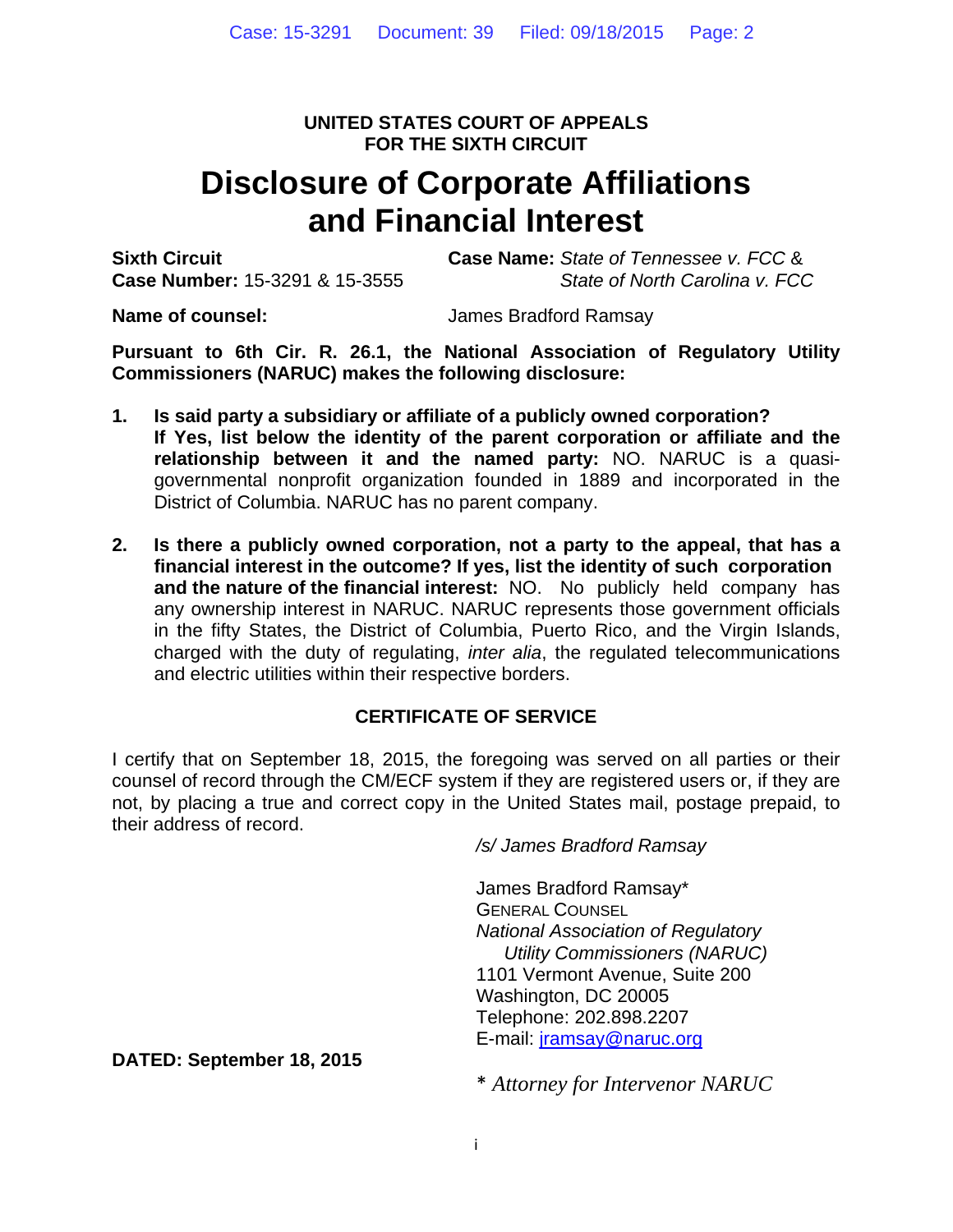# **TABLE OF CONTENTS**

| I. FCC lacks authority to grant or expand authority to a municipality by preempting                                                               |
|---------------------------------------------------------------------------------------------------------------------------------------------------|
| Constitutional Federalism Principles are inconsistent with FCC<br>A.<br>Preemption of State restrictions on State government networks 9           |
| The 1996 Act contains no "clear statement" that permits the FCC to<br><b>B.</b><br>intrude on core State functions by preempting State control of |
| 1. The FCC's Order interprets federal law to infringe on State<br>Sovereignty and requires application of the Gregory clear statement             |
|                                                                                                                                                   |
|                                                                                                                                                   |
|                                                                                                                                                   |
|                                                                                                                                                   |
|                                                                                                                                                   |
|                                                                                                                                                   |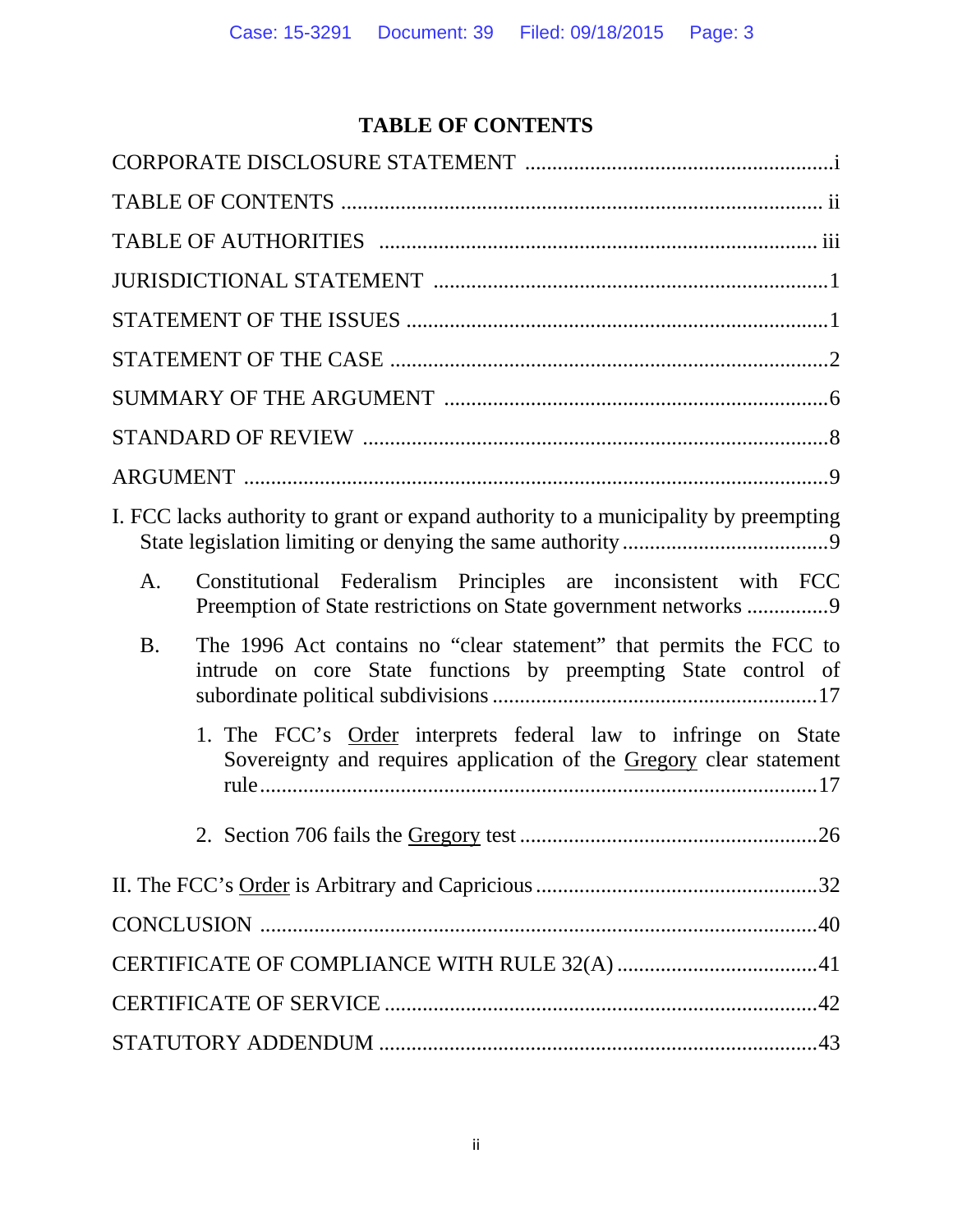# **TABLE OF AUTHORITIES**

| <b>CASES:</b>                                                                        |
|--------------------------------------------------------------------------------------|
|                                                                                      |
|                                                                                      |
| City of Abilene, Tex. v. F.C.C., 164 F.3d 49 (D.C. Cir. 1999) 13, 17, 18, 19, 23, 24 |
| City of Brookings Municipal Telephone Company v. F.C.C.,                             |
|                                                                                      |
| Computer & Communications Industry Association v. F.C.C.,                            |
|                                                                                      |
| Gregory v. Ashcroft, 501 U.S. 452                                                    |
|                                                                                      |
|                                                                                      |
| Louisiana ex rel. Folsom v. Mayor and Administrators of New Orleans,                 |
| McDonnell Douglas Corp. v. U.S. Dep't of the Air Force,                              |
|                                                                                      |
| Minnesota Public Utilities Commission v. F.C.C.,                                     |
| National Association of Regulatory Utility Commissioners v. F.C.C.,                  |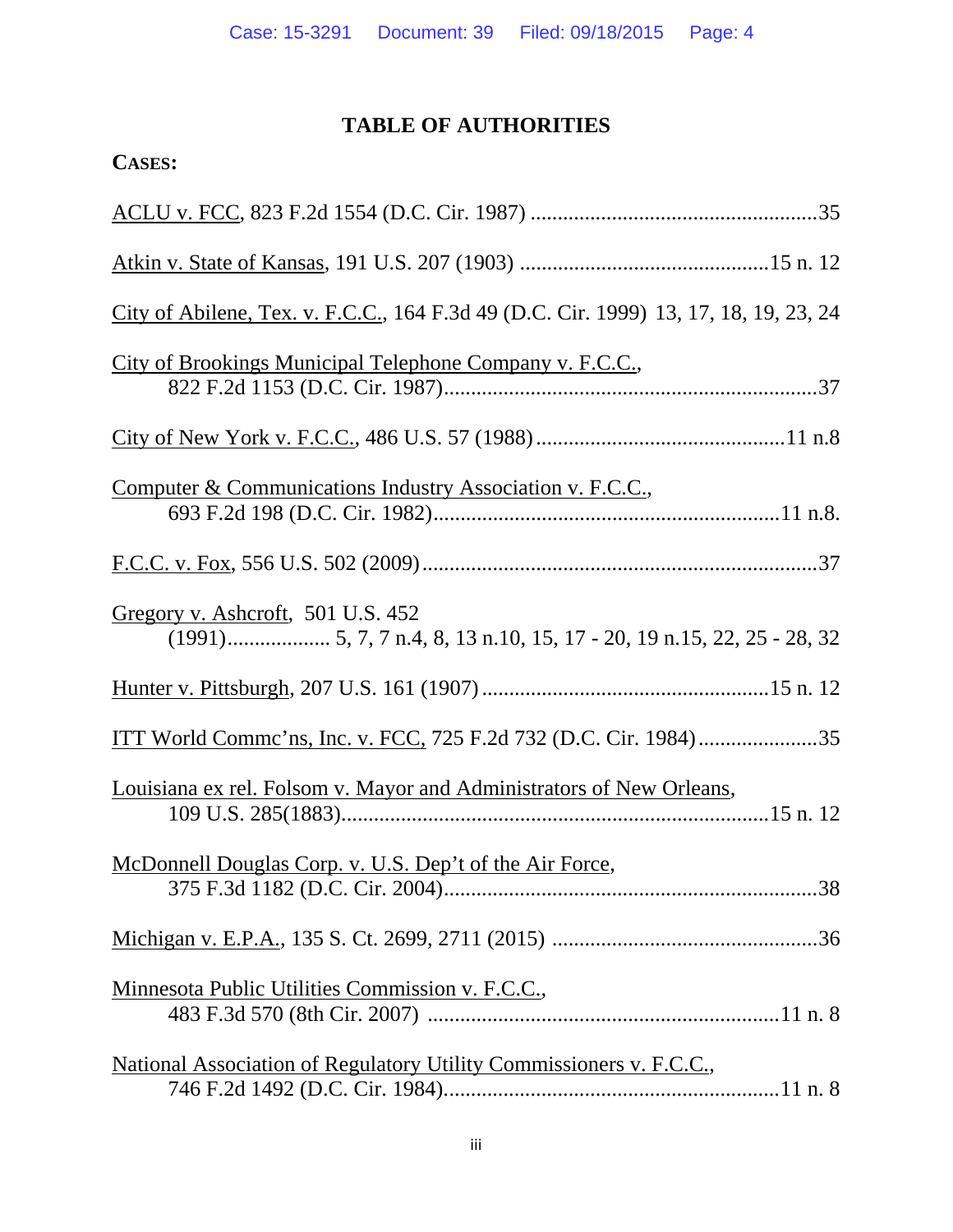| National Fuel Gas Supply Corp. v. FERC, 468 F.3d 831, 839 (D.C. Cir. 2006)  33                                         |
|------------------------------------------------------------------------------------------------------------------------|
| <u>Nixon v. Missouri Municipal League,</u><br>541 U.S. 125 (2004) 7 n.8, 8, 13, 16 n.13, 17, 18, 20 - 28, 23 n. 17, 38 |
| Olenhouse v. Commodity Credit Corp., 42 F.3d 1560, 1578 (10th Cir. 1994)35                                             |
| Public Utility Commission of Texas v. F.C.C.,                                                                          |
|                                                                                                                        |
|                                                                                                                        |
|                                                                                                                        |
| Telespectrum, Inc. v. Public Service Commission of Kentucky,                                                           |
|                                                                                                                        |
|                                                                                                                        |
| Ysursa v. Pocatello Education Association, 555 U.S. 353, 362(2009) 15 n.12                                             |
| <b>ADMINISTRATIVE DECISIONS:</b>                                                                                       |

# In the Matter of City of Wilson, N. Carolina Petition for Preemption of N. Carolina Gen. Statute Sections 160a-340 et Seq., Memorandum Opinion and Order, 30 F.C.C. Rcd. 2408 (2015) ....................................................................passim

| In the Matter of Inquiry Concerning the Deployment of Advanced          |  |
|-------------------------------------------------------------------------|--|
| Telecommunications Capability to All Americans in A Reasonable &        |  |
| Timely Fashion, & Possible Steps to Accelerate Such Deployment Pursuant |  |
| to Section 706 of the Telecommunications Act of 1996, As Amended by the |  |
| Broadband Data Improvement Act, Order,                                  |  |
|                                                                         |  |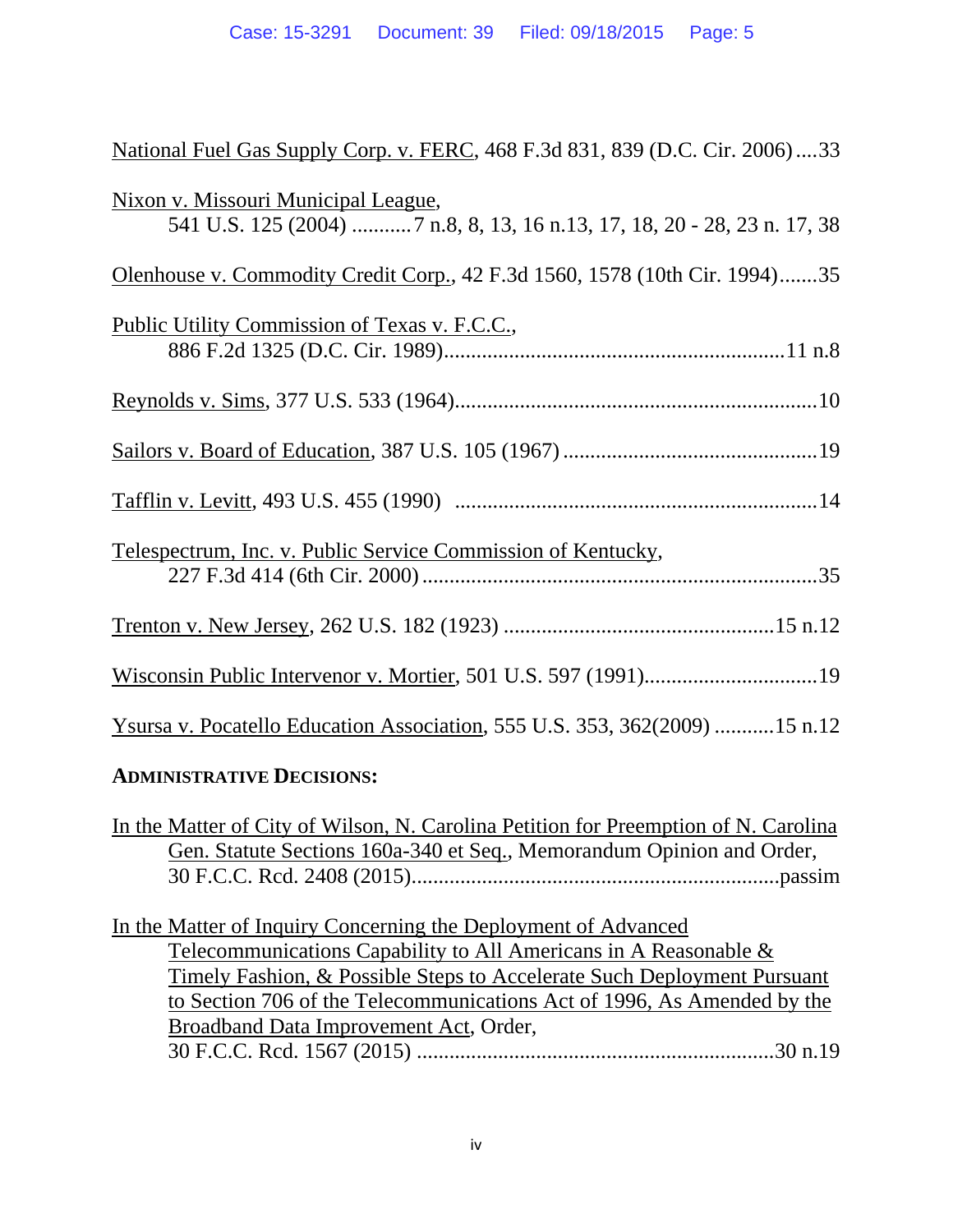| In the Matter of Protecting & Promoting the Open Internet, Report and Order on<br>Remand, Declaratory Ruling, and Order,                                                                                                            |
|-------------------------------------------------------------------------------------------------------------------------------------------------------------------------------------------------------------------------------------|
| In the Matter of Public Utility Commission of Texas, et al. Petitions for<br>Declaratory Ruling, Memorandum Opinion and Order,                                                                                                      |
| In Re Missouri Municipal League, Memorandum Opinion and Order, 16 F.C.C.                                                                                                                                                            |
| <b>CONSTITUTIONAL AMENDMENTS:</b>                                                                                                                                                                                                   |
|                                                                                                                                                                                                                                     |
| <b>STATUTES:</b>                                                                                                                                                                                                                    |
|                                                                                                                                                                                                                                     |
|                                                                                                                                                                                                                                     |
| 47 U.S.C. § 152 [§ 601(c)]<br>Telecommunications Act of 1996, Pub. L. No. 104-104, § 601(c), 110 Stat.                                                                                                                              |
|                                                                                                                                                                                                                                     |
|                                                                                                                                                                                                                                     |
|                                                                                                                                                                                                                                     |
| 47 U.S.C. §§ 1302, 1303 (Section 706).<br>Telecommunications Act of 1996, Pub. L. No. 104-104, § 706, 110 Stat. 56, 153<br>(1996), as amended by the Broadband Data Improvement Act, Pub. L. No. 110-385,<br>122 Stat. 4096 (2008), |
|                                                                                                                                                                                                                                     |
|                                                                                                                                                                                                                                     |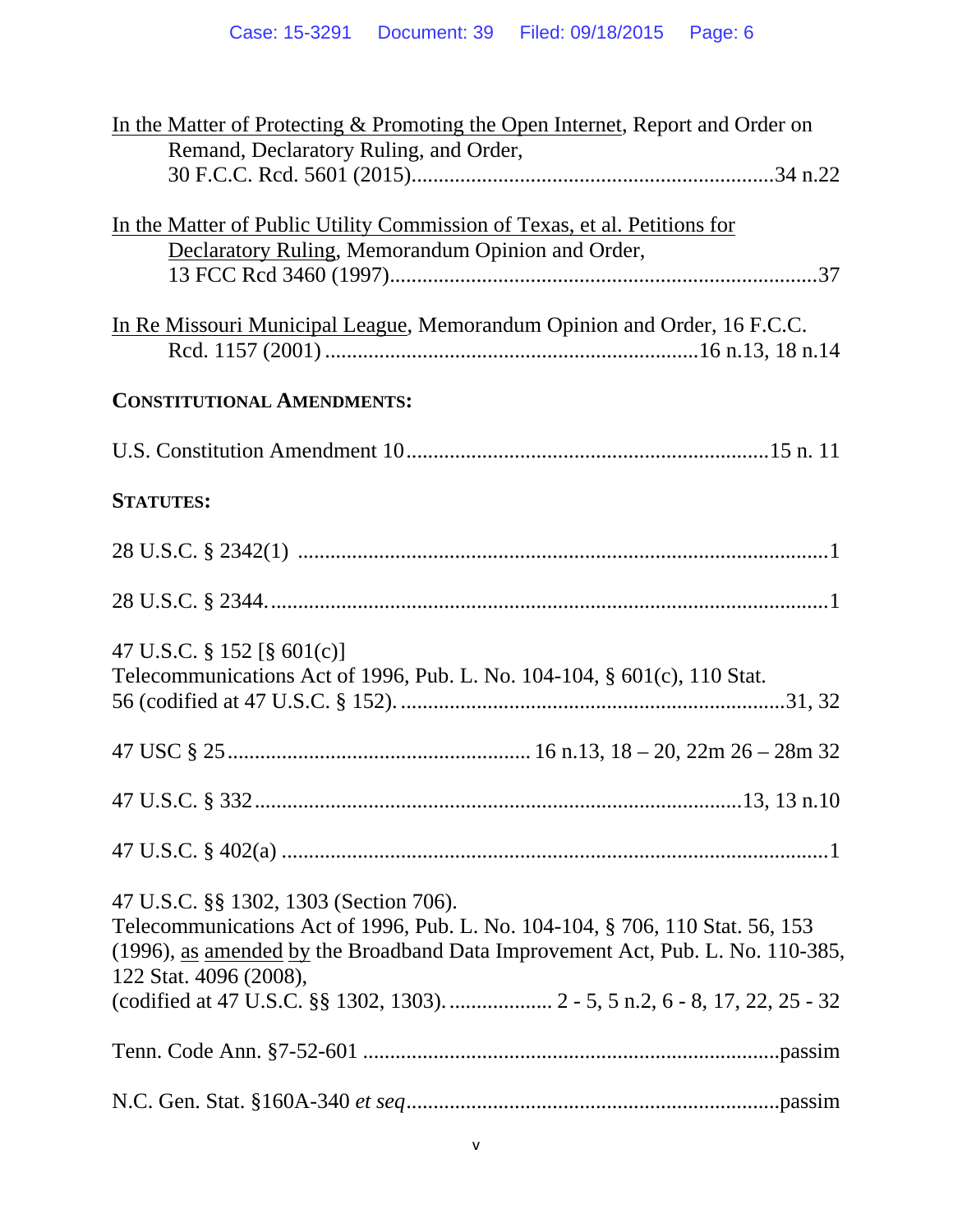# **MISCELLANEOUS:**

| <u>Comments of Citizens Against Government Waste, WCB Docket No. 14-115 &amp;</u>                                                                                                                                          |
|----------------------------------------------------------------------------------------------------------------------------------------------------------------------------------------------------------------------------|
|                                                                                                                                                                                                                            |
| Comments of CenturyLink, WCB Docket No. 14-115 & 14-116                                                                                                                                                                    |
| Comments of USTelecom, WCB Docket No. 14-115 & 14-116                                                                                                                                                                      |
|                                                                                                                                                                                                                            |
| Davidson, Charles M. & Santorelli, Michael J., Understanding the Debate Over<br>Government-Owned Broadband Networks: Context, Lessons Learned, And A<br>Way Forward For Policymakers, Advanced Communications Law & Policy |
| Letter from Josh Callihan on behalf of Municipal Broadband Operators to Marlene<br>Dortch, GN Docket No. 14-28, GN Docket 10-127 (Feb. 10, 2015) 34 n.22                                                                   |
| Meek, Andy, Memphis Networx: From Smart Money to Risky Business, MEMPHIS                                                                                                                                                   |
| Reply Comments of NARUC, WCB Docket No. 14-115 & 14-116 (September 29,                                                                                                                                                     |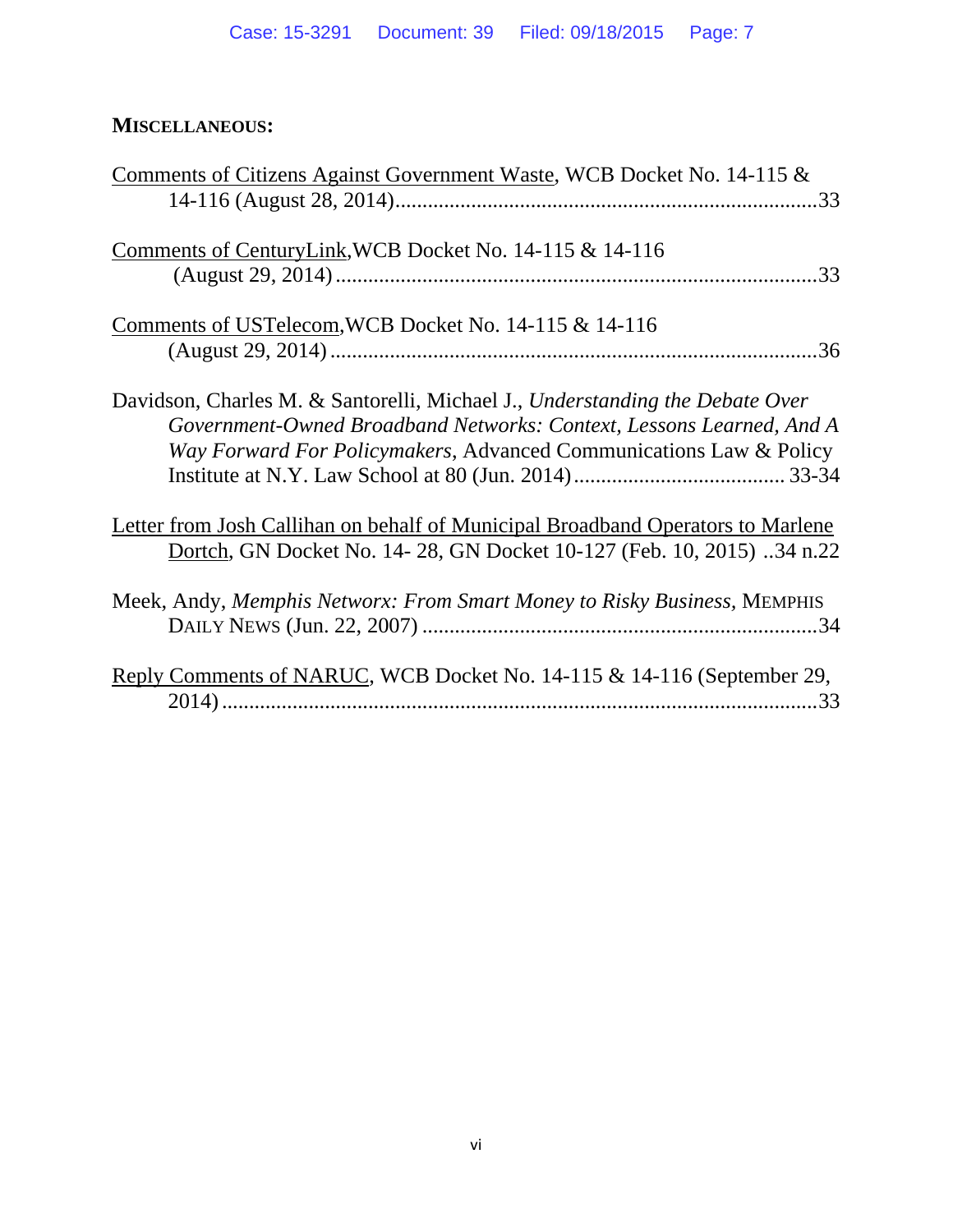#### **JURISDICTIONAL STATEMENT**

 This Court has jurisdiction over both the Tennessee and North Carolina challenges to In the Matter of City of Wilson, North Carolina Petition for Preemption of North Carolina General Statute Sections 160A-340 et seq., The Electric Power Board of Chattanooga, Tennessee Petition for Preemption of a Portion of Tennessee Code Annotated Section 7-52-601, Memorandum Opinion and Order, FCC 15-25, 30 F.C.C. Rcd. 2408 (2015) (rel. Mar. 12, 2015) (P.A. 1-116), (Order) under Section 402(a) of the Communications Act of 1934, 47 U.S.C. § 402(a), and 28 U.S.C. §§2342(1) and 2344. The Order became effective upon release. Id. ¶185 (P.A. 76). Tennessee timely filed its petition in this Court on March 20, 2015. North Carolina filed a petition in the Fourth Circuit, which was transferred to this Court May 19, 2015, and subsequently, on August 3, 2015, consolidated with the Tennessee appeal.

#### **STATEMENT OF THE ISSUES**

1. Under the Constitution, does the federal government have the power to rewrite Tennessee and North Carolina law to redefine the geographical area within which its units of local government may provide services?

 (a) Does re-drawing territorial boundaries for local government violate State sovereignty?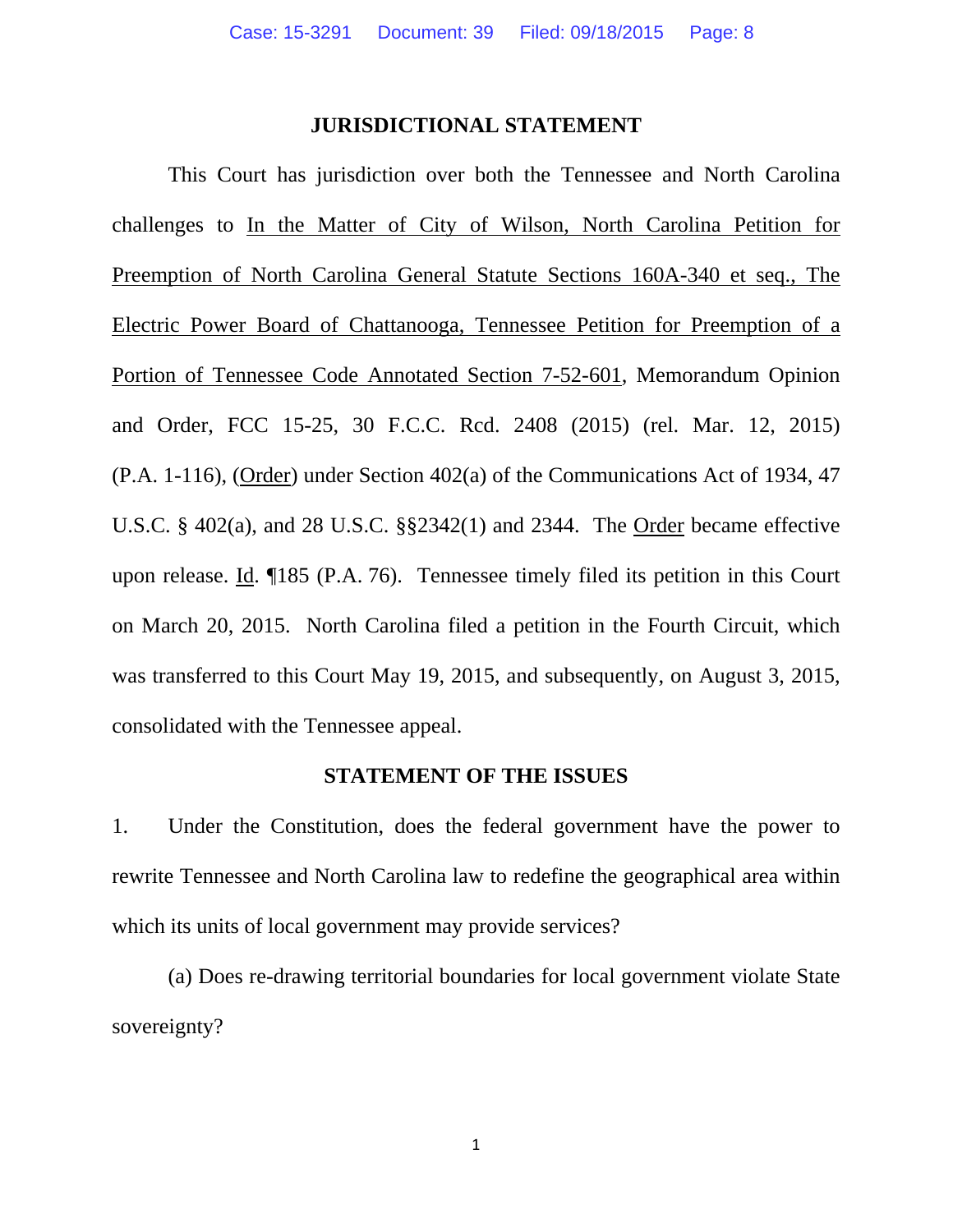(b) Can Congress authorize a unit of local government created by the State to exercise powers not vested in that unit by the State?

2. If Congress possesses the power to redefine the territory within which a State-created unit of local government may operate, does Section 706 of the Telecommunications Act of 1996 constitute the requisite "plain statement" of its intent to exercise that authority?

#### **STATEMENT OF THE CASE**

 Tennessee and North Carolina laws grant State municipal utilities limited authority to provide broadband service. Tenn. Code Ann. §7-52-601; N.C. Gen. Stat. §160A-340 *et seq*. Tennessee municipal electric plants may provide such service, but only "within its [electric] service area." Tenn. Code Ann. §7-52-601. North Carolina allows municipalities to provide broadband services, subject to conditions. N.C. Gen. Stat. §§160a-340 *et seq*.

 On July 24, 2015, two municipal broadband providers, the Electric Power Board of Chattanooga, Tennessee ("EPB") and the City of Wilson, North Carolina ("Wilson") petitioned the Federal Communications Commission ("FCC" or "Commission") to preempt laws that restrict their authority to offer broadband. Order ¶ 17 (P.A. 6-7). To be more accurate, those States did not grant either entity authority to expand operations outside specified limits.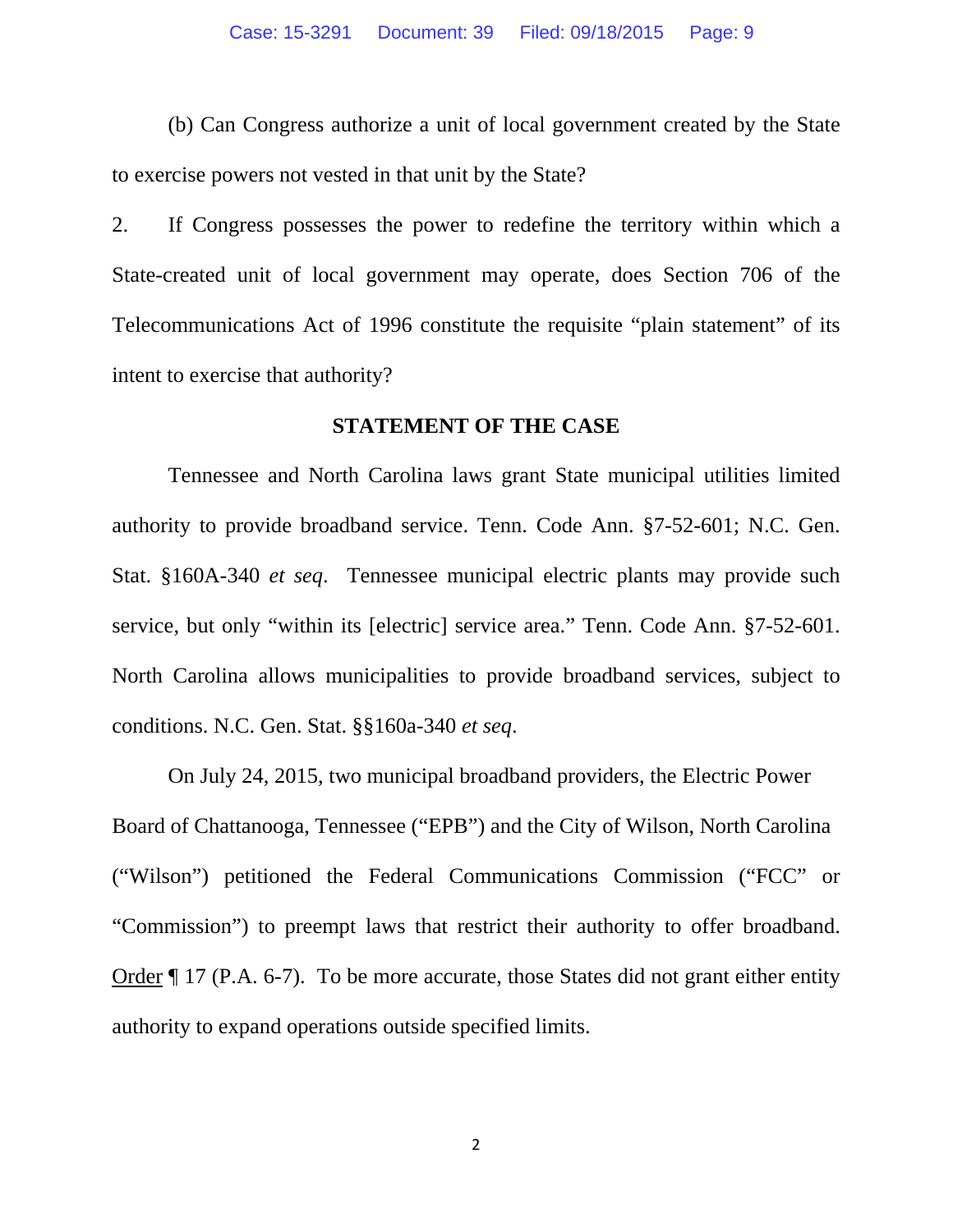The EPB and Wilson petitions assert the geographic limits and other required procedures that limit each State's grant of authority constitute "barriers" to broadband deployment that should be preempted. EPB Petition at 1 (P.A. 400); Wilson Petition at 2 (P.A. 637).

The subsequent March 12, 2015 FCC Order agrees both States' laws constitute "barriers" to broadband deployment. Order ¶ 5 (P.A. 4). The Order asserts Section 706 of the Telecommunications Act of 1996, 47 U.S.C. §1302 (1996), gives the agency both the authority and the duty to preempt such "barriers." Id. ¶ 10 (P.A. 5).

 The Order purports to excise from the Tennessee Code the phrase "within its [electric] service area," and claims this change provides authority for EPB to offer broadband services Statewide. Id. ¶¶ 1, 77 (P.A. 2-3, 38).

 The Order also purports to eliminate the territorial restriction in N.C. Gen. Stat. §160a-340.1(3). Id. ¶¶ 1, 97 (P.A. 2-3, 45).

 Moreover, it preempts, inter alia, North Carolina required public disclosures of business plans/feasibility studies, public hearings and special elections by the citizens of the municipality. Id.  $\P$  115-118 (P.A. 51-53).

In support of its action, the FCC points to five sources of authority: (1) "Article I, section 8 of the Constitution gives Congress the power to regulate interstate commerce"; (2) "Internet access unquestionably involves interstate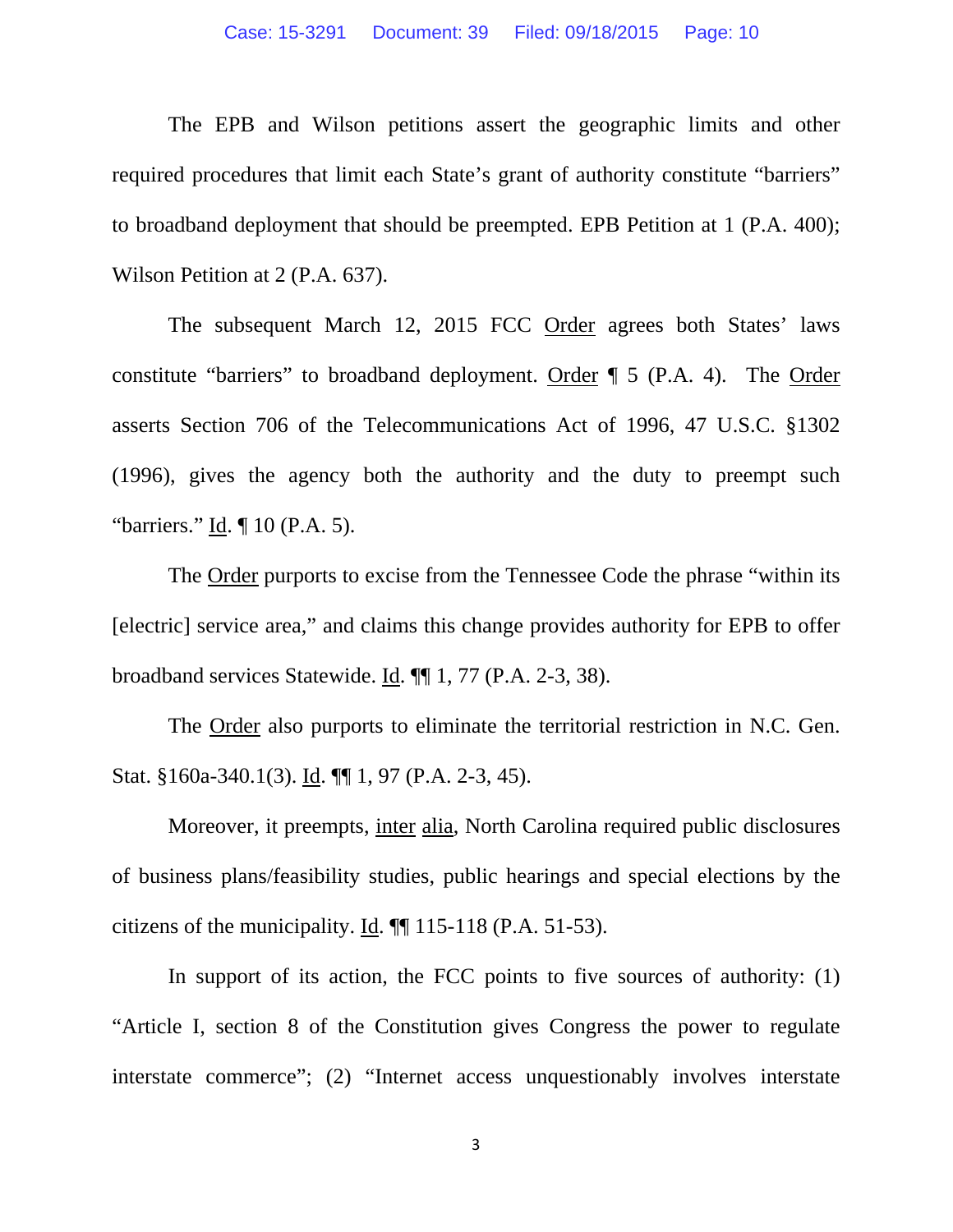communications, and thus interstate commerce"; (3) "Congress has given the Federal Communications Commission the authority to regulate interstate communications"; (4) "The Commission has previously exercised its authority to preempt State laws that conflict with federal regulation of interstate commerce"; and (5) "§ 706 of the 1996 Act directs the Commission to take action to remove barriers to broadband investment, deployment and competition." Id. ¶ 6(P.A. 4).

 In particular, the FCC creates a brand new catch phrase: "State's preferred communications policy objectives," which – according to a September 16, 2015 Westlaw search of all FCC decisions and federal court cases – makes its only and inaugural debut in this  $Order<sup>1</sup>$ . The FCC created the concept as a basis for determining which State rules, i.e., the ones the FCC wished to preempt, are not really "State core functions." This is in spite of the fact that the targeted State rules unquestionably control the State's political subdivision.

<sup>1</sup> Order, ¶¶ 11, 147, 167, 178 (P.A. 5, 62-63, 70, 74-75). The undersigned searched in *WestlawNext* the phrase "State preferred communications policy objectives" in the all State and Federal database. The search raised no Court citations and only one FCC citation – which was to the Order on review.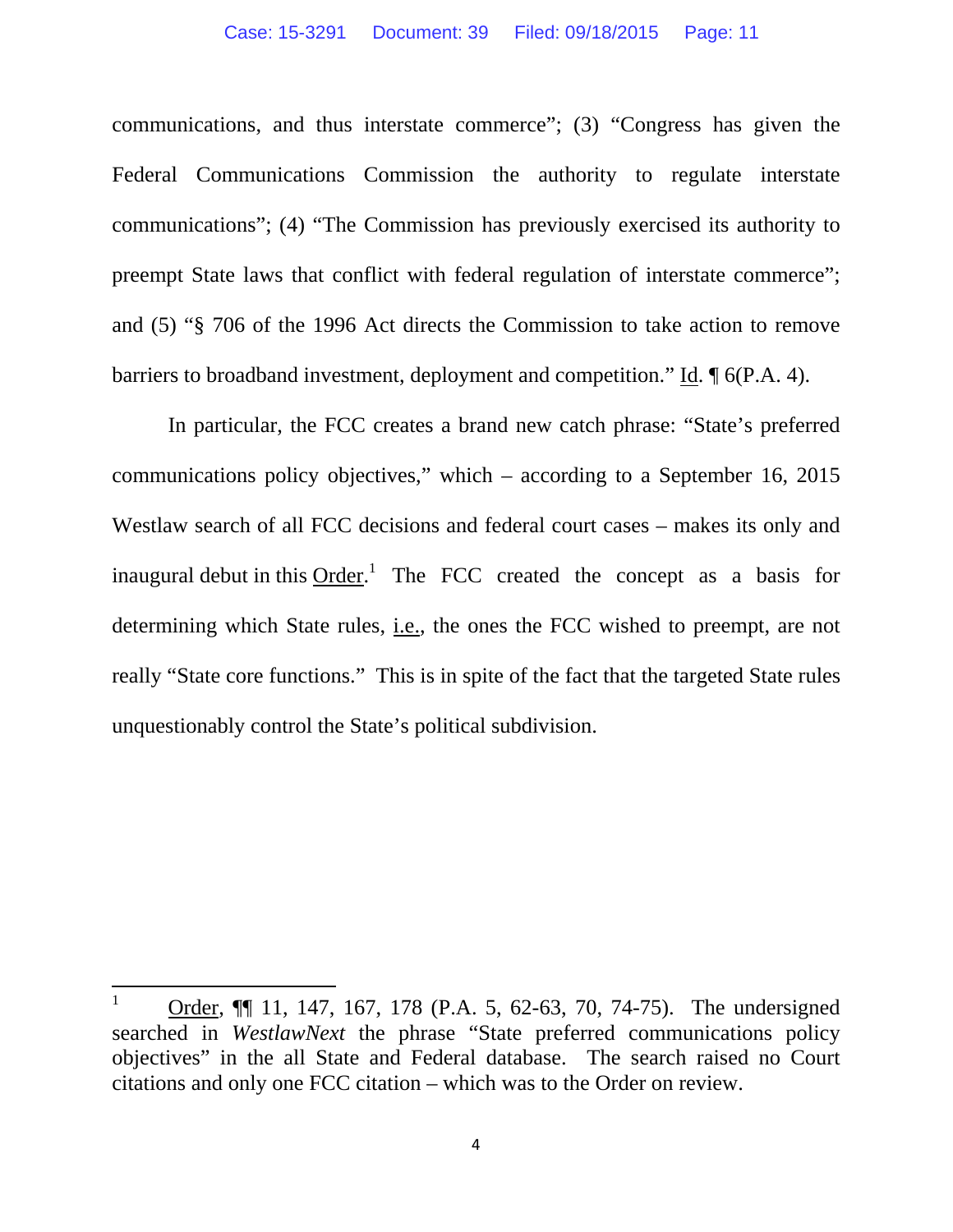According to the FCC, if these were actually "State core functions," the plain statement rule of Gregory v. Ashcroft, 501 U.S. 452, 460 (1991), would apply to its reliance on § 706.<sup>2</sup> Id.  $\P$  11 (P.A. 5). The agency asserts that the general language of "[S]ection 706 authorizes the Commission to preempt State laws that specifically regulate the provision of broadband by the State's political subdivision, where those laws stand as barriers to broadband investment and competition." Id. The FCC contends it has authority to preempt "where a State has authorized municipalities to provide broadband, and then chooses to impose regulations on that municipal provider in order to effectuate the State's preferred communications policy objectives." Id. The Order characterized the Tennessee and North Carolina statutory provisions as merely "State-law communications policy regulations, as opposed to a State core function in controlling political subdivisions." Id. ¶ 13 (P.A. 6).

Two of the five FCC commissioners dissented.

 Commissioner Pai concludes that the Order "usurp[s] fundamental aspects of State sovereignty," ignores Supreme Court precedent, and exceeds FCC's authority. Pai Dissent at 100-113 (P.A. 100-113).

<sup>2</sup> The Telecommunications Act of 1996, Pub. L. No. 104-104, § 706, 110 Stat. 56, 153 (1996), as amended by the Broadband Data Improvement Act, Pub. L. No. 110-385, 122 Stat. 4096 (2008), codified at 47 U.S.C. §§ 1302, 1303 (Section 706).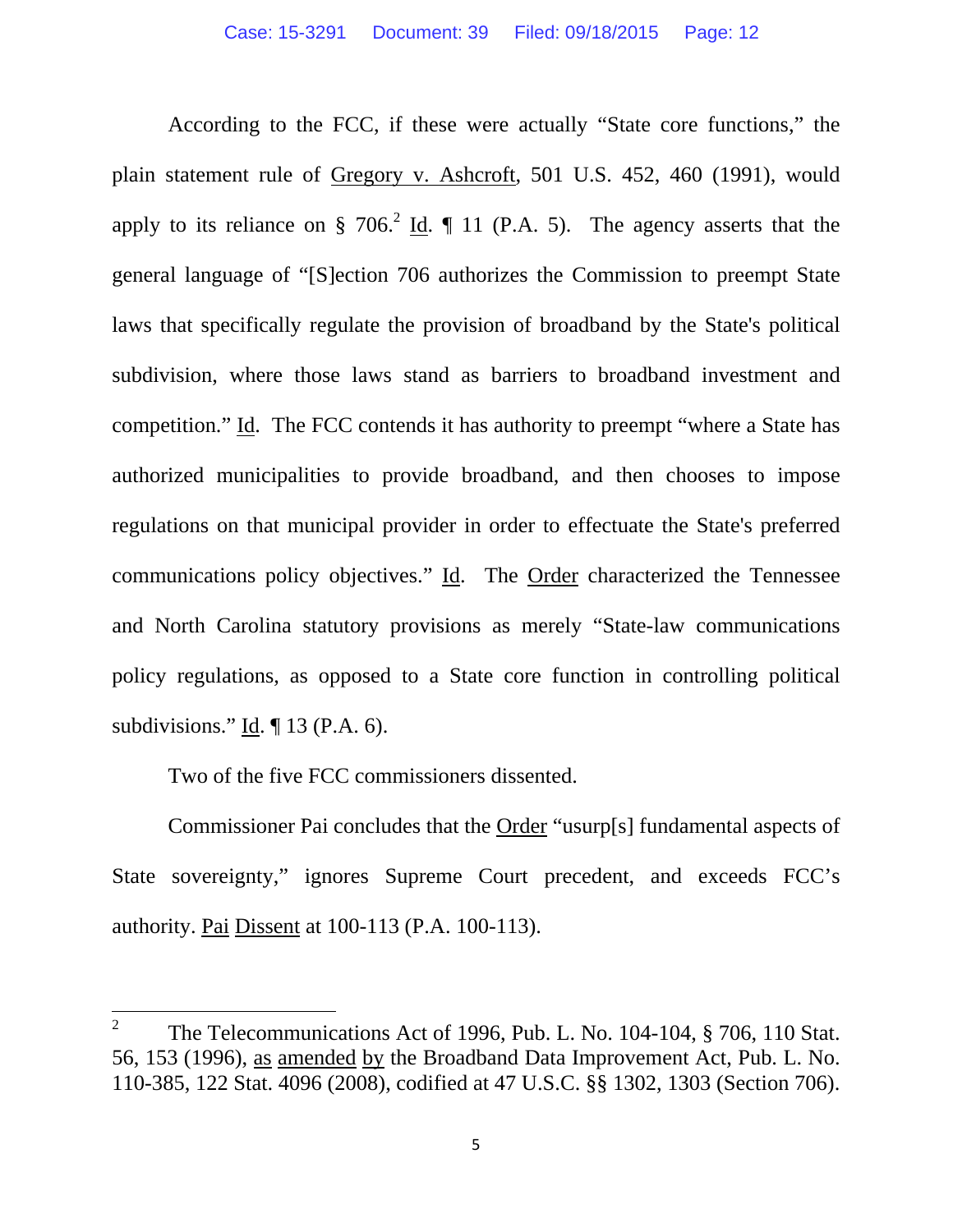Commissioner O'Rielly finds the Order relied on an "illogical and tortured" reading of § 706 that would vest the FCC with "carte blanche" to take almost any action to regulate broadband. O'Rielly Dissent at 114 (P.A. 114).

 Subsequently, the States of Tennessee and North Carolina timely filed petitions for review ultimately consolidated in this Court. NARUC respectfully requests this Court vacate the entire FCC Order and confirm State sovereignty over subordinate units of government.

#### **SUMMARY OF THE ARGUMENT**

 The FCC's February 2015 Order preempting State law restrictions on local government ownership of broadband networks is severely flawed. The FCC's claims of preemptive authority to interfere with the exercise of States' discretion over their political subdivisions clash with fundamental principles of constitutional federalism. The Supreme Court has long recognized that States have broad discretion to delineate the powers local governments may exercise. The FCC is preempting State enabling statutes. These are the vehicles for States to structure operations, delegate power, and specify processes for all types of subordinate political subdivisions of State government – from municipalities to counties to State public service commissions – like NARUC's members.

 The FCC persists in treating the municipalities as private entities rather than subordinate political subdivisions.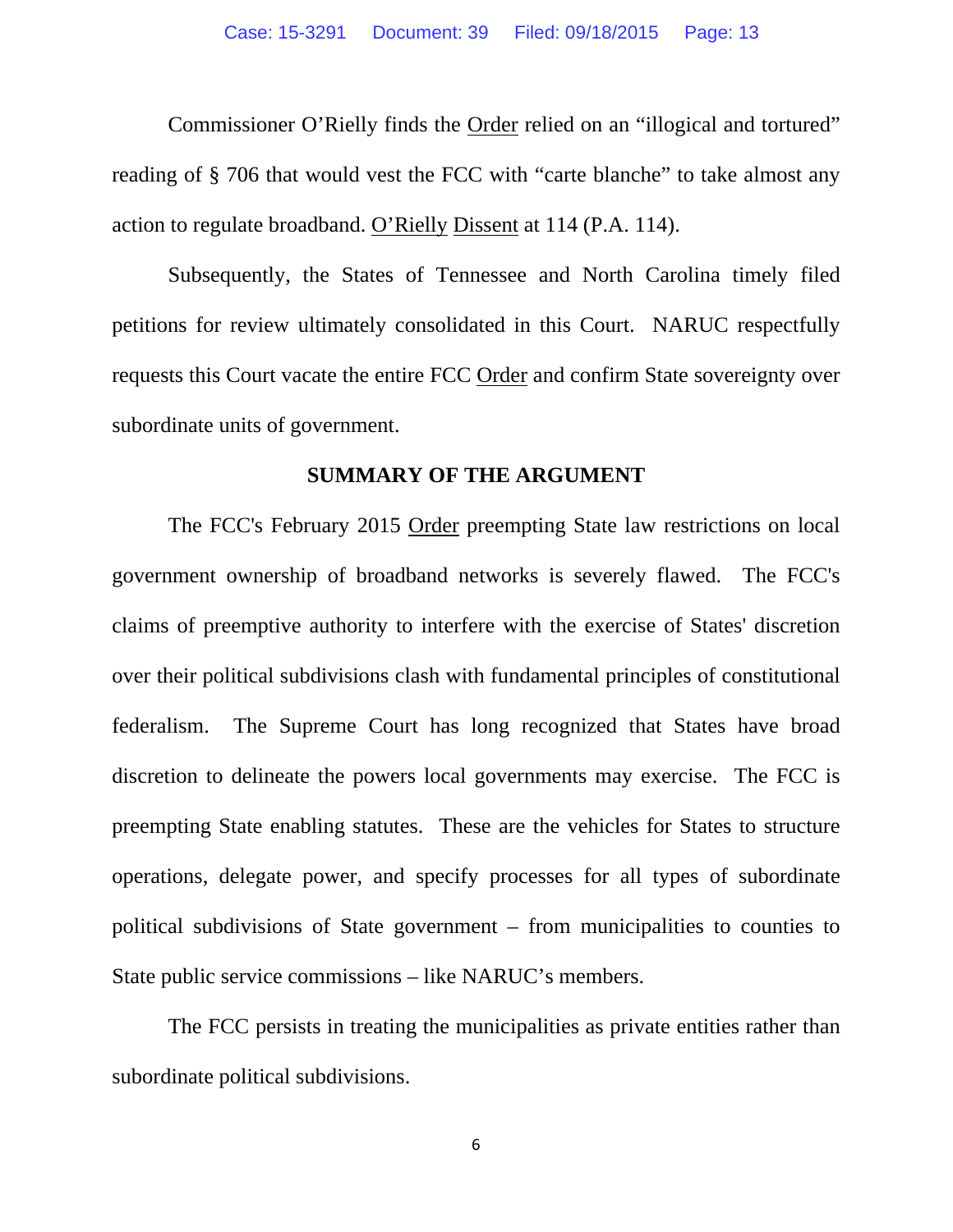The FCC cites the fact that Congress regulates interstate commerce, that the FCC has authority over interstate communications, and that the Commission has preempted State laws that conflict with its regulations. Order ¶ 6 (P.A. 4). These statements are generally true, but completely irrelevant and inapplicable to a State's internal process and procedures for determining if, where, and how the State (or one of its political subdivisions chartered/authorized to serve a discrete geographic area) will get in the business of providing broadband service.

The <u>Order</u> claims that § 706 grants the FCC authority to preempt these internal State processes. Id. ¶ 146 (P.A. 62). It does not. The structure, plain text and legislative history of that section demonstrate the frailty of the FCC's adopted construction. Moreover, the Order cites to cases that are not on point or relevant, $3$ purports to distinguish cases that are precisely on point, $4$  and presents illogical and counter-intuitive explanations for the actions taken.

 If this Court chooses to uphold the FCC, it will break new ground. To do so, the Court must endorse the FCC's new framework for determining when the Gregory v. Ashcroft*,* 501 U.S. 452 (Gregory) (1991) "plain statement" rule must be applied. That new framework divides State enabling legislation for an agency,

<sup>3</sup> See footnote 8 infra and the accompanying discussion at pages 11-13.

<sup>4</sup> See the discussions of Nixon v. Missouri Mun. League, 541 U.S. 125, 135 (2004), City of Abilene, Texas v. F.C.C., 164 F.3d 49, 52 (Abilene) (D.C. Cir. 1999), and Gregory, infra.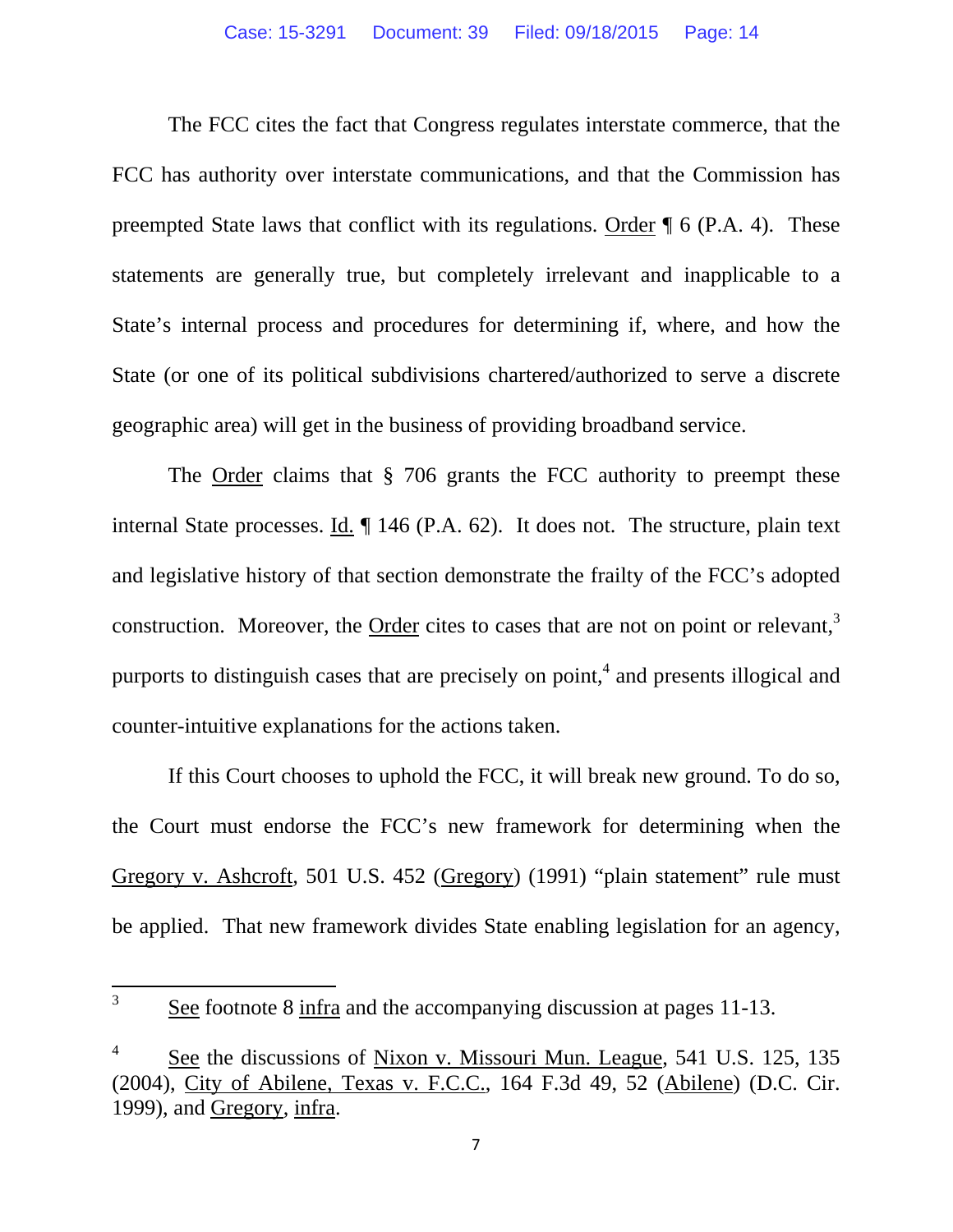municipality or other subordinate political unit into "State preferred communications policy objectives" and "core State functions." Prior FCC (and Court cases) have not done so when dealing with similar enabling statutes. Moreover, that FCC analysis is inconsistent on its face with the Supreme Court's decisions in both Gregory and Nixon v. Missouri Municipal League, 541 U.S. 125, 135 (Nixon) (2004). If upheld, this Court will also sanction the FCC counterintuitive "preemptive editing" of State legislation. This new power allows a federal agency to delete restrictions in a State statute and thereby effectively grant municipalities "State" authority, in States where the legislature, via the democratic processes, has unequivocally voted against granting said authority.

 Assuming, for the sake of argument, this Court can find that neither Nixon nor Gregory are relevant and that § 706 does provide sufficient authority for the FCC to act, the agency's exegesis of § 706, its treatment of the record below, and its sharp and unexplained departure from prior agency precedent is arbitrary and capricious.

#### **STANDARD OF REVIEW**

 Pursuant to FRAP 28(i), NARUC adopts by reference the STANDARD OF REVIEW, in the September 18, 2015 *Brief of Petitioner, The State of Tennessee*, filed in Case No. 15-3291, at page 8.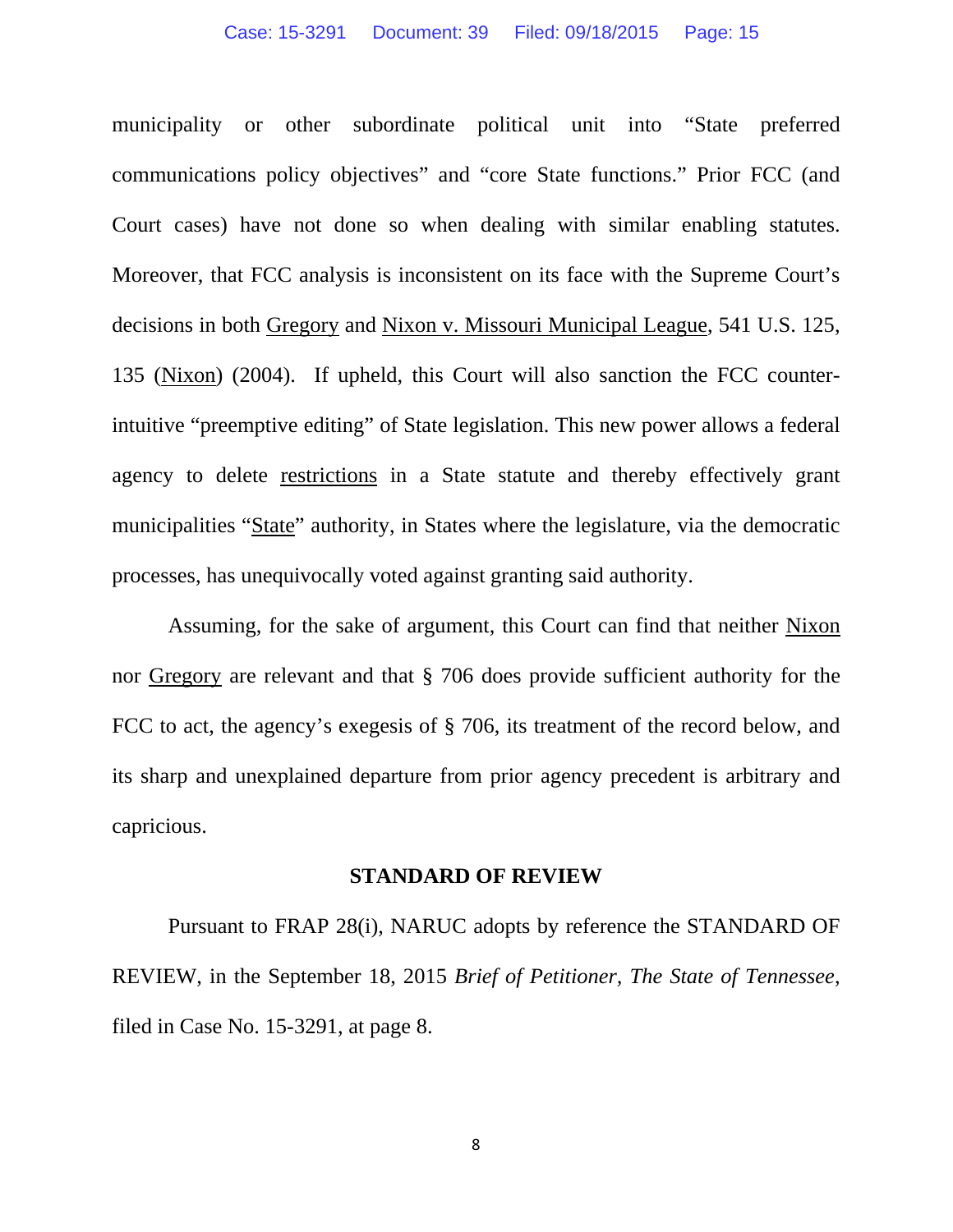# **ARGUMENT**<sup>5</sup>

# **I. FCC lacks authority to grant or expand authority to a municipality by preempting State legislation limiting or denying that authority.**

### **A. Constitutional Federalism Principles are inconsistent with FCC Preemption of State restrictions on State government networks.**

 No one would suggest that the FCC could order a private business not currently engaged in jurisdictional utility operations to either directly provide broadband services or *to require one of its business subsidiaries to do so*.

 Can the FCC order an electric company (or one of its subsidiaries) to rollout broadband services? What about Wal-Mart? Can the FCC order Wal-Mart or Google or one their subsidiaries to roll out broadband services?

The answer seems obvious.

 But, what if Wal-Mart has a subsidiary that *wants* to rollout broadband? What if Google Fiber has a city-based broadband subsidiary that *wants* to expand an existing city-wide Gigabyte network into adjacent areas? And what if, in each case, the company's Board of Directors (like the democratically-elected State legislators in this case) does not deem it prudent. Or perhaps the Board wants the

<sup>&</sup>lt;sup>5</sup> For over 120 years, the National Association of Regulatory Utility Commissioners ("NARUC") has represented the interests of public utility commissioners in all States, the District of Columbia, and U.S. Territories charged with, *inter alia*, overseeing certain operations of electric and telecommunications utilities. NARUC's member commissions are, like municipalities, creatures of the State. As creatures of the State, they too *have only the authority and jurisdiction specified by the State.*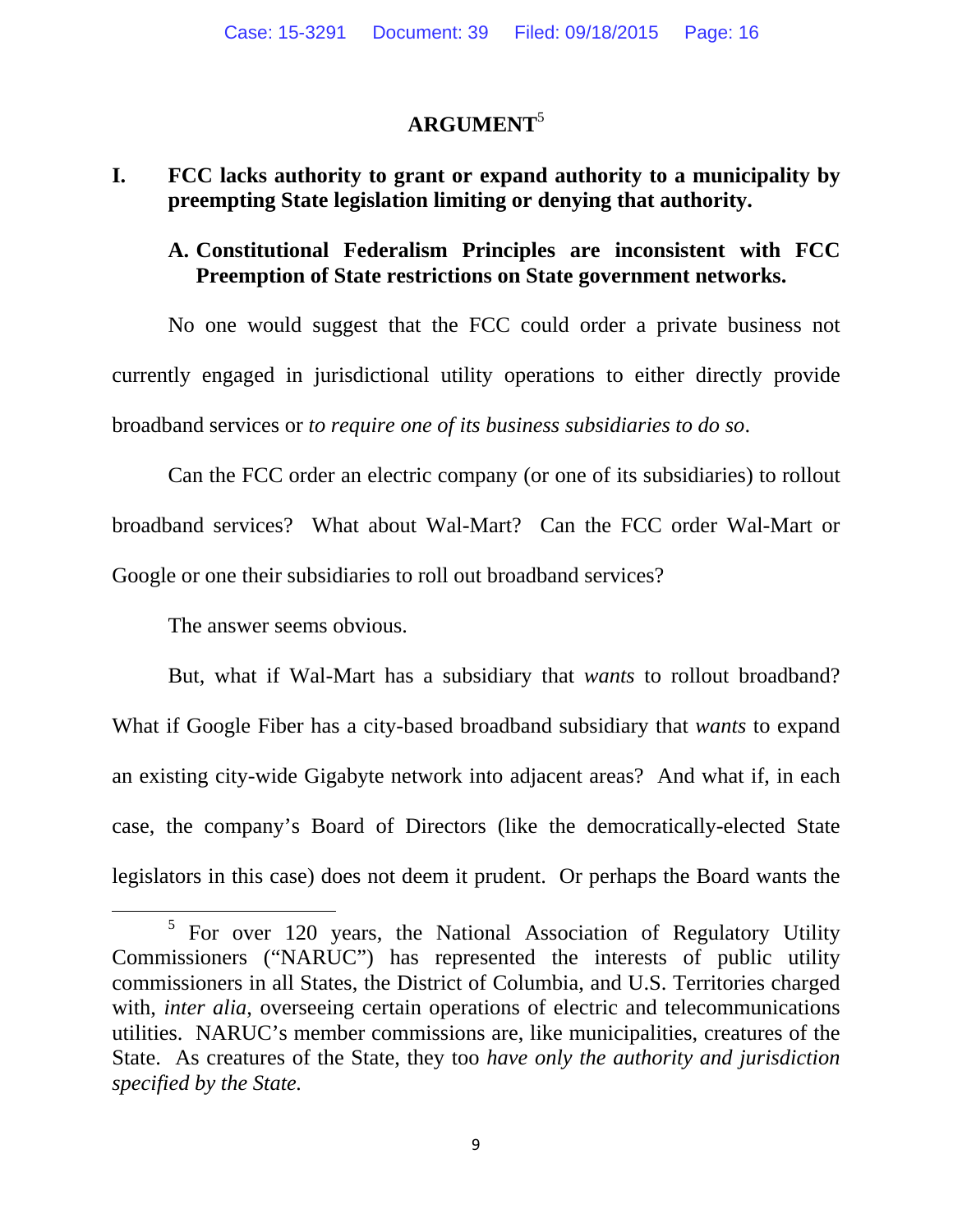subsidiary to hold listening sessions disclosing their plans to get more information or wants to structure financing in a particular way.

 Can the FCC bypass/preempt Wal-Mart or Google's governing corporate bylaws to effectively require Wal-Mart or Google to offer a service through its subsidiary that its' Board of Directors opposes or wants to delay pending listening sessions?

Certainly that seems implausible.

 Yet, that's precisely what the FCC does to Tennessee and North Carolina in the Order, albeit while ignoring the additional barriers to its actions posed by the U.S. Constitution and controlling Supreme Court precedent.

 Indeed, the entire framework the FCC adopted for analyzing the issues necessarily treats EBP and Wilson as if they were *separate* and *private* companies instead of what they are: *political subdivisions of the State subordinate to its democratically-elected legislators – subdivisions that lack any authority to act without specific authorization from those legislators or the State constitution*. Reynolds v. Sims, 377 U.S. 533, 575 (1964) ("Political subdivisions of States counties, cities, or whatever— never were and never have been considered as sovereign entities").

This skewed approach infects the FCC's entire analysis.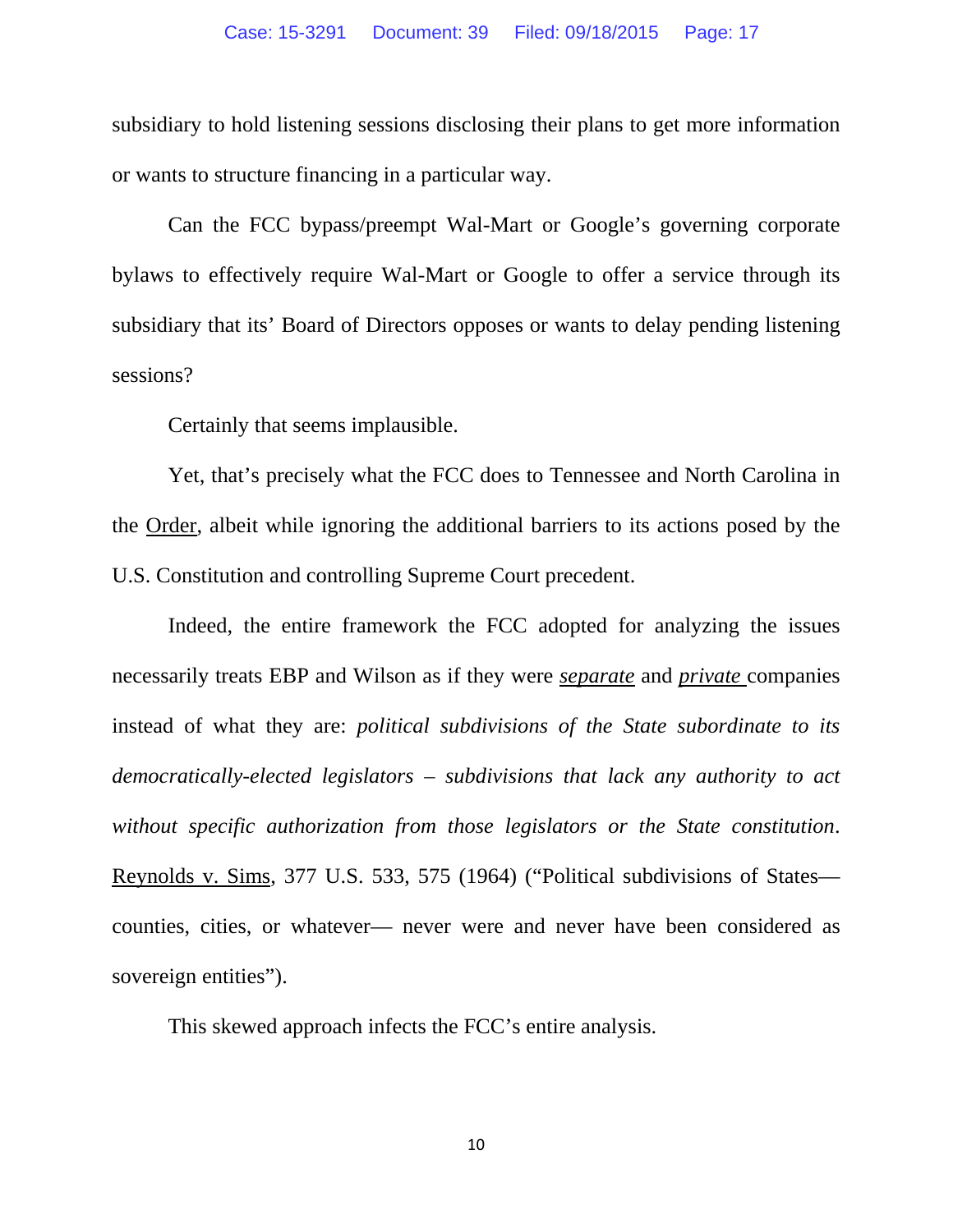It is reflected clearly in the FCC's (i) discovery of a brand new category of State enabling laws it characterizes as "State's preferred communications policy objectives,"<sup>6</sup> (ii) its refusal to respect prior agency<sup>7</sup> and Court precedent, and (iii) its serial citations to irrelevant cases dealing with FCC preemption of State agency oversight of *private* carriers.

 Most of the cited FCC cases involve *State agencies or political subdivisions*  that the FCC suggests support its novel theories that (1) the FCC can interfere with core State grants/limitations of authority to its political subdivisions and (2) that the FCC can provide a municipality with authority though preemption that it does not currently possess.<sup>8</sup>

 6 See Footnote 1, supra, and the discussion infra at pages 4, 18-26.

<sup>7</sup> See discussion infra beginning at 18.

<sup>8</sup> The FCC cites cases, at ¶ 144 note 392 (P.A. 61) preempting NARUC's member State Commissions' (i) CPE rules, in Computer & Communications Industry Association v. F.C.C., 693 F.2d 198 (D.C. Cir. 1982), nomadic Voice over Internet Protocol Services rules in Minnesota Public Utilities Commission v. F.C.C., 483 F.3d 570 (8th Cir. 2007), orders stopping a private carrier from providing interconnection, in Public Utility Commission of Texas v. F.C.C., 886 F.2d 1325 (D.C. Cir. 1989), and, at ¶ 145 note 396 & ¶ 147 note 400 (P.A. 61 & 62), oversight of an intrastate service that could be used to complete interstate calls in National Association of Regulatory Utility Commissioners v. F.C.C., 746 F.2d 1492 (D.C. Cir. 1984). At ¶ 147 note 400, (P.A. 62), the FCC cites City of Arlington, Texas v. F.C.C., 133 S. Ct. 1863 (City of Arlington) (2013), where the Court's upheld the FCC's interpretation of 47 U.S.C.  $\S$  332(c)(7)(B)(ii) as requiring local governments to act on siting applications for wireless facilities "within a reasonable period of time after the request is duly filed" as presumptively 90 days, and finally, they cite City of New York v. F.C.C.*,* 486 U.S. 57, 66 (1988),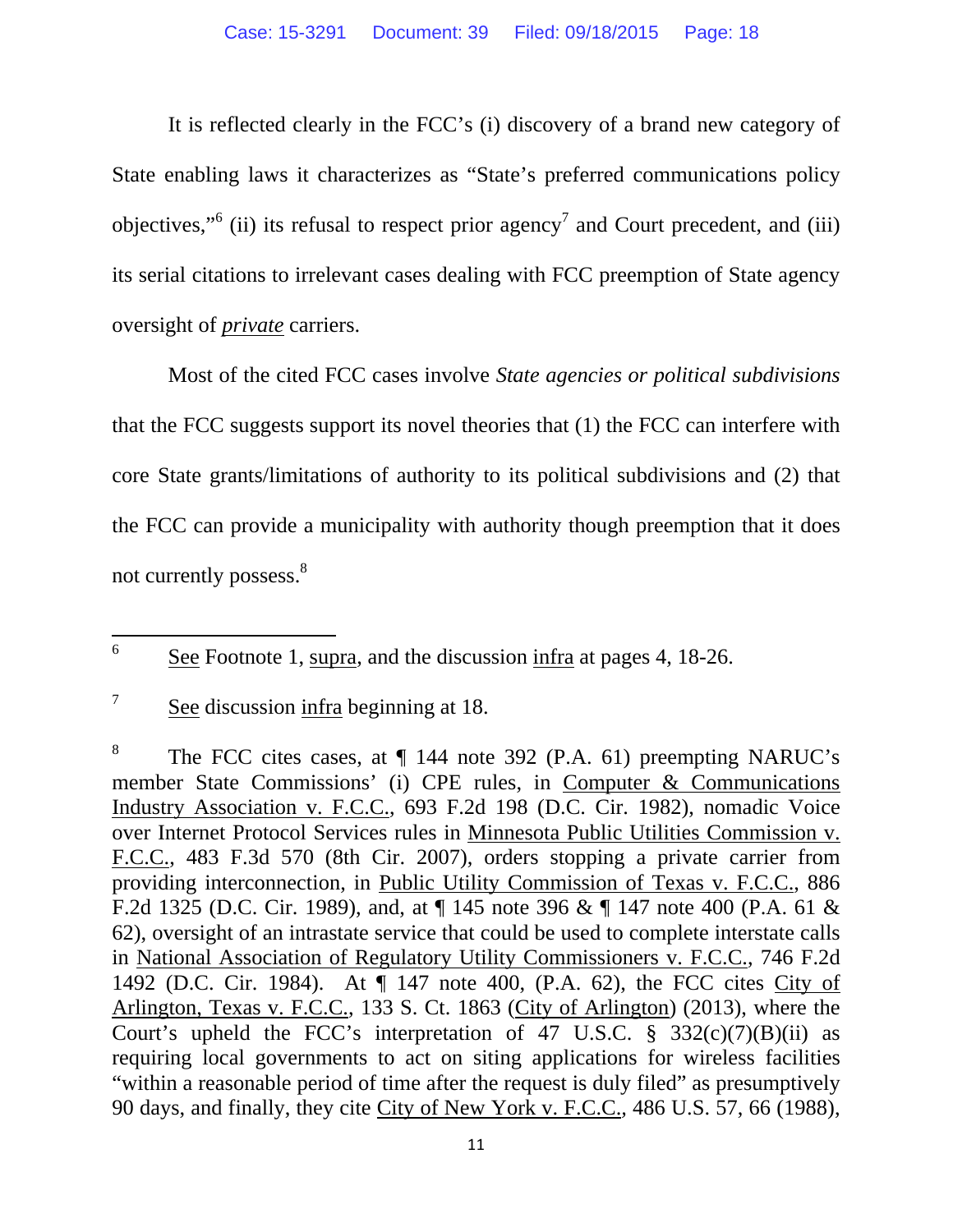Indeed, not one of these cases<sup>9</sup> the FCC cites as *support* involve directions or grants of authority from the State to a subordinate political subdivision.

 Instead, in each, the FCC preempts the subordinate political subdivision's application/exercise of that power to prevent perceived negative impacts on private parties – usually privately held regulated telecommunications companies.

 Nor did a single case involve the circumstance presented for this Court's review: *FCC preemption - based on authority granted in the Telecommunications Act of 1996 – of a State's failure to give a municipality or other political subdivision authority – preemption that results in the municipality having authority it did not have before,* including, e.g., authority to provide service in areas it could not before and authority to start new services without giving the citizens of the municipality the opportunity to examine or vote on the proposed municipal expansion.

 For example, in City of Arlington – no one questioned whether States had properly provided Arlington or other Texas cities with authority to regulate rights of-way. The FCC preemption was directed instead at municipalities' and other political subdivisions' exercise of that affirmatively granted authority in ways that

<u> 1989 - Johann Stein, marwolaethau a gweledydd a ganrad y ganrad y ganrad y ganrad y ganrad y ganrad y ganrad</u>

at ¶ 142 note 384 (P.A. 60) , where the FCC's preemption of state and local technical standards governing the quality of cable TV signals was upheld.).

<sup>9</sup> See footnote 8, supra.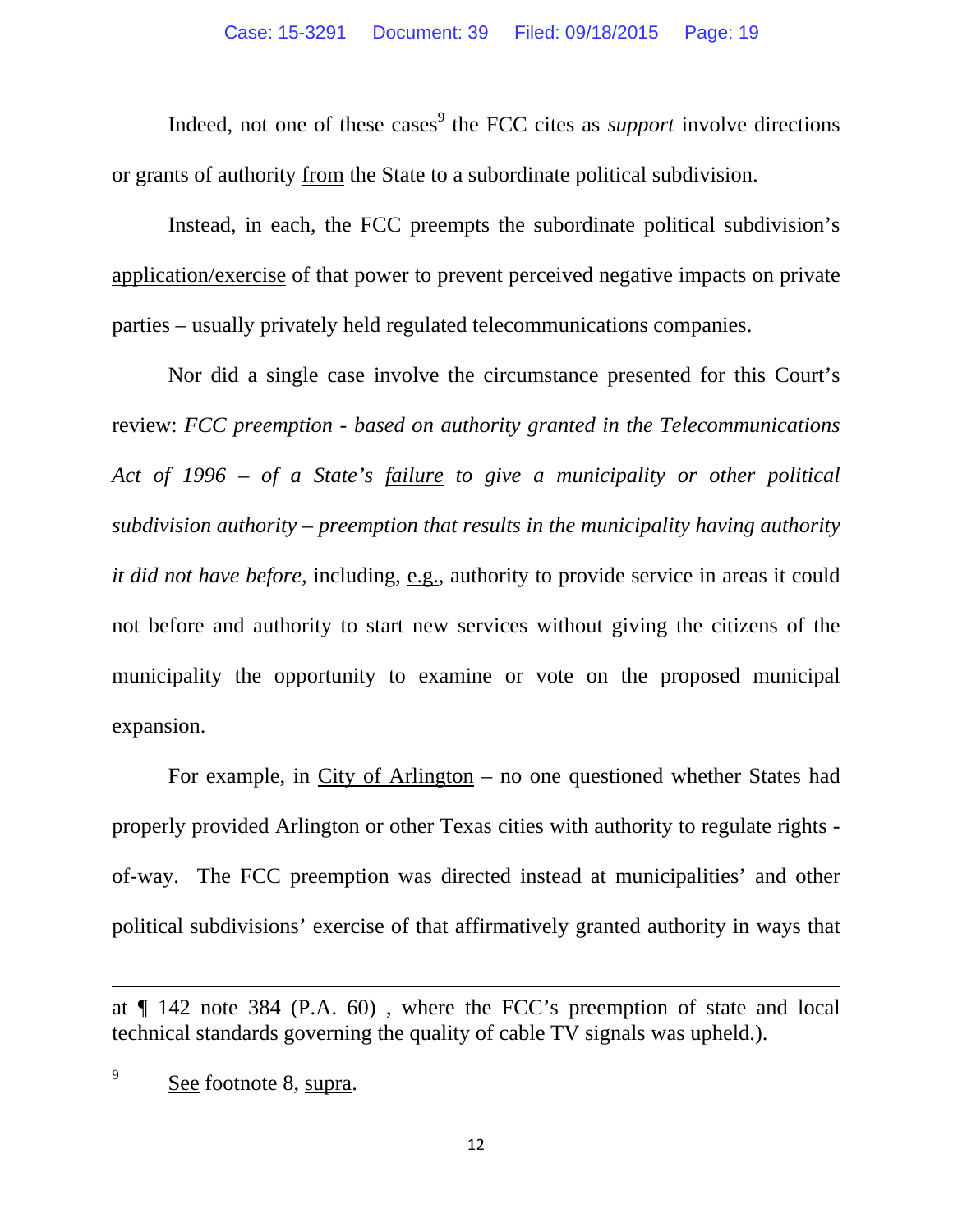the FCC found disadvantaged third party *private* carriers because it was inconsistent with very specific language in § 332 if the Telecommunications Act of 1996.10

 The FCC does cite two cases that apply to the circumstances presented here – preemption of State laws limiting a subordinate political subdivision's authority. However, the cases were not cited to support the FCC's actions. Rather Nixon and Abilene inspired the FCC to create a new analytical framework to explain why neither case bars the intrusion in to core State functions the Order permits. Order ¶¶ 159–166 (P.A. 67-69).

 This persistent and inappropriate treatment of municipalities as *private parties* rather than *a subset of the sovereign State* is also inherent in the Order's discussion of the "interstate" character of broadband service. Order ¶¶ 146-150, 155-158 (P.A. 62-63, 65-67). To go back to the Google Fiber example – nothing about the "interstate" character of the service to be offered, or the federal government's authority over interstate commerce, changes either Google Board's

 $10$  Indeed, in City of Arlington – there were no federalism concerns. Even if there had been – the controlling statutory text was explicit and would have easily met the Gregory clear statement rule. The argument was over the correct interpretation of the term "reasonable time" in 47 U.S.C.  $\S 332(c)(7)(B)(ii)$ : "[T]his case has nothing to do with federalism. Section 332(c)(7)(B)(ii) *explicitly supplants* state authority by *requiring* zoning authorities to render a decision "within a reasonable period of time," and the meaning of that phrase is indisputably a question of federal law. City of Arlington, 133 S. Ct. at 1873. {emphasis added}.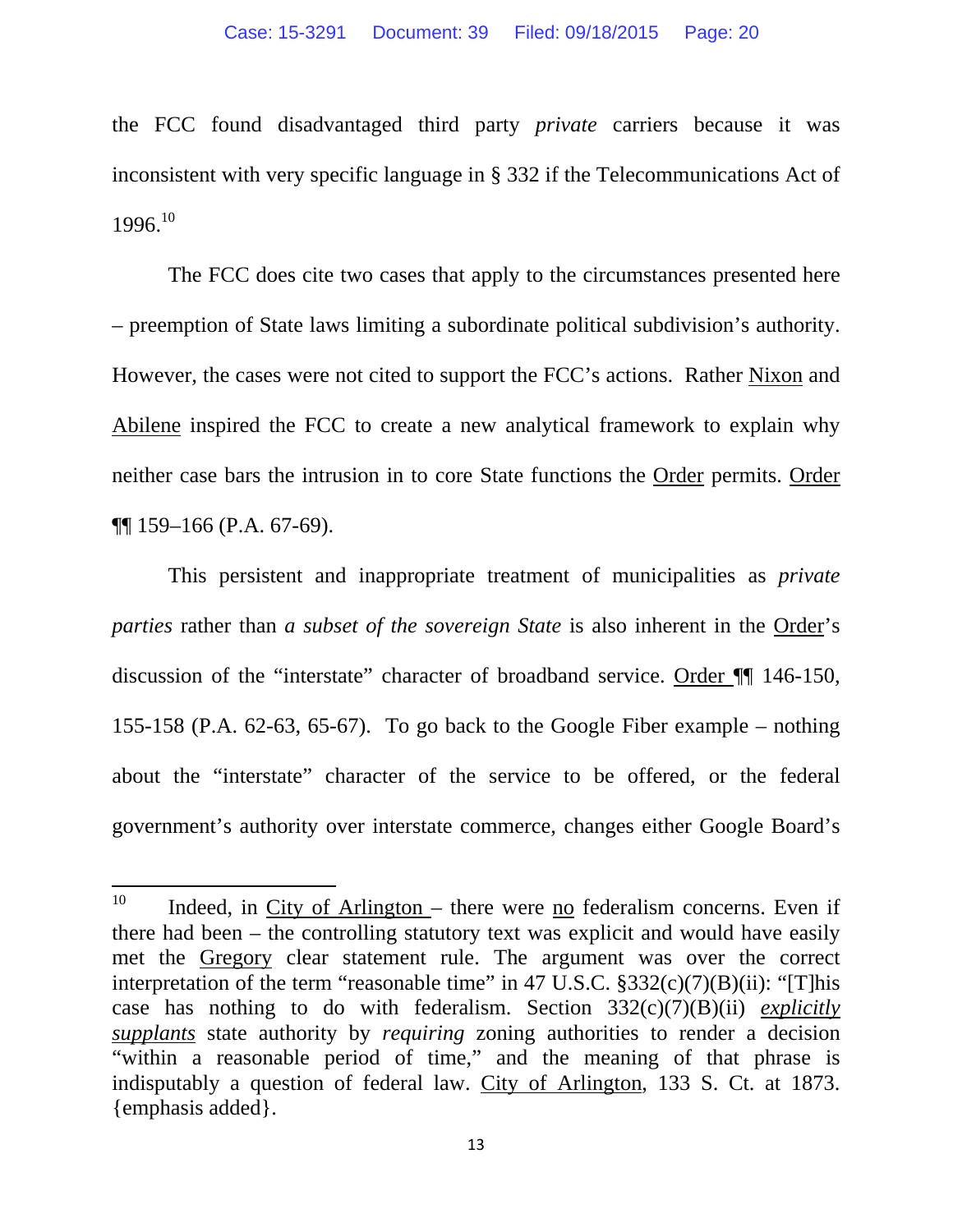interest or its ability to [1] control where, when, and how a Google subsidiary rolls out gigabyte broadband service to a new city or adjoining town or county or [2] require a subsidiary to make certain showing and comply with internal procedures before proceeding.

 If Google Fiber's Board wants to require a subsidiary or division to hold listening sessions and outline its proposals to a community before deciding to invest in deployments, the FCC can do nothing to stop them.

 If that board chooses to instruct its subsidiary that it will not expand operations or begin construction of new broadband facilities in a new city, even though the city certainly wants the service, and the subsidiary may want to expand its operations - the FCC can do nothing to require them to do so.

 The FCC attempts to bootstrap its generic authority over interstate telecommunications into a weapon to interfere with the democratic process at the State level. This Court should not allow them to do so. "[U]nder our federal system, the States possess sovereignty concurrent with that of the Federal Government, subject only to limitations imposed by the Supremacy Clause." Tafflin v. Levitt*,* 493 U.S. 455, 458 (1990).

 States and the federal government exercise separate powers within their own spheres of authority.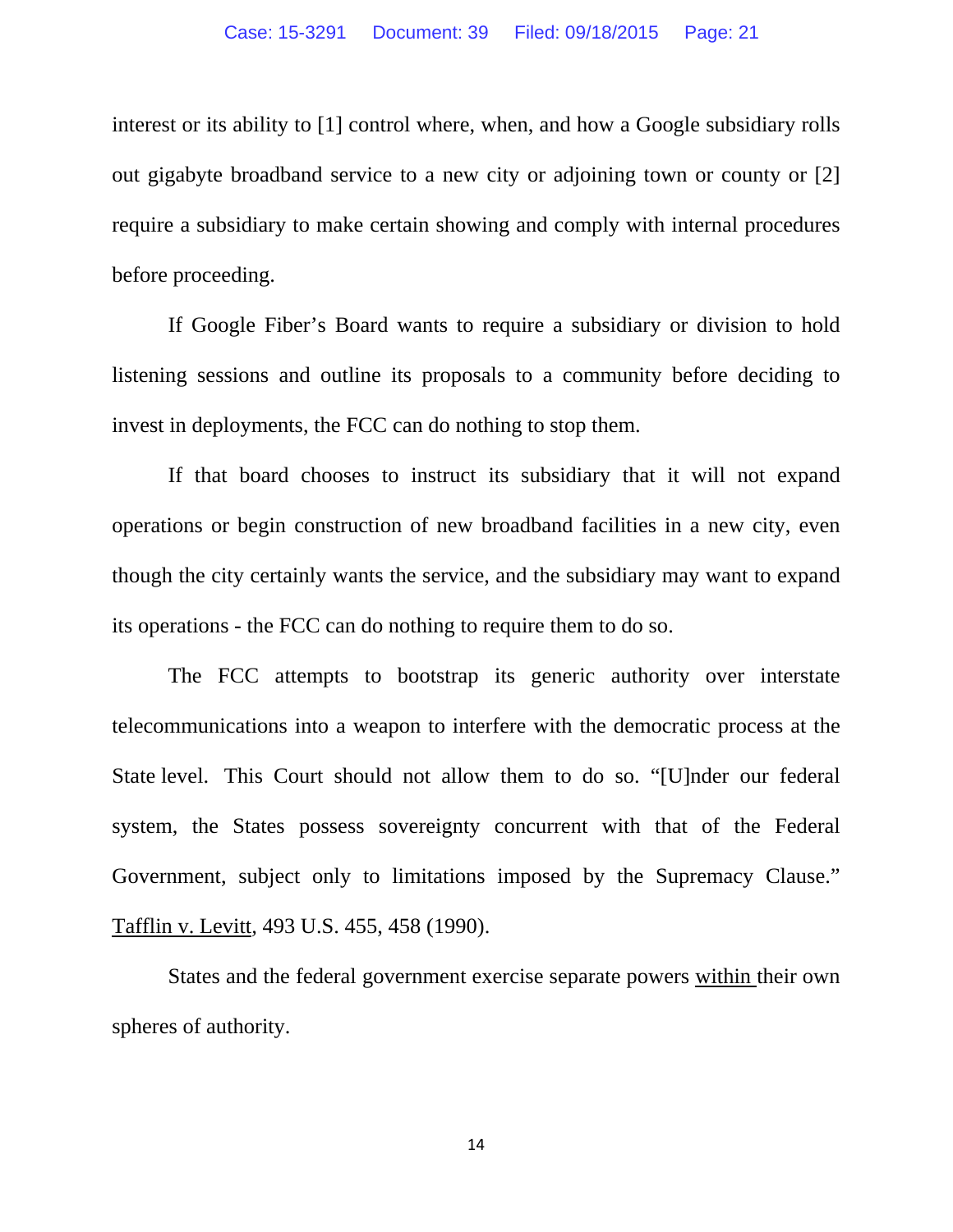It is incontrovertible that one essential attribute of State sovereignty is the prerogative to decide how to allocate governmental authority. As the Supreme Court noted in Gregory, 501 U.S. at 460, "[t]hrough the structure of its government, and the character of those who exercise government authority, a State defines itself as sovereign." Id.

 While the scope of State and federal authority is outlined by the U.S. Constitution, $<sup>11</sup>$  local governments are not mentioned. Thus it is no surprise that the</sup> Supreme Court points out, repeatedly, that

> [*local governments] are the creatures- mere political subdivisions- of the state, for purpose of exercising a part of its power.*

> *They may exert only such powers as are expressly granted to them, or such as may be necessarily implied from those granted.*<sup>12</sup>

 $11$  U.S. Constitution, Amendment 10. ("The powers not delegated to the United States by the Constitution, nor prohibited by it to the States, are reserved to the States respectively, or to the people.")

 $12$  Atkin v. State of Kansas, 191 U.S. 207, 220(1903) See also, Ysursa v. Pocatello Education Association, 555 U.S. 353, 362(2009) (quoting Trenton v. New Jersey, 262 U.S. 182, 187 (1923); Wisconsin Public Intervenor v. Mortier, 501 U.S. 597, 607-08(1991); Hunter v. Pittsburgh, 207 U.S. 161, 178 (1907), "Municipal corporations are political subdivisions of the State, created as convenient agencies for exercising such of the governmental powers of the State as may be entrusted to them…The number, nature and duration of the powers conferred upon these corporations *and the territory over which they shall be exercised rests in the absolute discretion of the State*." {emphasis added} See also Louisiana ex rel. Folsom v. Mayor and Administrators of New Orleans, 109 U.S. 285, 287(1883) ("Municipal corporations are instrumentalities of the State for the convenient administration of government *within their limits*") {emphasis added}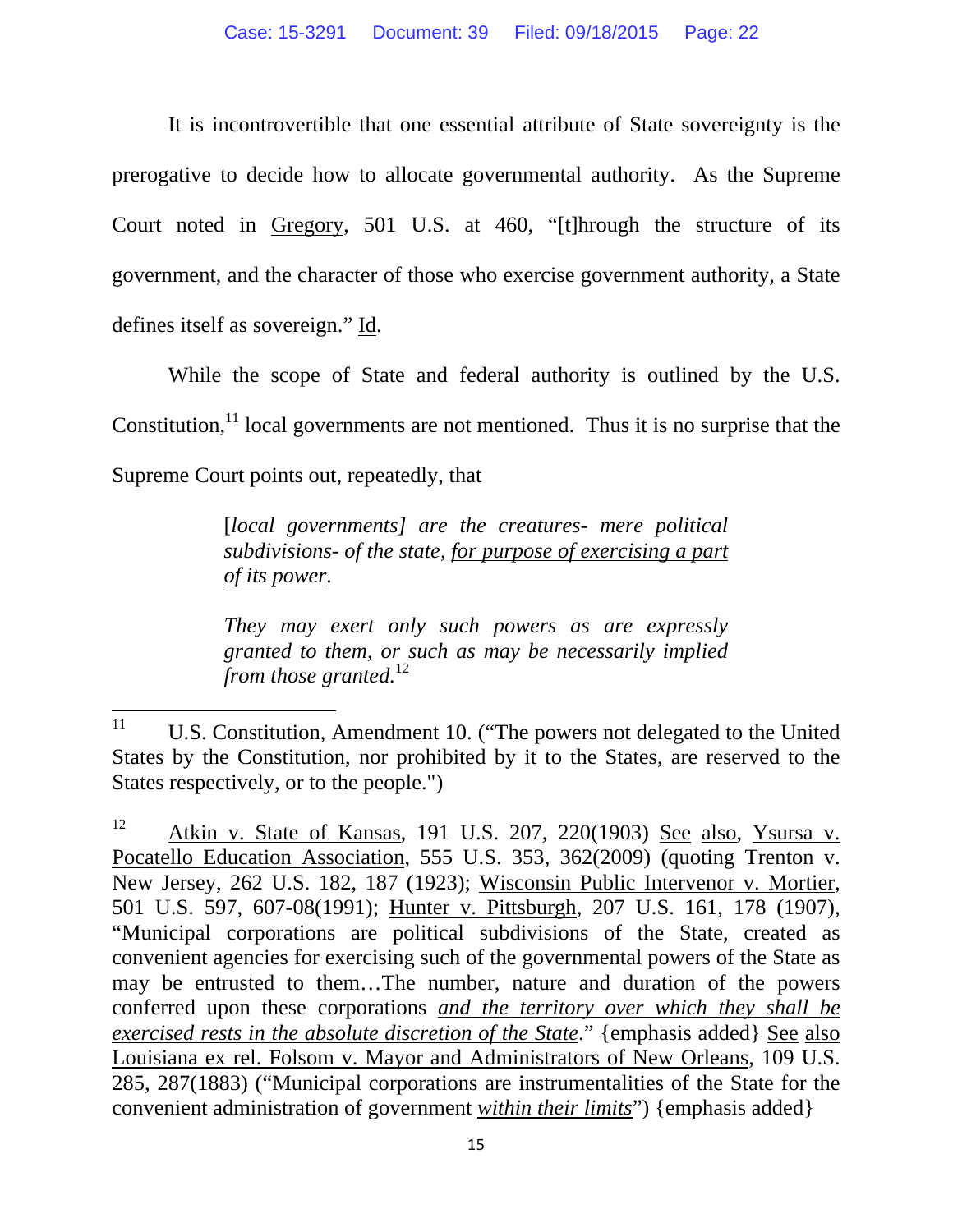The citizens of Tennessee and of North Carolina have spoken through their elected State representatives to adopt laws that limit the activities of municipalities operating in their respective jurisdictions.13 As Commissioner Pai points out in his dissent, the Tennessee law at issue passed both Democrat-controlled State houses unanimously and was signed into law by a Republican governor. The Order purports to grant Tennessee municipal electric systems, including EPB, and North Carolina cities "authority to offer broadband services outside their service territories – authority which those systems have *never* possessed." Pai Dissent at 100 (P.A. 100).

 The Supreme Court has indicated that federal interference is generally impermissible into precisely this type of State-as-sovereign democratic process, i.e., a State's determinations through the democratic process of whether or to what extent to grant authority to local governments.

<u> 1989 - Johann Stoff, amerikansk politiker (d. 1989)</u>

<sup>&</sup>lt;sup>13</sup> The unanimous Clinton-era FCC decision that was confirmed by Nixon explains: "[Municipalities] may not undertake any activities which are . . . limited by statute.[] HB 620 is a statute the Missouri legislature has adopted to limit the powers of its political subdivisions . . .it prohibits Missouri's municipalities, as political subdivisions of the state, from providing telecommunications service. . . .preempting the enforcement of HB 620 . . . would insert the Commission into the relationship between the state of Missouri and its political subdivisions in a manner that was not intended by section 253." In Re Missouri Municipal League, Memorandum Opinion and Order, 16 F.C.C. Rcd. 1157, 1164 (2001).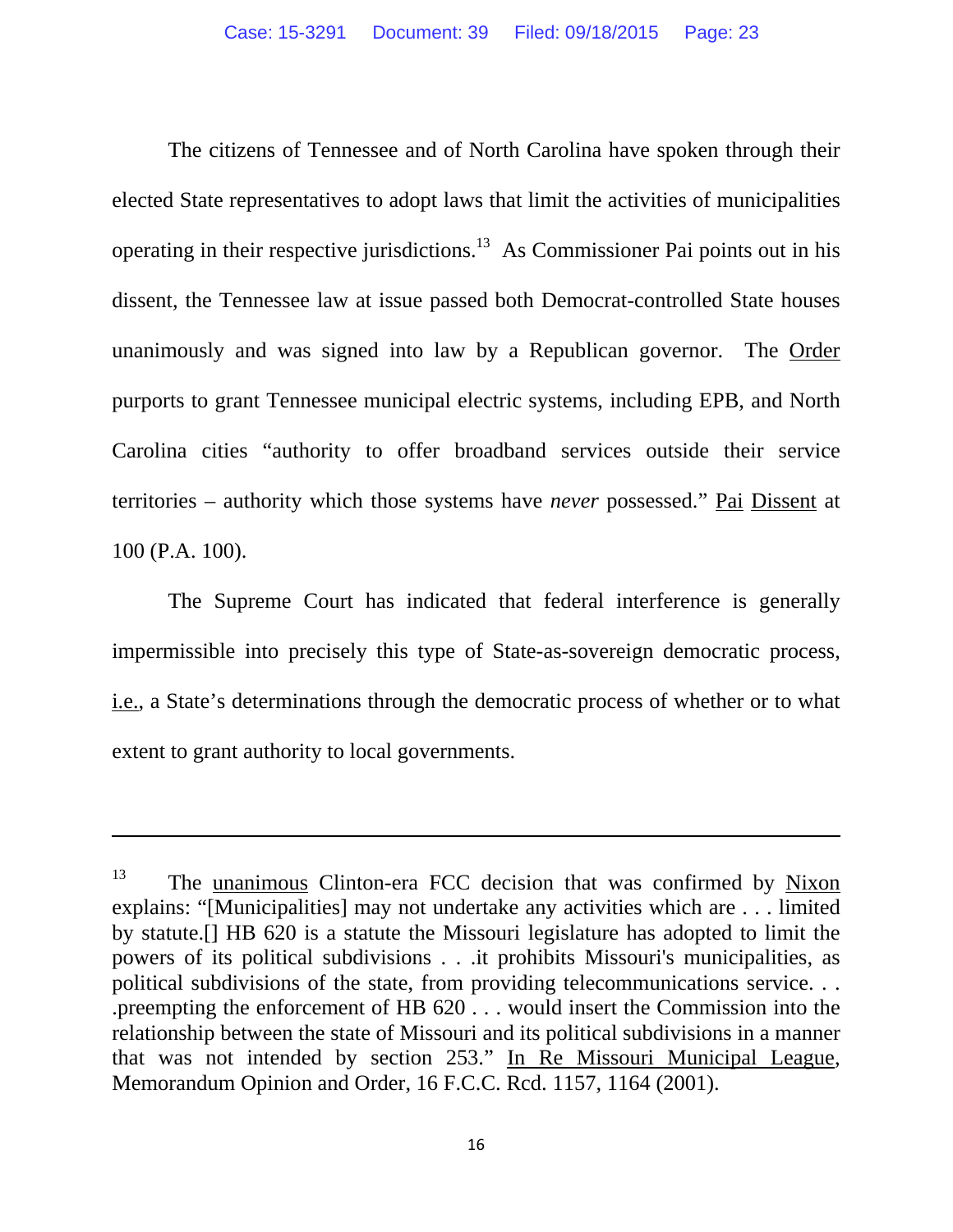A federal agency cannot suborn the democratic process by granting subordinate political subdivisions authority that their respective States *never delegated in the first place*. "Federal law, in short, may not be interpreted to reach into areas of State sovereignty unless the language of the federal law compels the intrusion." Abilene, 164 F.3d at 52.

### **B. The 1996 Act Contains No "Clear Statement" that permits the FCC to intrude in core State functions by preempting State Control of subordinate political subdivisions.**

# **1. The FCC's Order interprets federal law to infringe on State Sovereignty and requires application of the Gregory clear statement rule.**

The standard articulation of so-called "clear statement rule" is found in Gregory*,* 501 U.S. at 460-1. There the United States Supreme Court re-affirmed a long line of cases requiring that "[I]f Congress intends to alter the 'usual constitutional balance between the States and the Federal Government,' it must make its intention to do so 'unmistakably clear in the language of the statute." Id.

 In spite of the fact that the Order intrudes in internal State business to give a subordinate political subdivision authority the State legislature chose not to provide, the Order finds there is no reason to apply the "clear statement rule" to its claimed source of preemptive authority - § 706. Order ¶¶ 154-158 (P.A. 65-67). Several parties below pointed out the Supreme Court's decision in Nixon v.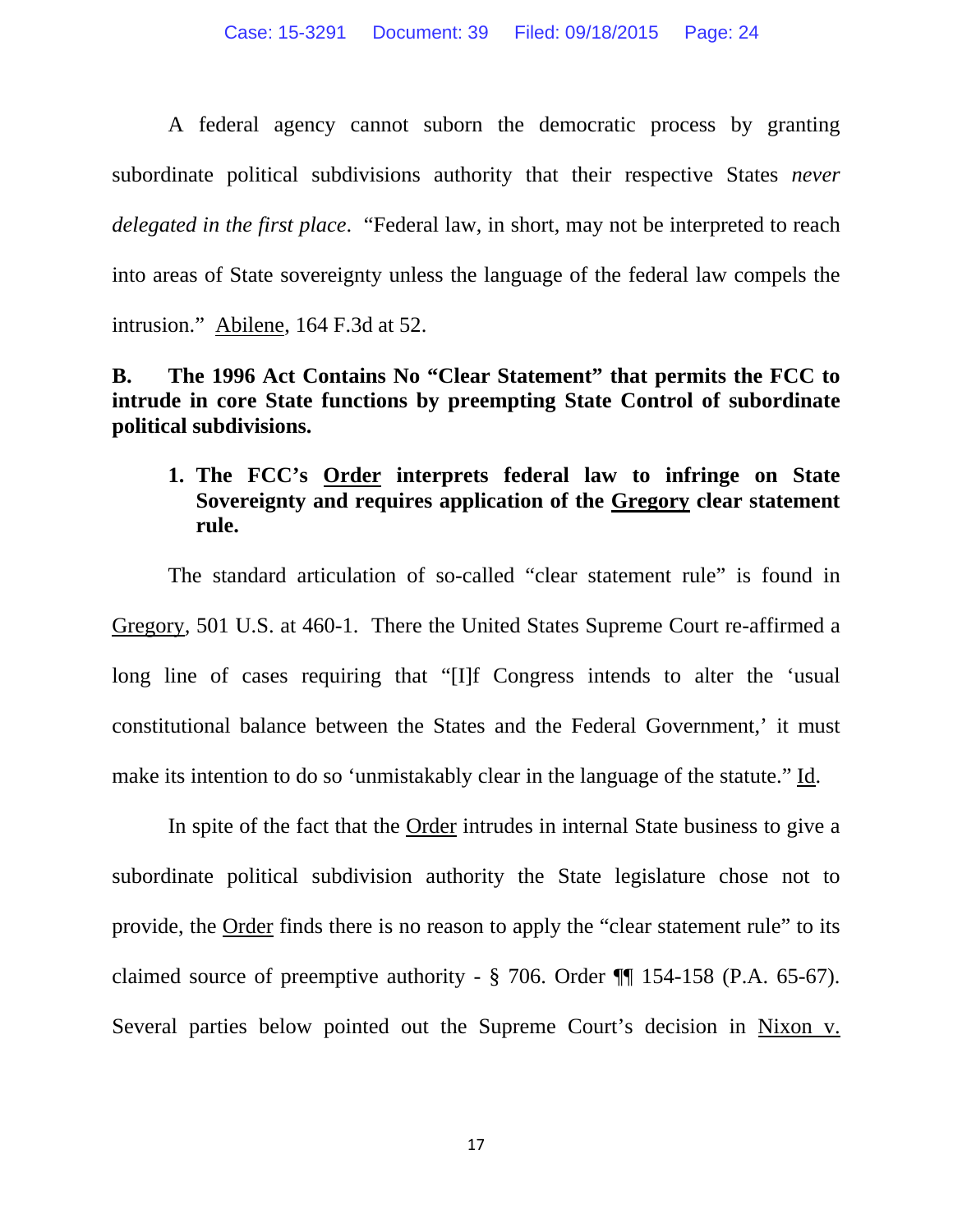Missouri Municipal League*,* which does apply Gregory*,* is controlling. Order ¶ 159 note 426 (P.A. 67).

 In Nixon, the Court upheld an FCC ruling that the Act did not preempt a State-law flat ban on municipal telecommunications based on 47 USC § 253 (1996) (§ 253). Missouri had passed a flat ban under which no political subdivision of the State could provide telecommunications service. Order ¶ 159 (P.A. 67).

 The Order does not dispute that Nixon was correctly decided or that the underlying unanimous FCC decision – which reached the same conclusions – is sound precedent. Order ¶¶ 156-157 (P.A. 66).

 Instead, it attempts to distinguish the case, along with related prior FCC and D.C. Circuit decisions<sup>14</sup> that apply the Gregory clear statement rule under the same circumstances with the same result – preemption is not permitted.

 Neither Nixon nor Abilene Courts ever reach the issue this Court must decide to uphold the FCC's Order: the "question of whether Congress acting within its constitutional authority, may—through the Supremacy Clause supersede a State law limiting the powers of the State's political subdivisions." Abilene 164 F.3d at 51-52.

<sup>&</sup>lt;sup>14</sup> In re Missouri Municipal League 16 FCC Rcd. 1157 (2001); Abilene, 164 F.3d 49 (D.C. Cir. 1999).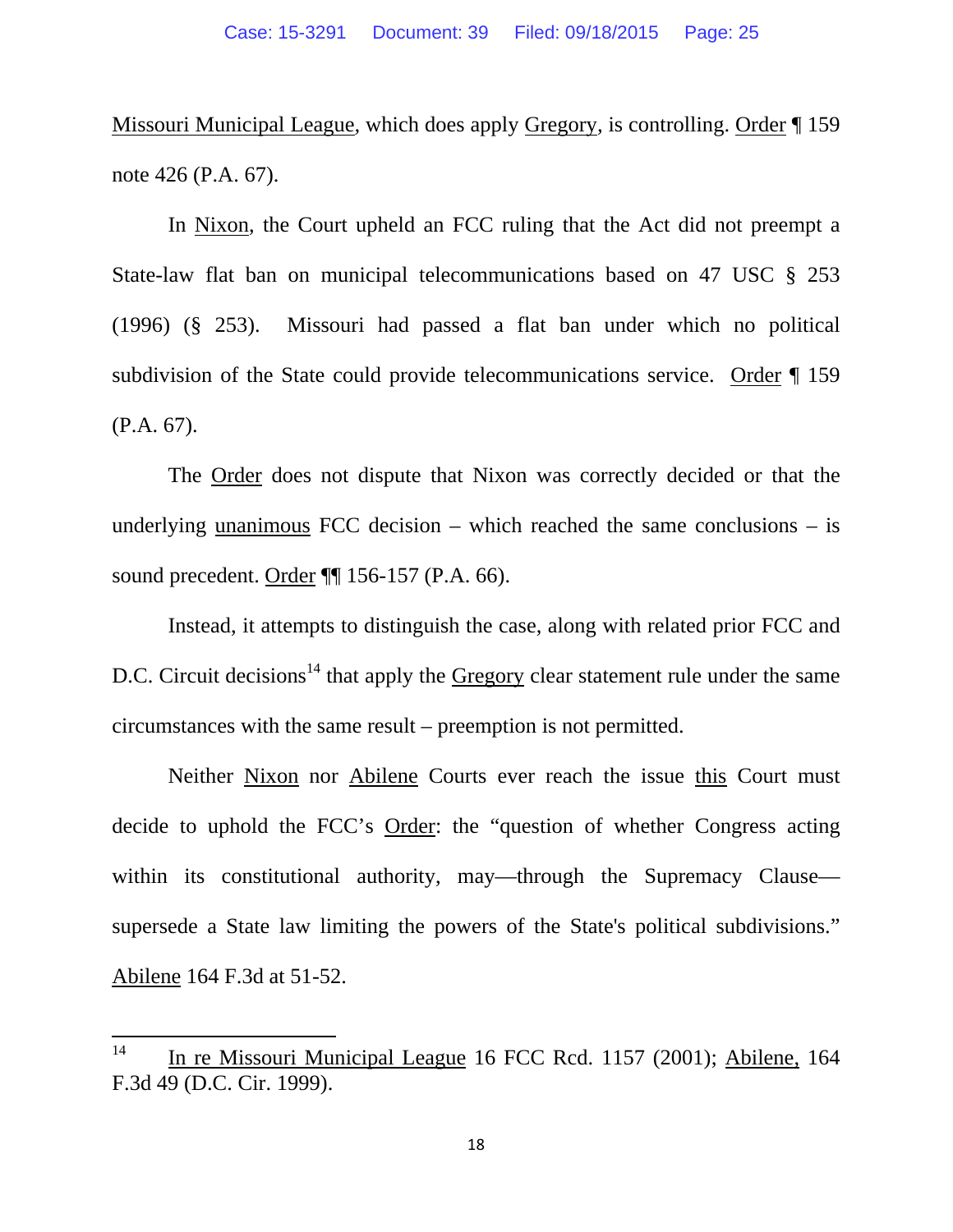Instead, invoking the Supreme Court's "clear statement rule"<sup>15</sup> – both Courts (along with the prior unanimous FCC decision) found that the proposed FCC action would infringe on State sovereignty. Both also found the text of § 253 does not authorize the FCC to interfere with the relationship between a State and its municipalities.

Why did the FCC, the Supreme Court, and the D.C. Circuit invoke the "clear

statement" rule? Well according to the Abilene Court, 164 F.3d at 51-52:

Whatever the scope of congressional authority in this regard, interfering with the relationship between a State and its political subdivisions strikes near the heart of State sovereignty. Local governmental units within a State have long been treated as mere "convenient agencies" for exercising State powers. *See Sailors v. Board of Educ.,* 387 U.S. 105, 107–08 . . . (1967); *see also Wisconsin Pub. Intervenor v. Mortier,* 501 U.S. 597, 607–08 . . . (1991). And the relationship between a State and its municipalities, including what limits a State places on the powers it delegates, has been described as within the State's "absolute discretion." *Sailors,* 387 U.S. at 107–08.

For these reasons, we [agree] that  $\S$  253(a) must be construed in compliance with the precepts laid down in *Gregory v. Ashcroft,* 501 U.S. 452, 111 S.Ct. 2395, 115 L.Ed.2d 410 (1991).

To claim, as the city of Abilene does, that § 253(a) bars Texas from limiting the entry of its municipalities into the telecommunications business is to claim that Congress altered the State's governmental structure.

<sup>15</sup> Gregory*,* 501 U.S. at 452.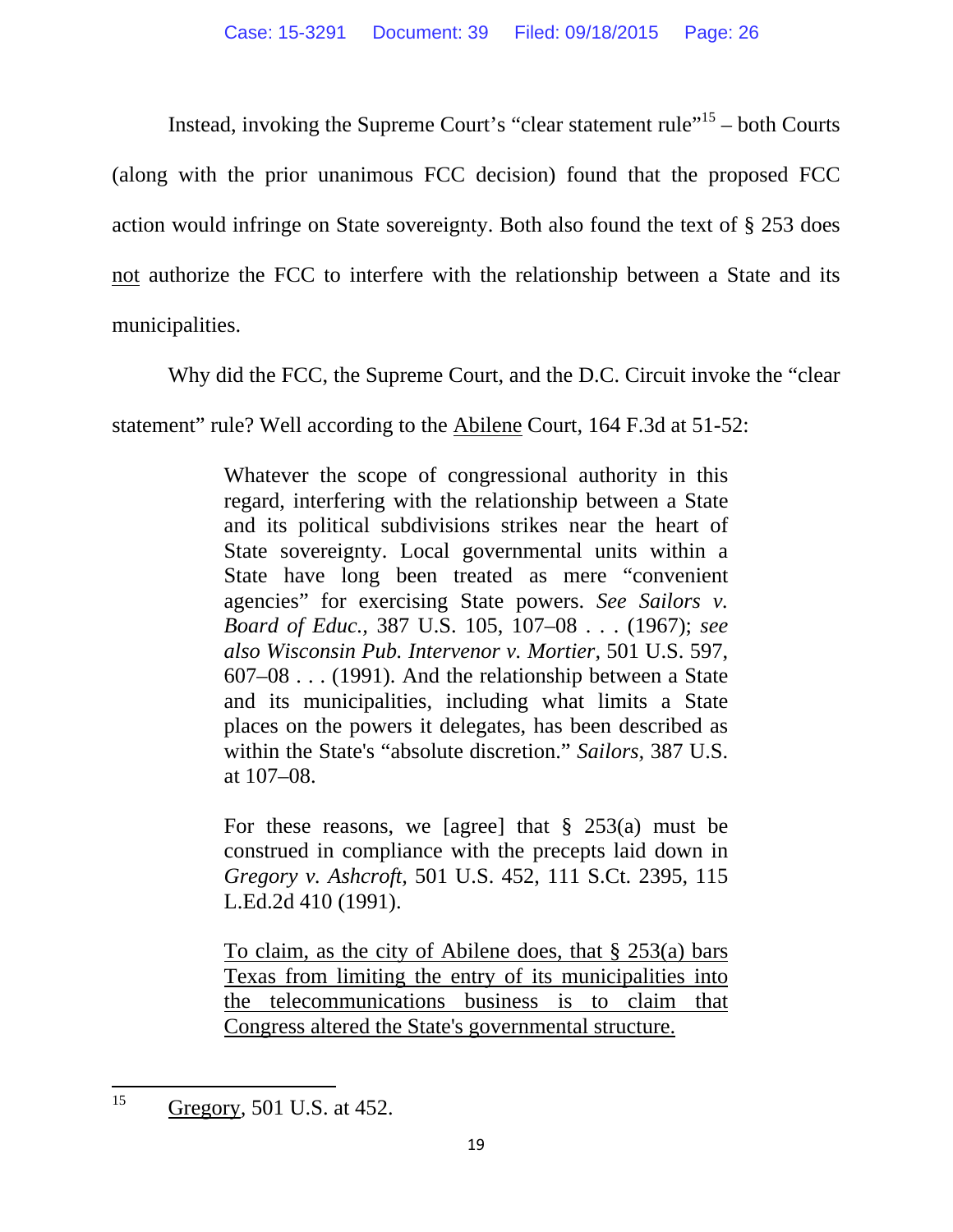*Gregory* held that courts should not simply infer this sort of congressional intrusion: "States retain substantial sovereign powers under our constitutional scheme, powers with which Congress does not readily interfere." 501 U.S. at 461, 111 S.Ct. 2395.

Like the Commission, we therefore must be certain that Congress intended § 253(a) to govern State-local relationships regarding the provision of telecommunications services. This level of confidence may arise, *Gregory* instructs us, only when Congress has manifested its intention with unmistakable clarity. *See* 501 U.S. at 460, 111 S.Ct. 2395. Federal law, in short, may not be interpreted to reach into areas of State sovereignty unless the language of the federal law compels the intrusion. {emphasis added}.

Five years later, the Supreme Court drew the same conclusion, Nixon,

541 U.S. at 140:

[L]iberating preemption would come only by interposing federal authority between a State and its municipal subdivisions, which our precedents teach, "are created as convenient agencies for exercising such of the governmental powers of the State as may be entrusted to them in its absolute discretion.". . . Hence the need to invoke our working assumption that federal legislation threatening to trench on the States' arrangements for conducting their own governments should be treated with great skepticism, and read in a way that preserves a State's chosen disposition of its own power, in the absence of the plain statement *Gregory* requires.

Fast forward to 2015.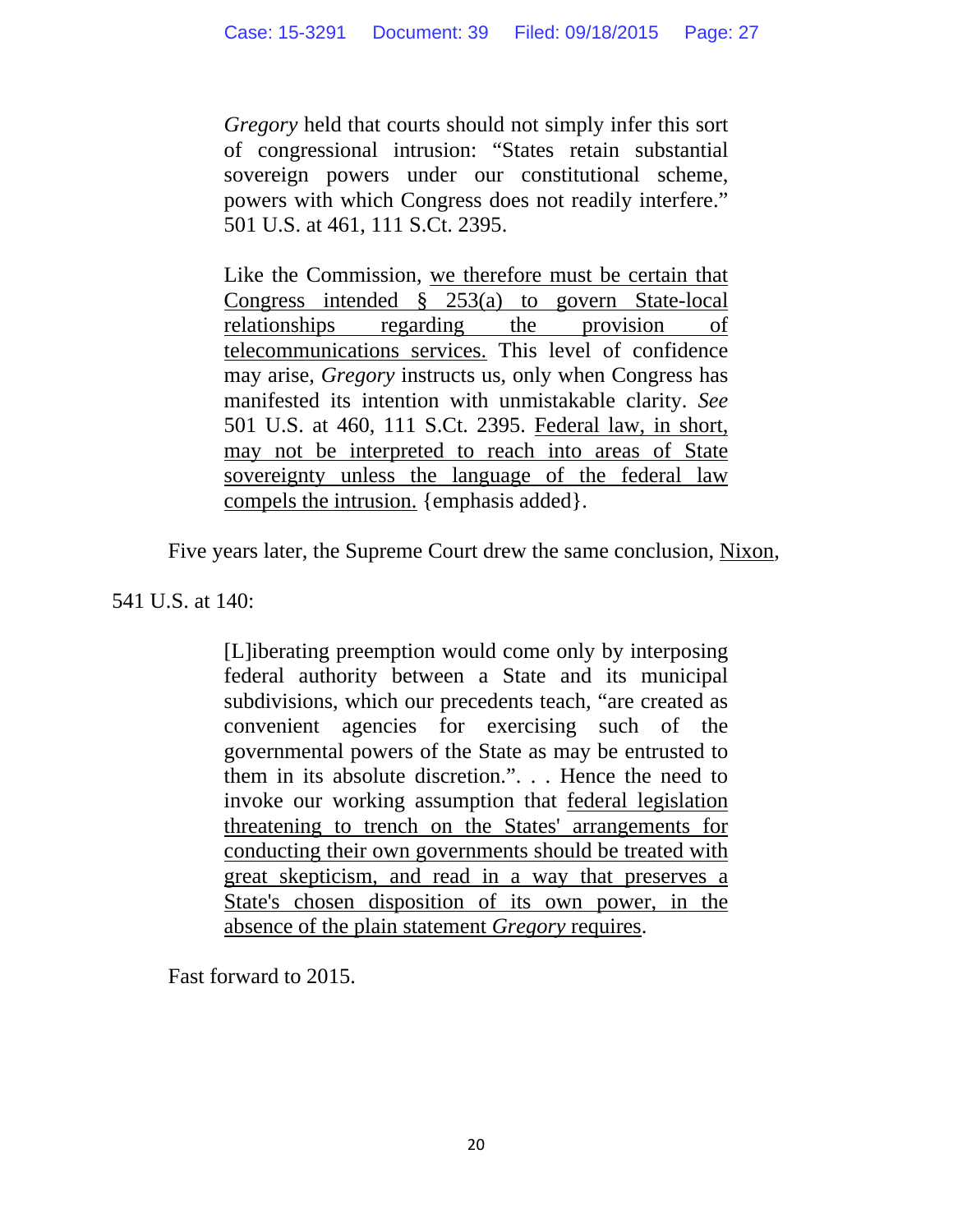The three FCC Commissioner majority contends it has not interposed federal authority between a State and its subdivisions. This means the clear statement rule is not applicable.

 If they are correct, then this Court must also find as a matter of law, among other things, that the FCC actions do not "trench on the State's arrangements for conducting their own governments" when it

 [] preemptively edits specific phrases out of a State municipal code that prohibit or specifically deny municipal authority unless certain conditions are met – and

 [] proclaims that revised statute – which was never subject to a vote by any democratically elected State legislator – now magically provides State authority for the municipality to  $act.<sup>16</sup>$ 

 According to the Supreme Court in Nixon – The Telecommunications Act of 1996 does not give the FCC authority to grant power to a municipality denied by a State. "There is, after all, no argument that the Telecommunications Act of 1996 is itself a source of federal authority granting municipalities local power that State law does not." Nixon*,* 541 U.S. at 135.

<sup>&</sup>lt;sup>16</sup> "It is therefore our understanding that if North Carolina's statute is preempted, the existing background law will provide authority for cities to provide broadband, as well as mechanisms to finance those operations." Order, ¶ 163 (P.A. 69). The "background law" the FCC references in ¶ 163 means the current law which denies the authority – but as amended (preemptively edited) by the FCC to grant it.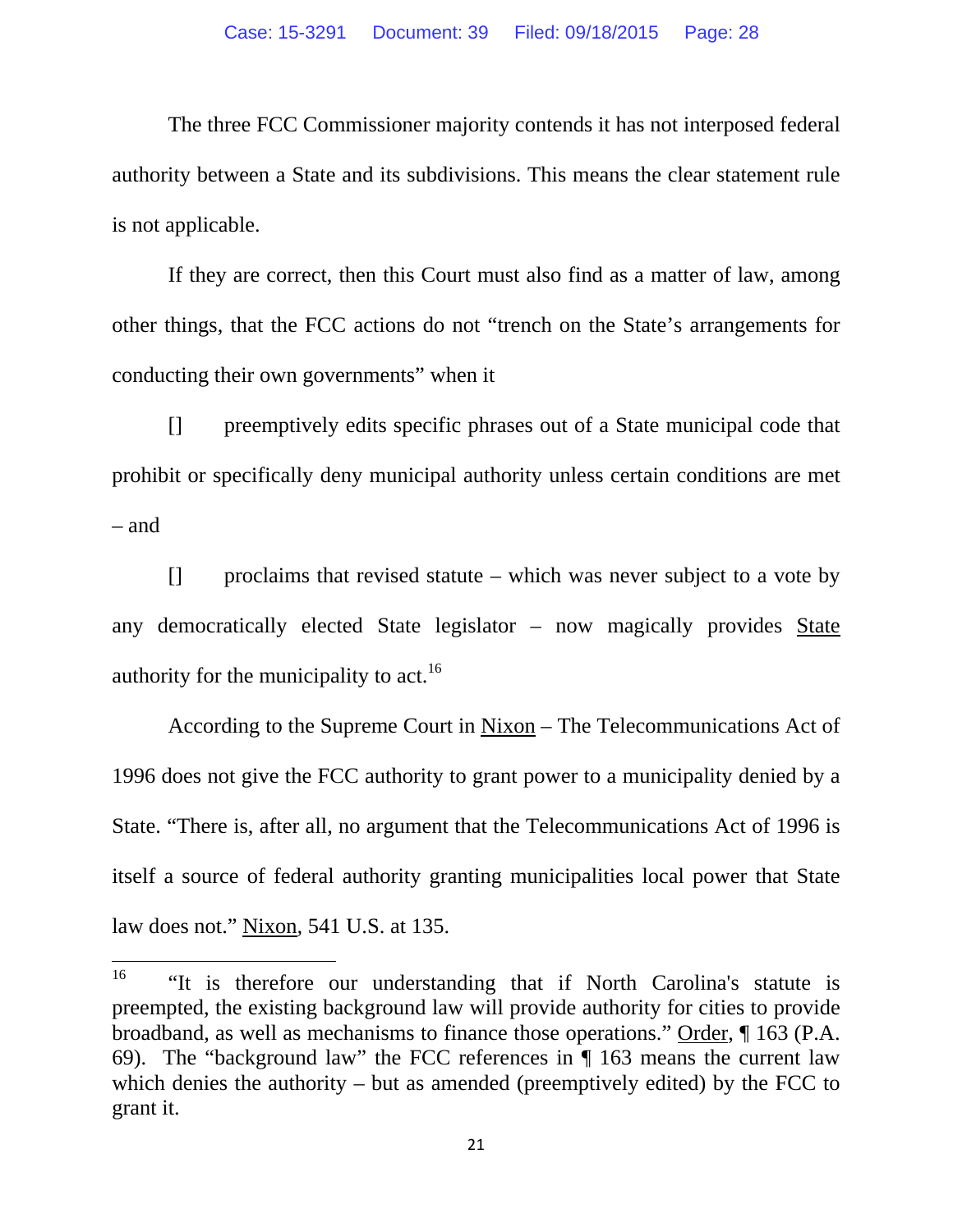There is no question that before the FCC acted, the State legislation did not provide either EPB or Wilson with the authority they have in the wake of the Order's release.

 Can the FCC through its preemption power affirmatively grant authority to act in areas where the legislature has not sanctioned the change? Nixon suggests the answer to that question is no.

 The FCC's "analysis" does not soften the intrusion, but an examination only confirms the arbitrariness of the Order's reasoning.

 It is difficult to discern from the Order any cogent rationale that supports the FCC claim that Nixon does not foreclose the actions taken here. The FCC's strategy is obvious.

 It wants to present a cognizable claim that the Order is not interfering with core State functions. It certainly does not want the Supreme Court's clear ruling, based on Gregory and the much more specific statutory text of § 253, to undermine its proposed use of § 706 as authority to preempt. To do so, the FCC creates a brand new catch phrase "State's preferred communications policy objectives" – which according to a September 16, 2015 Westlaw search of FCC decisions and federal court cases – makes its only and inaugural debut in the Order on review. No other FCC or federal court decision came up during the search.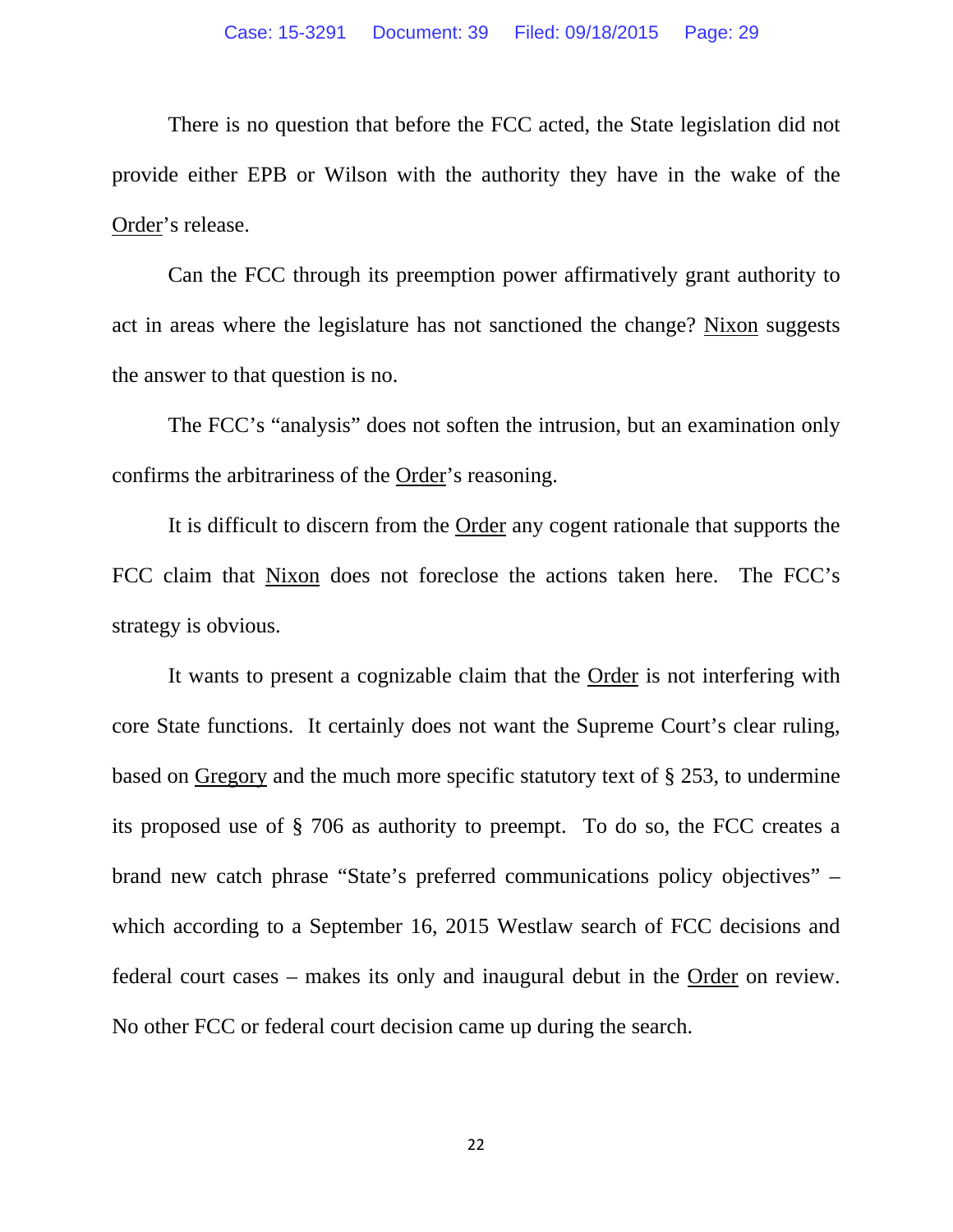Tennessee and North Carolina, unlike the States in Nixon and Abilene, did not flatly prohibit municipalities from offering service. Instead they imposed restrictions. Order ¶ 162 (P.A. 68-69). The FCC claims that since the preempted Tennessee and North Carolina laws are not "flat prohibitions," they do not implicate "core attributes of State sovereignty." Id. 157 (P.A. 66).

 The FCC created the concept to suggest there is valid analysis for determining when State rules, i.e., mostly the ones the FCC wishes to preempt, are not really "State core functions".<sup>17</sup>

 This is apparently true, even though on their face all these "preferred communications policy objectives" directly impact the State's decisions about how and when the State will get involved in telecommunications via municipalities.

<sup>&</sup>lt;sup>17</sup> How does the FCC identify "state preferred" policy objectives? The order creates three categories and discusses why each is a barrier to infrastructure or service rollout. Indeed, the Order focuses the bulk of the discussion on how municipal broadband is good public policy that will "promote overall broadband competition" and rejecting contrary arguments. Order ¶¶ 4, 7, 22-55, 57-120 (P.A. 4, 4, 9-28, 29-53). However, the Nixon court disposes of such discussions "at the outset" of its analysis, finding the relative public policy benefits of municipal entry into the market to be irrelevant to the issue before the Court:

At the outset, it is well to put aside two considerations that. . . fall short of supporting the municipal respondents' hopes . . . The first is public policy . . . [FCC] Commissioners] minced no words in saying that participation of municipally owned entities . . .would "further the goal of the 1996 Act to bring the benefits of competition to all Americans . . .[but] the issue here does not turn on the merits of municipal telecommunications services. Nixon, 541 U.S. 125, 131-32.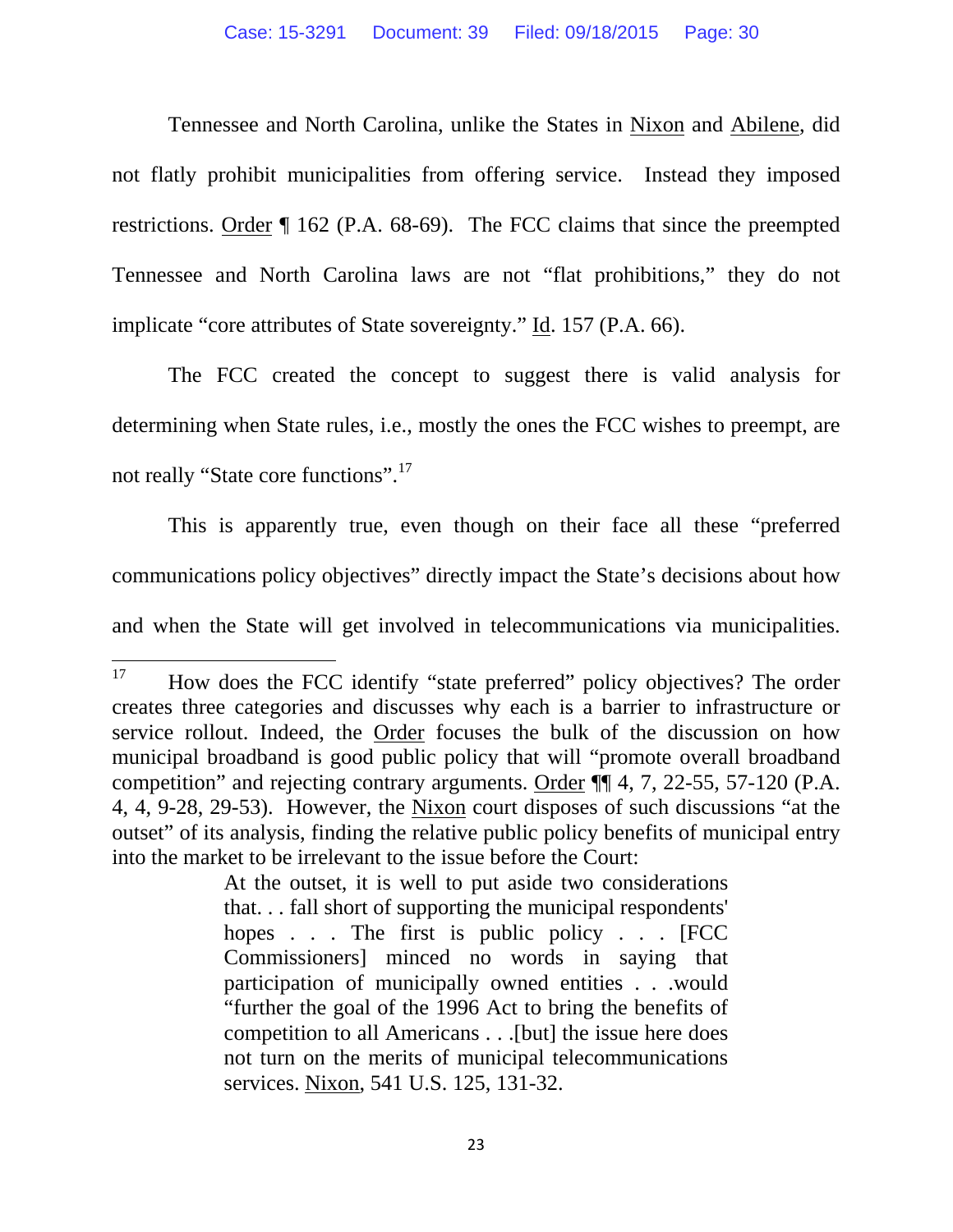Indeed, *even the Order acknowledges*, ¶ 179 (P.A. 75), in discussing "measures to impose delay," that "any one of these restrictions, standing alone, could conceivably be characterized as core State control of the manner of local government." Indeed.

 The underlying proffered core distinction seems specious. For example, a logical person might have difficulty discovering discernible difference between

 [1] a prohibition against providing any service within the geographic boundaries of the municipality (as in Nixon and Abilene) and

 [2] a prohibition against providing any service outside the geographic boundaries of the municipality (as in the Order).

 Commissioner Pai certainly did, arguing, inter alia, "[t]he line the Commission draws between State prohibitions of municipal broadband projects (which it claims present "a different question") and State restrictions on such projects is artificial and thus untenable. This is because all conditions on the provision of services are effectively prohibitions when those specified conditions are not satisfied." Pai Dissent at 105 (P.A. 105).

 Given the characteristic boundaries associated with municipal charters/authorizations, Id. at 103-104 (P.A. 103-104), it can at least be argued that tampering with provisions prohibiting service outside those geographic boundaries - perhaps within the boundaries of another municipality or county - is a bigger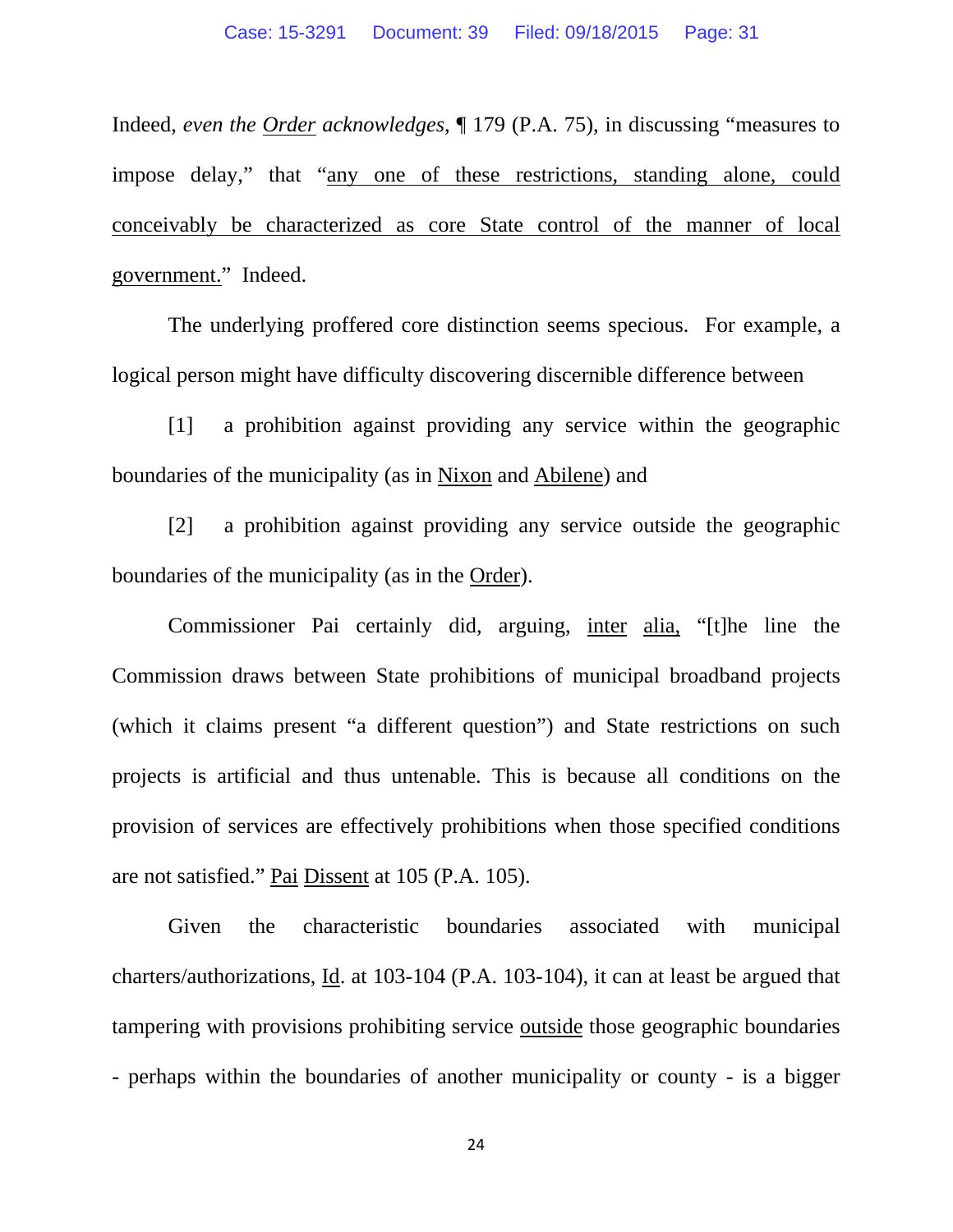intrusion on State sovereignty than tampering with a "flat prohibition" within the municipal boundaries.

 Whatever the relative merits of the FCC "analysis" explaining why Nixon, though valid precedent, should not be followed, it is clear that this Court should apply Gregory's clear statement rule when it examines the text of the putative source of the FCC's authority –  $\S$  706.

The statutes targeted for preemption go to the heart of State sovereignty.<sup>18</sup>

As Commissioner Pai notes in his dissent at 104 (P.A. 104)

[G]eographic restrictions go to the heart of a state's "traditional [] authority to order its government."[] Indeed, the Commission's claim to the contrary is absurd. A critical component of a state's ability to order its government is the ability to organize its own municipal subdivisions. And a critical component of organizing municipalities is the power to define each subdivision's geographic reach. For inherent in the concept of a subdivision is the idea that a locality will exercise authority over a limited geographic area within a State. For example, the definition of a "city" under North Carolina law is "a municipal corporation organized under the laws of this State for the better government of the people within its jurisdiction."[] Indeed, if a State could

 $18$  In terms of infringing on State sovereignty, among the most egregious of the FCC's many intrusions on democratic process, is its preemption abolishing the North Carolina legislature's requirement that before entering new services, the city have at least two hearings "for the purpose of gathering information and comment" from its citizens. The FCC also purports to abolish a separate North Carolina provision requiring a city to hold a special election "on the question of whether the city may provide communications service" before incurring debt relating to communications service facilities. Order ¶¶ 88, 116, 181 (P.A. 42, 51, 75).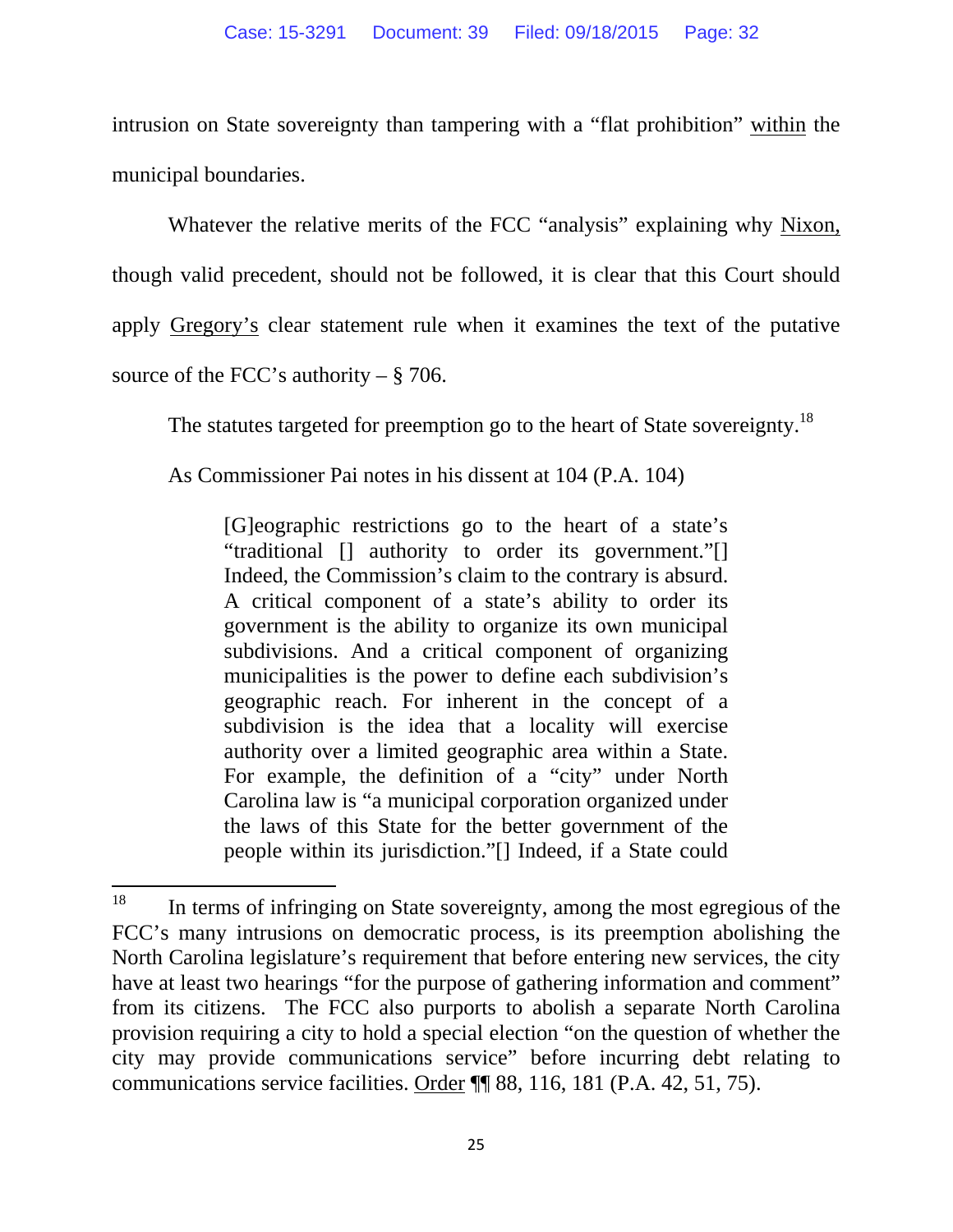not confine a municipality's activities to a specified geographic area, then there would be little point in maintaining local governments at all; it would be more efficient to do everything at the state level. This is why the U.S. Supreme Court has made clear: "[T]he territory over which [a municipality's powers] shall be exercised rests in the absolute discretion of the state." [] {footnotes omitted}

 Every single provision targeted by this FCC order is part of the State enabling statutes for the municipality. NARUC's member State commissions are, like Wilson and EPB, creatures of the State and have similar enabling legislation that specify procedures and carefully define the limited scope of the particular commission's authority. All these types of statutes do is parcel out slices of authority and require procedures for political subunits of State government. They have no purpose other than to structure the inner operations of State government.

 It is difficult to conceive how the FCC action could be more intrusive on State sovereignty and the democratic process - or to come up with circumstances more compelling for application of the Gregory clear statement rule.

#### **2. Section 706 fails the Gregory test.**

There is only one relevant remaining difference between the Nixon case and the FCC's action in this proceeding. In Nixon, the municipal petitioners seeking freedom from the State legislature's limitations on their ability to provide telecommunications services relied on § 253. This is not a surprise. It is without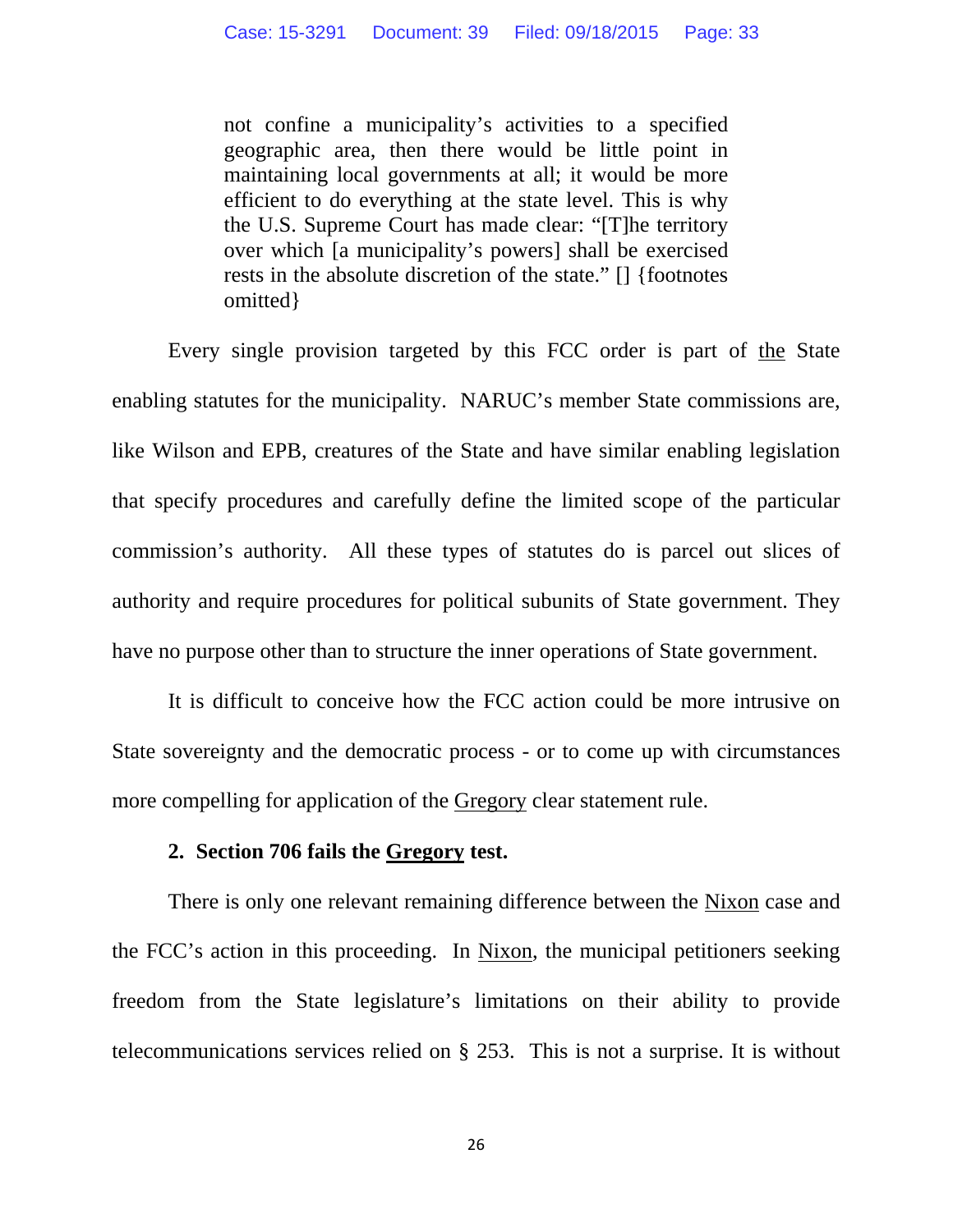question – on its face – the most pointed and strongly worded tool to preempt State authority in the entire Telecommunications Act of 1996.

In the case at bar, the FCC instead relies on § 706.

But Nixon found the FCC had no authority to act.

 As discussed, supra, the FCC's actions clearly require the application of the clear statement rule to § 706.

It is instructive to examine how the Supreme Court applied Gregory to § 253

under almost identical circumstances.

To recap, in Nixon, 541 U.S. at 129, Missouri municipalities argued that §

253 gave the FCC authority to preempt a Missouri statute limiting municipalities ability to provide any telecommunications services.

47 U.S.C. § 253 states:

No state or local statute or regulation, or other State or local legal requirement, may prohibit or have the effect of prohibiting the ability of any entity to provide any interstate or intrastate telecommunications service.

... (d) Preemption - If, after notice and an opportunity for public comment, the Commission determines that a State or local government has permitted or imposed any statute, regulation, or legal requirement that violates subsection (a) or (b) of this section, *the Commission shall preempt the enforcement of such statute*, regulation, or legal requirement to the extent necessary to correct such violation or inconsistency.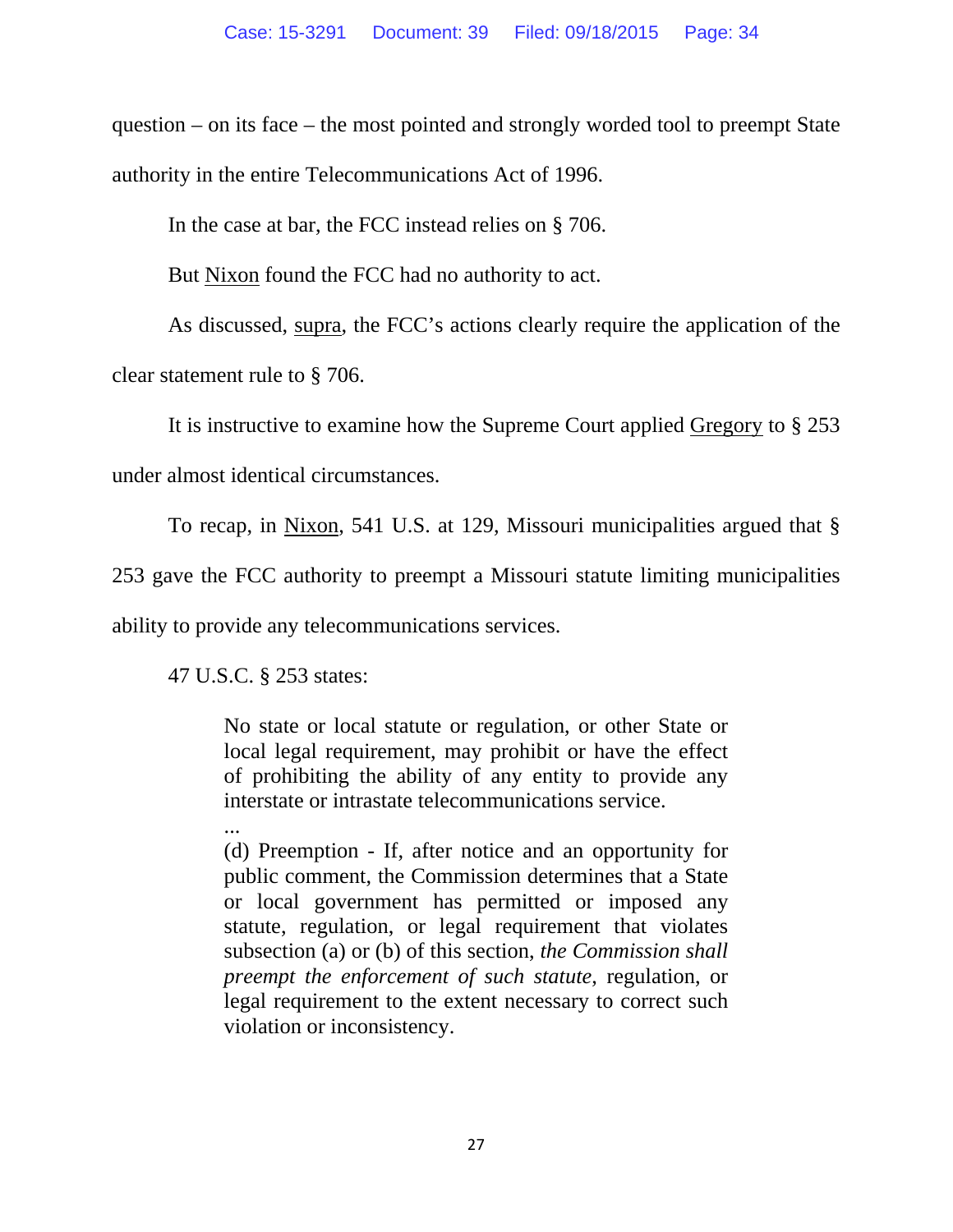This section *specifically contemplates the preemption of State laws* and subsection (d) mandates that the FCC "shall" *preempt State laws* that have the effect of prohibiting the offering of telecommunications services.

 However, in Nixon, the Supreme Court *still* concluded that the section did not contain the requisite clear statement necessary for the Commission to preempt.

The Court found it was ambiguous whether Congress intended the phrase "any

entity" in § 253(a) to include State and municipal entities. The reason was clear.

[Preempting] would come only by interposing federal authority between a State and its municipal subdivisions….federal legislation threatening to trench on the States' arrangements for conducting their own governments should be treated with great skepticism, and read in a way that preserves a State's chosen disposition of its own power, in the absence of the plain statement *Gregory* requires. . . . § 253(a) is hardly forthright enough . . . "ability of any entity" is not limited to one reading, and neither statutory structure nor legislative history points unequivocally to a commitment by Congress *to treat governmental telecommunications providers on par with private firms*. {emphasis added}

Nixon 541 U.S. at 140-1.

 Here, the Commission relies on § 706, not § 253, for its authority to preempt State laws governing municipal broadband. But if § 253 cannot satisfy *Gregory*, § 706 does not even come close. Unlike § 253, § 706 never even mentions the word preemption – with respect to States or otherwise. When it does mention States – it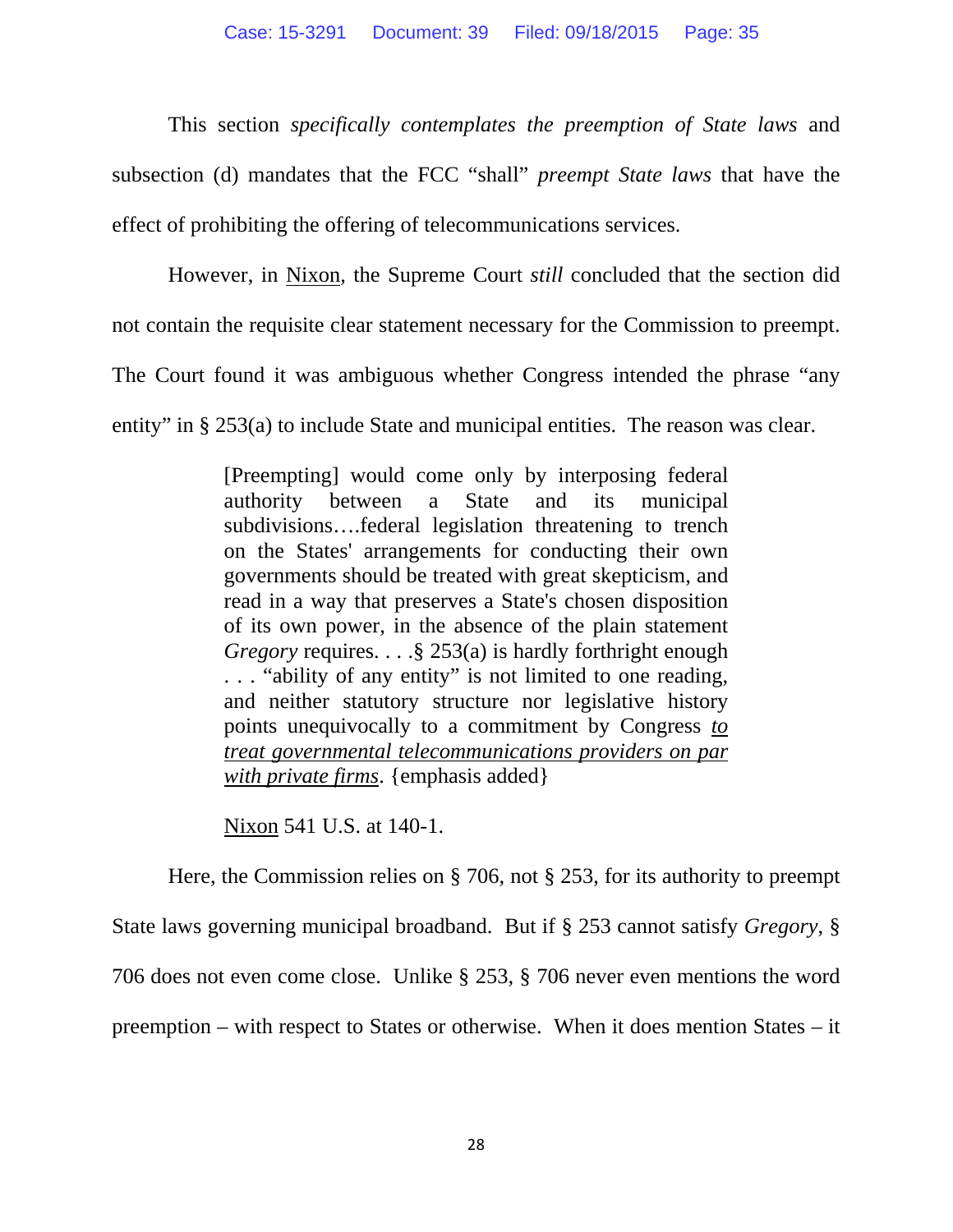is to give them a co-equal role under the section to promote infrastructure deployment. Specifically § 706(a) provides:

> The Commission and each State commission with regulatory jurisdiction over telecommunications services shall encourage the deployment on a reasonable and timely basis of advanced telecommunications capability to all Americans ... by utilizing, 'in a manner consistent with the public interest, convenience and necessity, price cap regulation, regulatory forbearance, measures that promote competition in the local telecommunications market, or other regulating methods that remove barriers to infrastructure investment. {emphasis added}

 Preemption is *not* one of the enumerated methods. Inferring preemption of States seems counter-intuitive as § 706(a) explicitly recognizes a co-equal role both for "[t]he Commission and each State commission with regulatory jurisdiction over telecommunications services." Earlier, this brief referenced the FCC's misplaced reliance on the "interstate character" of broadband services. Assuming for the sake of argument, those FCC contentions are actually relevant to any examination of FCC jurisdiction to interfere with internal State allocations of authority/enabling legislation, the FCC's reliance on this provision is somewhat ironic. After all, Congress in § 706(a) has specified that States "shall" encourage deployment of advanced telecommunications capability. Federal preemption of State laws imposing geographic or other limits on government ownership of broadband networks disregards the State role the statute explicitly acknowledges.

As Commissioner Pai points out in his dissent: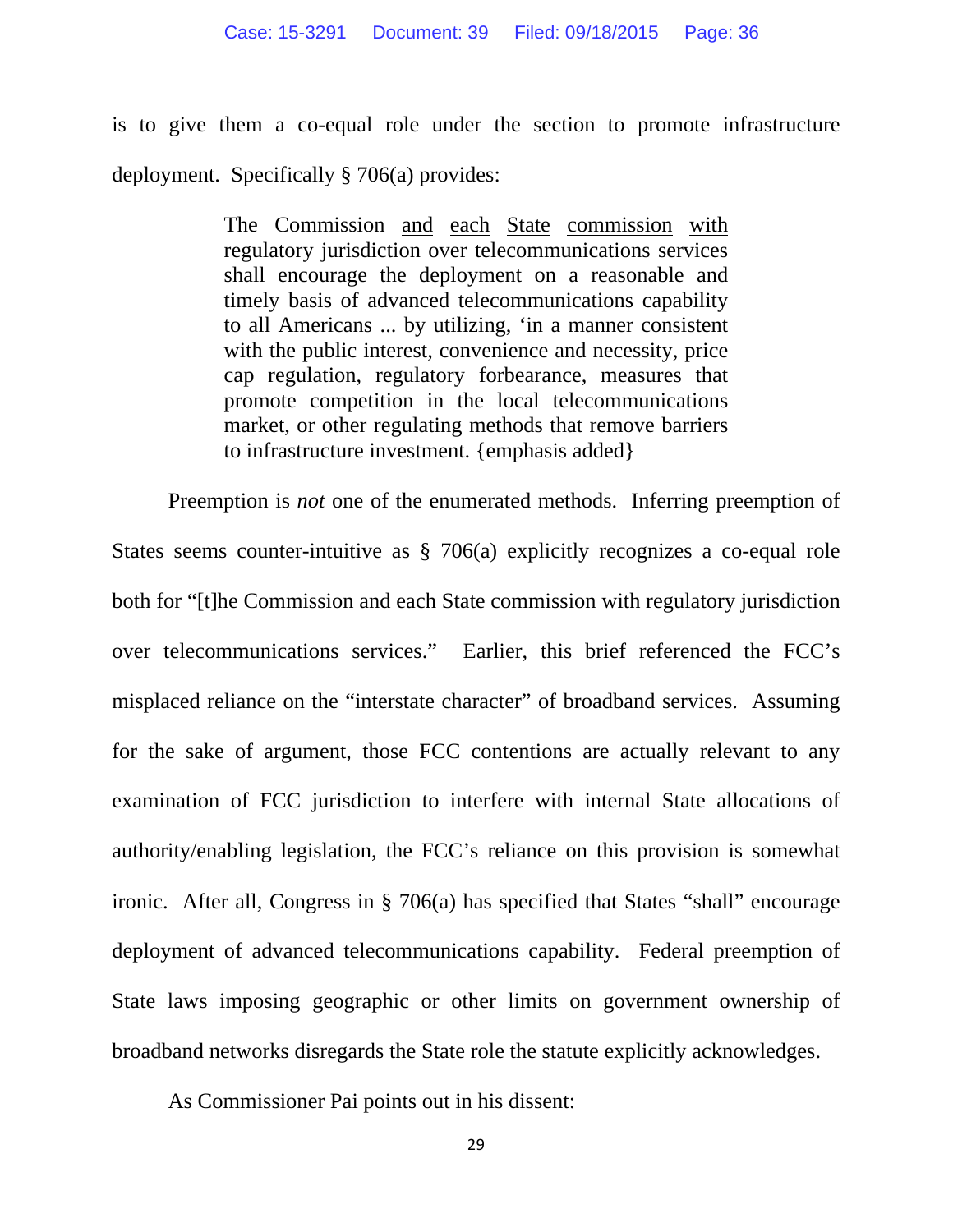In short, section 706 does not "point unequivocally to a commitment by Congress" to permit the FCC to preempt state laws governing their own municipalities. Section 706 therefore does not satisfy the clear statement rule and does not permit the Commission to preempt state prohibitions on municipal broadband projects."

Pai Dissent at  $103$  (P.A.  $103$ ).<sup>23</sup>

Section 706(b) also requires the FCC to conduct regular inquiries to "determine whether advanced telecommunications capability is being deployed to all Americans in a reasonable and timely fashion." According to this section, if "the Commission's determination is negative, it shall take immediate action to accelerate deployment of such capability by removing barriers to infrastructure investment and by promoting competition in the telecommunications market."

 The most recent FCC 706 report concludes advanced telecommunications services are not being deployed on a reasonable and timely basis.<sup>19</sup> Commissioner Pai pointed out in his dissent that even under the majority's analysis, the FCC authority under § 706(b) exists only as long as FCC negative findings persist. Pai Dissent at 107 (P.A. 107). Preemptive power would vanish when the FCC makes a subsequent finding that broadband is being deployed on a reasonable and timely

<sup>&</sup>lt;sup>19</sup> In the Matter of Inquiry Concerning the Deployment of Advanced Telecommunications Capability to All Americans in A Reasonable & Timely Fashion, & Possible Steps to Accelerate Such Deployment Pursuant to Section 706 of the Telecommunications Act of 1996, As Amended by the Broadband Data Improvement Act, Order, 30 F.C.C. Rcd. 1567 (2015).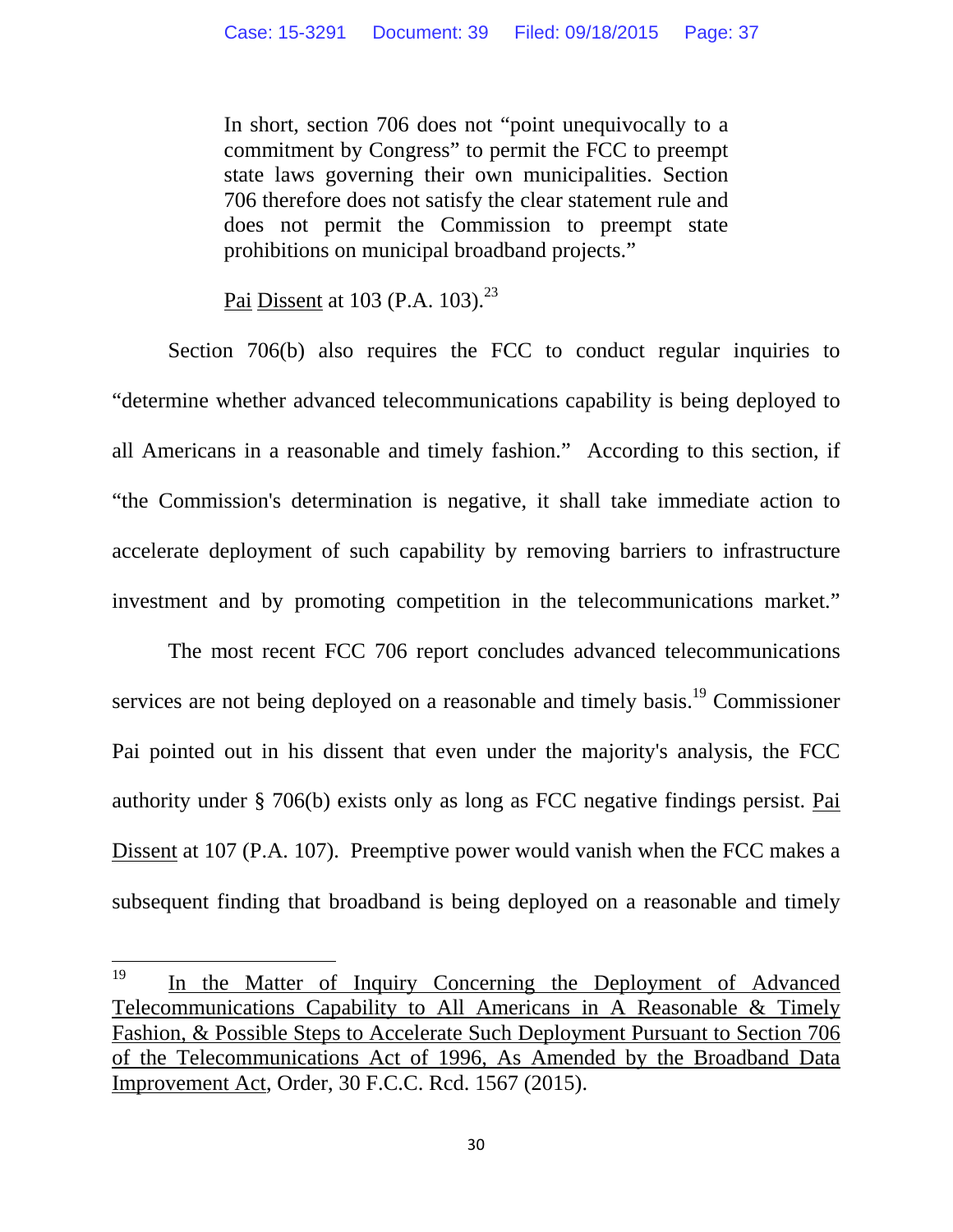basis. That makes it unlikely Congress expected the FCC to preempt State enabling

legislation based on § 706(b). Notwithstanding the Order's contrary explanations

at ¶ 145 (P.A. 61), the legislative history supports this view.

As Commissioner Pai explains:

[T]he statutory history underlying section 706(b) also points in the same direction. When the Senate in 1995 passed the bill that became the Telecommunications Act of 1996, that legislation contained a precursor to section 706(b) that authorized the FCC, if it determined that broadband was not being deployed in a reasonable and timely fashion, to "preempt State commissions that fail to act to ensure [the] availability [of advanced telecommunications capability to all Americans]." But Congress ultimately decided not to grant this preemptory power to the Commission and *eliminated that language from the final version of the bill*.

Pai Dissent at 109 (P.A. 109). {emphasis in the original}

Section  $601(c)(1)^{20}$  of the Telecommunications Act of 1996 also renders

implausible the Order's interpretation of § 706.

That section reads:

NO IMPLIED EFFECT- This Act and the amendments made by this Act shall not be construed to modify, impair, or supersede Federal, State, or local law unless expressly so provided in such Act or amendments.

<sup>&</sup>lt;sup>20</sup> 47. U.S.C. § 152 Telecommunications Act of 1996, Pub. L. No. 104-104, § 601(c), 110 Stat. 56 (codified at 47 U.S.C. § 152).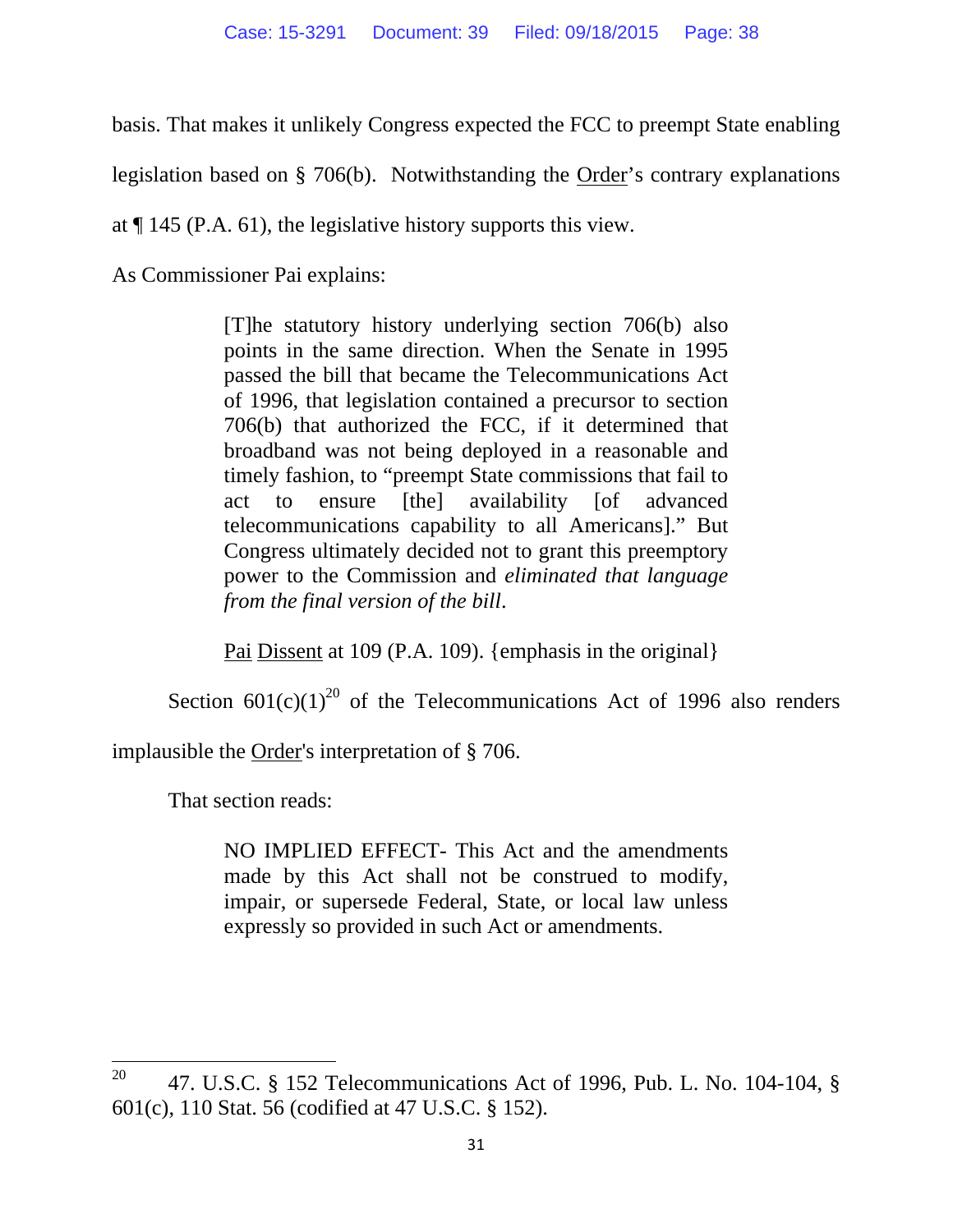Curiously, though the Order concedes that by "its terms, § 601(c) prevents 'implied' preemption," it interprets the provision to implicitly give such preemptive powers to the FCC. Order ¶ 153 (P.A. 64). Such a reading makes little sense. As Commissioner Pai wrote:

> It is difficult to believe that Congress would have been concerned about implicitly superseding State law in the text of the Act yet would implicitly give the Commission the authority to do the exact same thing."

Pai Dissent at 106 (P.A. 106).

 Even if § 706 could get by a Gregory plain statement analysis, and it cannot, a simple textual analysis of the section does not support the FCC's assertion of preemption. The section does not mention preemption. The section grants coequal status and responsibility to States. The FCC's proposed interpretation leads to perverse results. That text, viewed in light of both the legislative history of the provision and the fact that Congress provided an explicit and powerful tool for preemption in §253, make clear the FCC's strained construction cannot be upheld.

#### **II. The FCC's Order is Arbitrary and Capricious.**

The FCC's action violates settled principles of administrative law. The agency has made clear, that although the Order only addresses the EPB and Wilson petitions "the Commission will not hesitate to preempt similar statutory provisions…where they function as barriers to broadband investment." Order at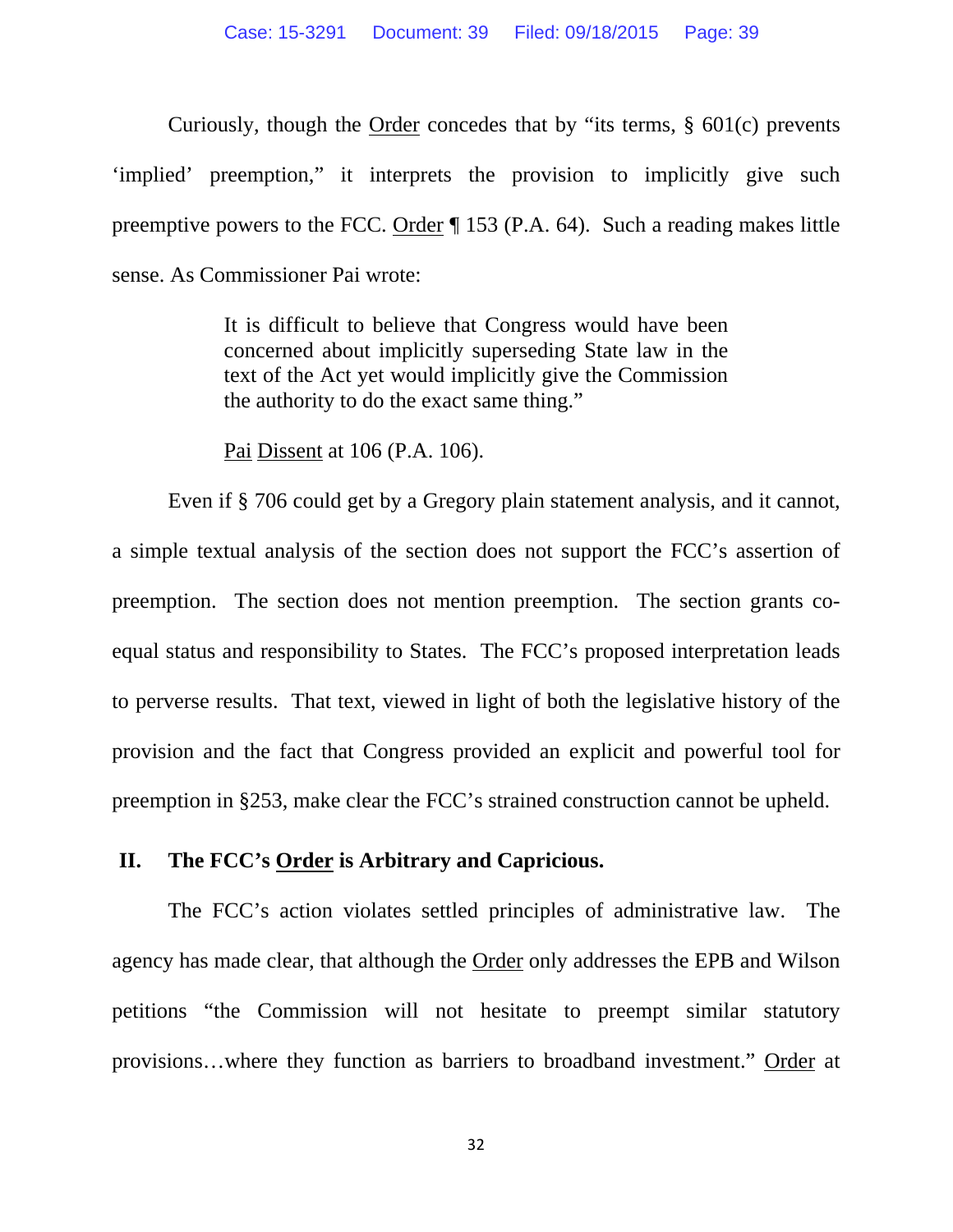¶16 (P.A. 6). In its zeal to reach its desired policy outcome, the FCC has overlooked baseline legal requirements. The Order is arbitrary and capricious for several reasons.

*First*, the Order is contrary to substantial record evidence. See National Fuel Gas Supply Corp. v. FERC, 468 F.3d 831, 839 (D.C. Cir. 2006) (vacating agency Order where there was "no evidence of a real problem" to support expanded regulatory regime). The record below contains no evidence of a problem sufficient to justify the FCC running roughshod over an approach to municipal broadband passed into law by democratically-elected State legislators.

In addition, the record below reveals a sharp dispute over the wisdom of local government bodies taking on such ventures.<sup>21</sup> See, e.g., Comments of Citizens Against Government Waste at 3 (P.A. 752). It is replete with evidence of municipal broadband project failures—efforts that drained scarce State resources with taxpayers left holding the bag. See, e.g*.*, Comments of CenturyLink at 5-7 (P.A. 947-949); Reply Comments of NARUC at 4, n.9 (P.A. 1001) ("It appears the majority . . . of the roughly 200 comments filed in the 14-116 proceeding provide no objective evidence to support the petitions."), Charles M. Davidson & Michael J. Santorelli, *Understanding the Debate Over Government-Owned Broadband* 

<sup>&</sup>lt;sup>21</sup> Note: NARUC does not take a position on whether municipal broadband systems are good or bad public policy. That is, as argued throughout this brief, a decision for State Legislatures.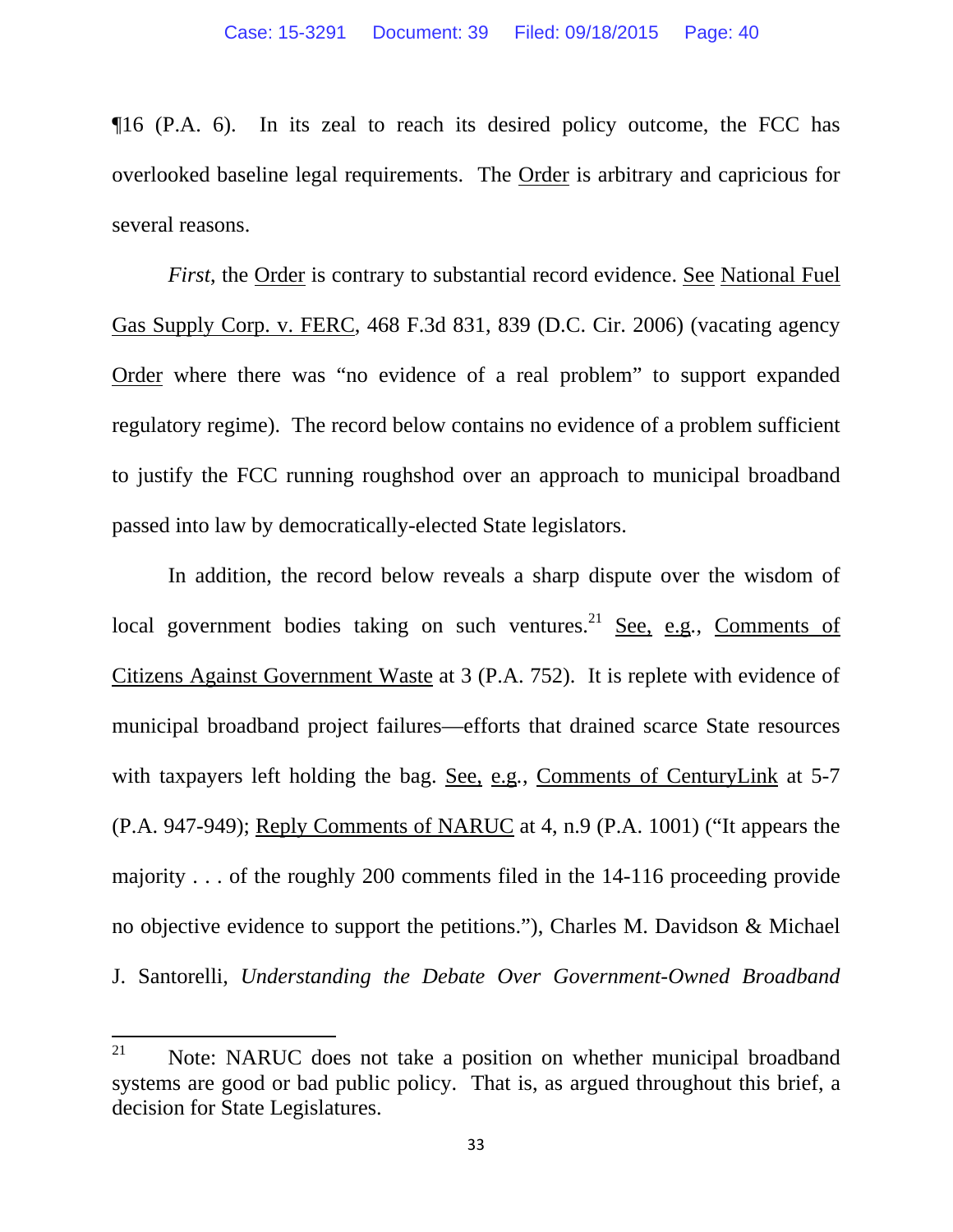*Networks: Context, Lessons Learned, And A Way Forward For Policymakers*, Advanced Communications Law & Policy Institute at N.Y. Law School at 80 (Jun. 2014)(P.A. 758-940) (describing the \$30 million taxpayers lost with the failure of Groton, Connecticut's municipal broadband network); id. at 83 (noting sale of iProvo, a government-owned network in Utah that left the city with \$40 million in debt). Tennessee's own Memphis Light Gas and Water, for example, lost over \$28 million in taxpayer dollars when its Memphis Networx telecommunications venture failed. See, Meek, Andy, *Memphis Networx: From Smart Money to Risky Business,* MEMPHIS DAILY NEWS (Jun. 22, 2007), http://www.memphisdailynews.com/editorial/Article.aspx?id=33060.<sup>22</sup>

 The FCC ignored all of this evidence, dismissing without explanation the risks associated with municipal broadband as mere "generalized objections." Order

 $22$  Risks associated with municipal broadband service have increased since the FCC reclassified broadband internet access. See, In the Matter of Protecting & Promoting the Open Internet, Report and Order on Remand, Declaratory Ruling, and Order, 30 F.C.C. Rcd. 5601 (2015). Many municipal broadband operators opposed reclassification, and pointed out the risks that would flow from it, including "significant new common carrier compliance and reporting obligations," and the "potential for liability for violations of" various provisions of federal law. Letter from Josh Callihan on behalf of Municipal Broadband Operators to Marlene Dortch, GN Docket No. 14- 28, GN Docket No. 10-127 (Feb. 10, 2015). It is entirely reasonable for States to proceed with caution in letting their subdivisions enter activities facing unquantified additional federal oversight.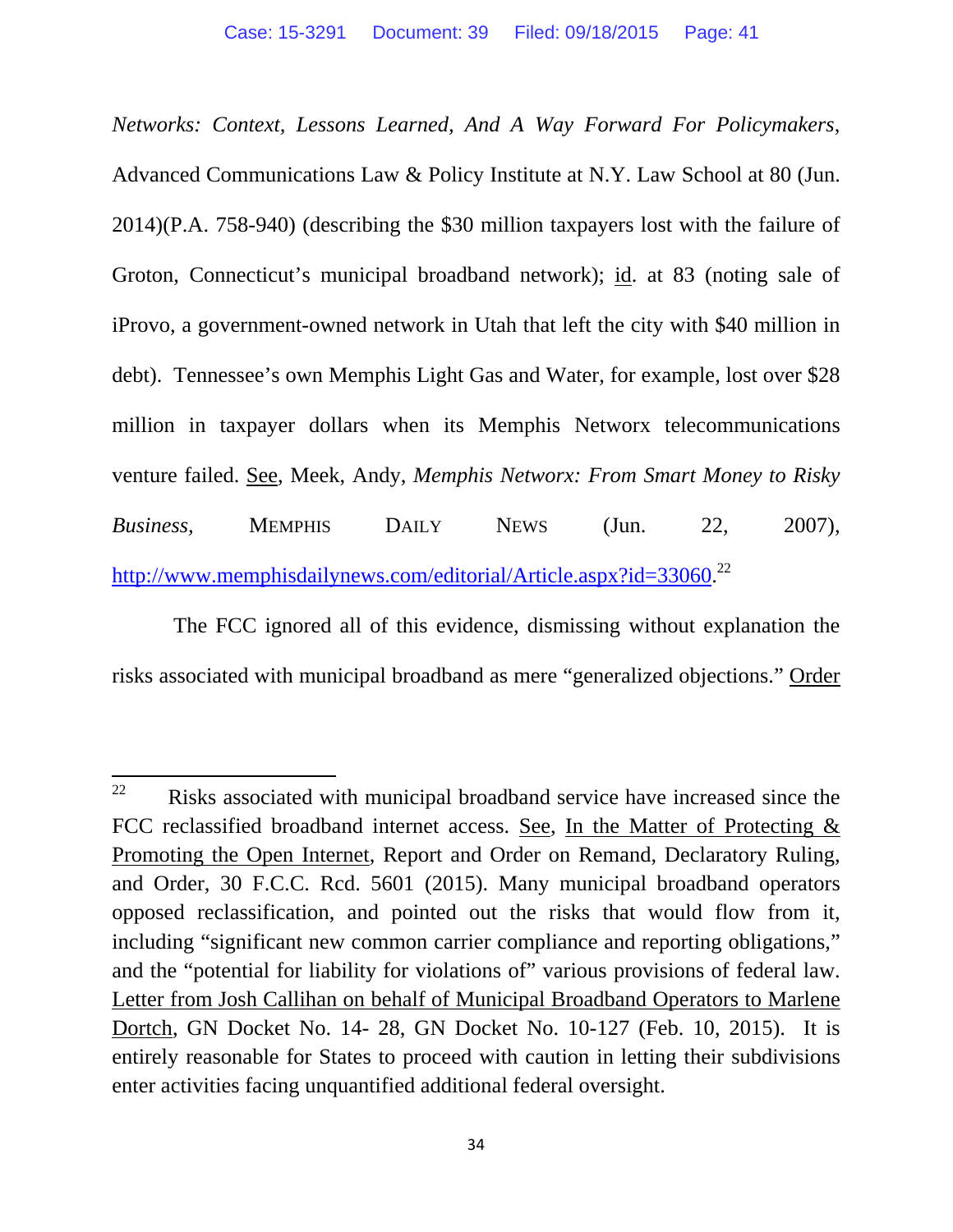¶ 56 (P.A. 28-29). The FCC also failed to assess the practical effects of its expansive preemptive approach to State municipal broadband regulation.

It was plainly arbitrary and capricious for the FCC to refuse to consider numerous substantive comments and to fail to "tak[e] into account whatever in the record fairly detracts from its weight." Telespectrum, Inc. v. Public Service Commission of Kentucky, 227 F.3d 414, 423 (6th Cir. 2000) (holding Order failed to meet the substantial evidence standard where agency relied on "no more than unsupported opinion"); see also Olenhouse v. Commodity Credit Corp., 42 F.3d 1560, 1578 (10th Cir. 1994) ("Isolated bits of evidence, taken out of context and overwhelmed by other evidence, will not support an affirmance of agency action."). Moreover, the agency failed to consider the practical consequences of its remarkable action. See ITT World Commc'ns, Inc. v. FCC, 725 F.2d 732, 751 (D.C. Cir. 1984) ("[T]he FCC is responsible for weighing the potential benefits against the detriments of a proposed policy"). Lacking "awareness of the practical ramifications" of its decision, the Order is "fundamentally flawed." ACLU v. FCC, 823 F.2d 1554, 1573 (D.C. Cir. 1987). The FCC's refusal to consider the robust record evidence documenting municipal broadband failures and the practical consequences of the Order's approach is particularly capricious where, as here, the FCC's action intrudes upon a fundamental State power and deprives the States of the ability to weigh the very issues with municipal broadband failures that the FCC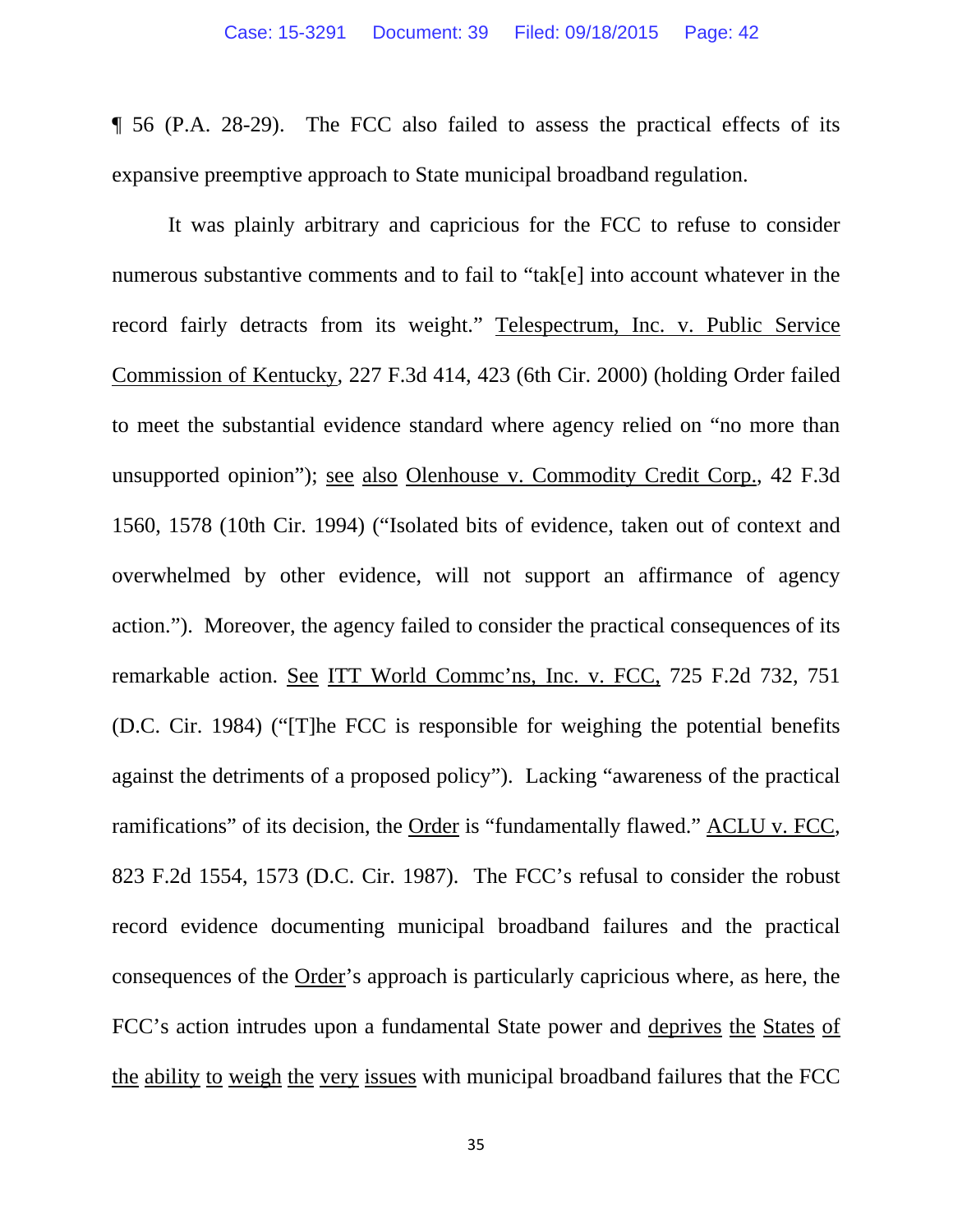ignores.<sup>23</sup> See generally Michigan v. E.P.A., 135 S. Ct. 2699, 2711 (2015) (requiring agencies to consider cost before deciding whether regulation is appropriate and necessary).

*Second*, the FCC failed to consider reasonable alternatives to boldly preempting State law. The record identifies countless alternative approaches that the FCC could have taken to address the purported "problem" that broadband is not being deployed on a "reasonable and timely basis to all Americans." Order  $\P$  19 (P.A. 7). The FCC could have dedicated additional funds to broadband deployment efforts, focused on removing barriers to *private* broadband deployment, or explored public-private partnerships to expand broadband deployment. See, e.g., Comments of USTelecom at 2, 5 (P.A. 971, 974). But the FCC ignored its duty to consider these reasonable—and more efficient—solutions to "promote competition" and "remove barriers" to broadband deployment. It did so in the most cursory way possible, by noting in a single sentence that these "objections…mistakenly assume that these options are mutually exclusive." Order ¶ 72 (P.A. 37). But it is the Commission that is mistaken, for these options clearly

 $23$  The FCC declined to consider how its preemptive approach will impact States still considering whether to authorize any municipal broadband. Nor did it grapple with the regulatory burdens that would saddle such ventures given the new obligations imposed by the FCC's recent reclassification of broadband. See supra, n.22. It also ignored the Order's impact on State governance, maintaining that its concern was only with "enhance[ing] broadband deployment." Order ¶ 71 (P.A. 37).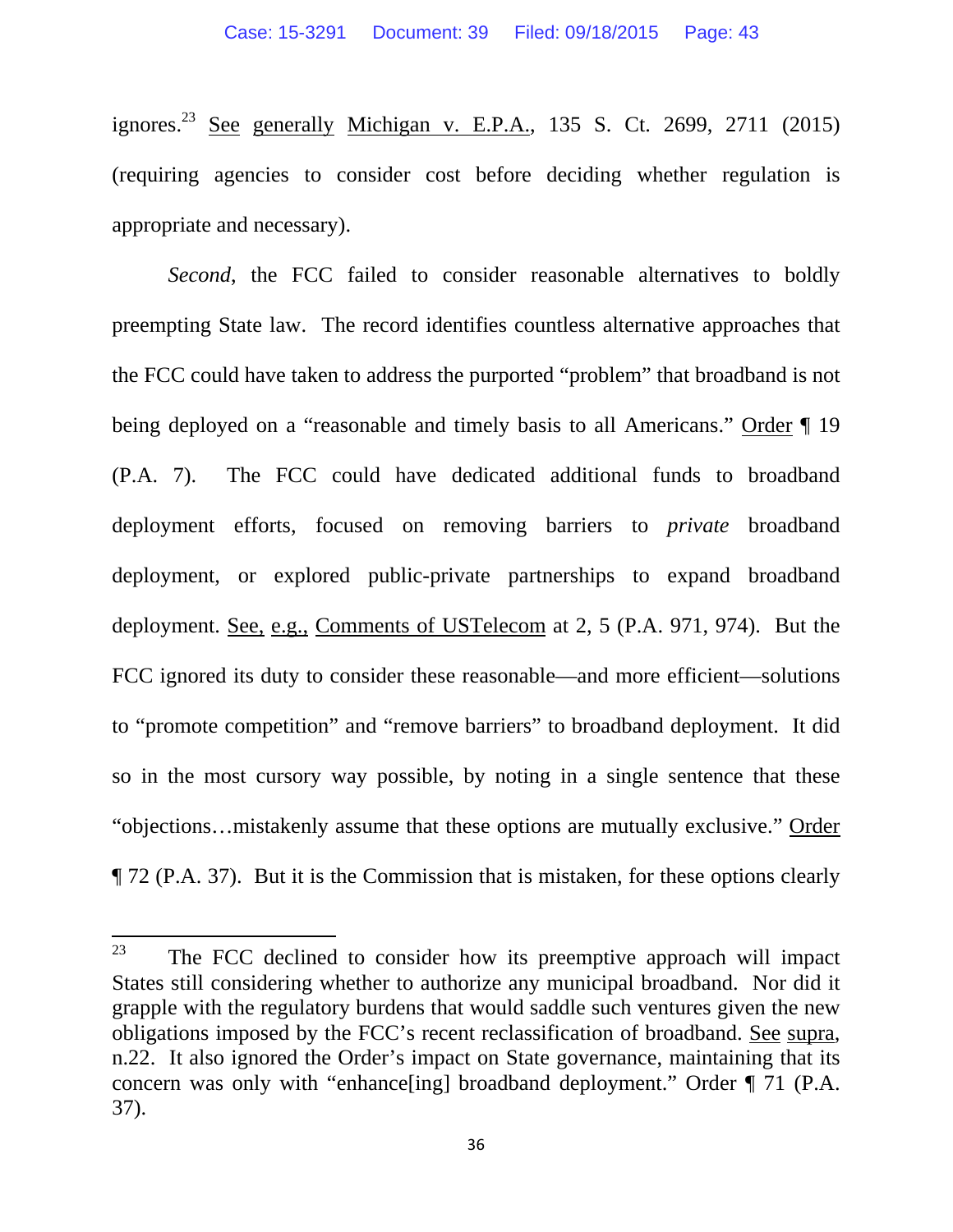constitute less intrusive alternatives than the type of intrusion into State sovereignty the Order authorizes. "The failure of an agency to consider obvious alternatives has led uniformly to reversal." City of Brookings Municipal Telephone Company v. F.C.C., 822 F.2d 1153, 1169 (D.C. Cir. 1987).

*Third*, the FCC has failed to justify its reversal of course in its approach to municipal communications services. It is well-settled that when an agency changes course, it is obligated to supply a "reasoned explanation" for the change. F.C.C. v. Fox, 556 U.S. 502, 514 (2009). Here, the FCC made a sharp and unexplained departure from its previous policy of preserving the States' sovereign right to regulate municipal communications offerings. See, e.g., In the Matter of Public Utility Commission of Texas, et al. Petitions for Declaratory Ruling, Memorandum Opinion and Order, 13 FCC Rcd 3460 (1997). Reversing its policy for the past fifteen years *sub silentio* impermissibly disregards the FCC's obligation to provide a "reasoned explanation." Fox, 556 U.S. at 514.

Finally, the Order rests on a number of conclusory assertions. The FCC arbitrarily concludes that the Tennessee regime "serve[s] as state-law communications policy regulation[]" rather than "a core State function in controlling political subdivisions." Order  $\P$  13 (P.A. 6). The Order offers no support for this theory, other than the terse observation that it does "not limit[] the expenditures of a city" and so could not "further any core State function." Id. The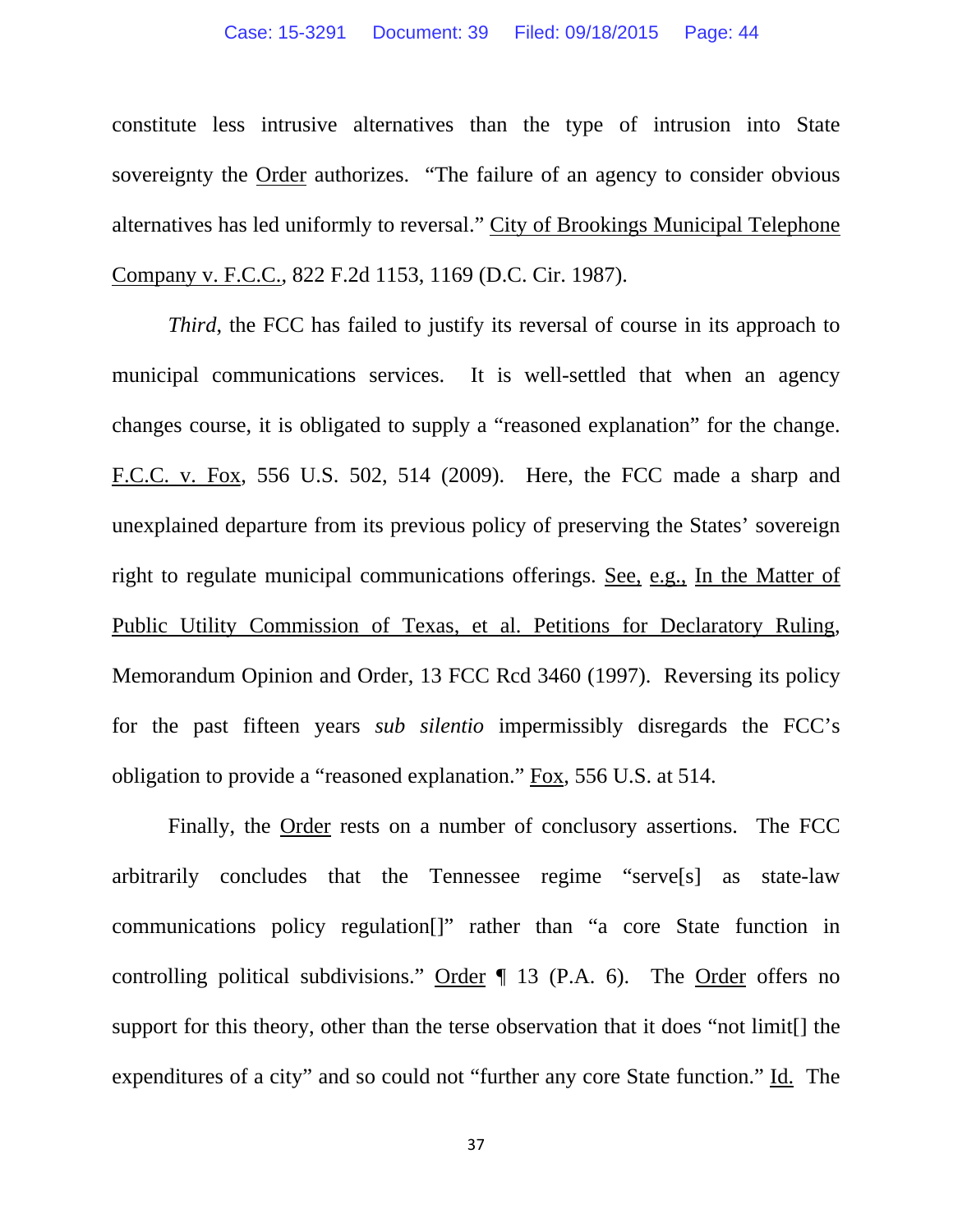Commission's rationale for this proposition is "conclusory [and] unsupported." McDonnell Douglas Corp. v. U.S. Dep't of the Air Force, 375 F.3d 1182, 1187 (D.C. Cir. 2004). Indeed, the Order points to no evidence that Tennessee's legislature enacted the geographic restriction as a communications policy initiative. To the contrary, the regime delineates the powers of Tennessee's municipal subdivisions within the context of Tennessee's State-wide governance objectives. The Communications Act does not give the FCC free rein to upend this deliberate governmental ordering.

The Order's flawed reasoning leads to anomalous results. Agencies may not "construe a statute in a manner that leads to absurd or futile results." Nixon, 541 U.S. at 138. Under the FCC's novel theory of preemption, States are free to enact the most severe prohibition on entering the municipal broadband market—a flat ban—while modest conditions on a municipality's provision of broadband service are impermissible "barrier[s]" to broadband deployment. Order ¶ 16 (P.A. 6).

It is only after the State has granted the municipality *some* authority to provide broadband in the State that the FCC's preemptive power springs to life, tying the State's hands to the extent it wishes to place modest limits on a locality's authority. But this yields an absurd result: States are incentivized to decline to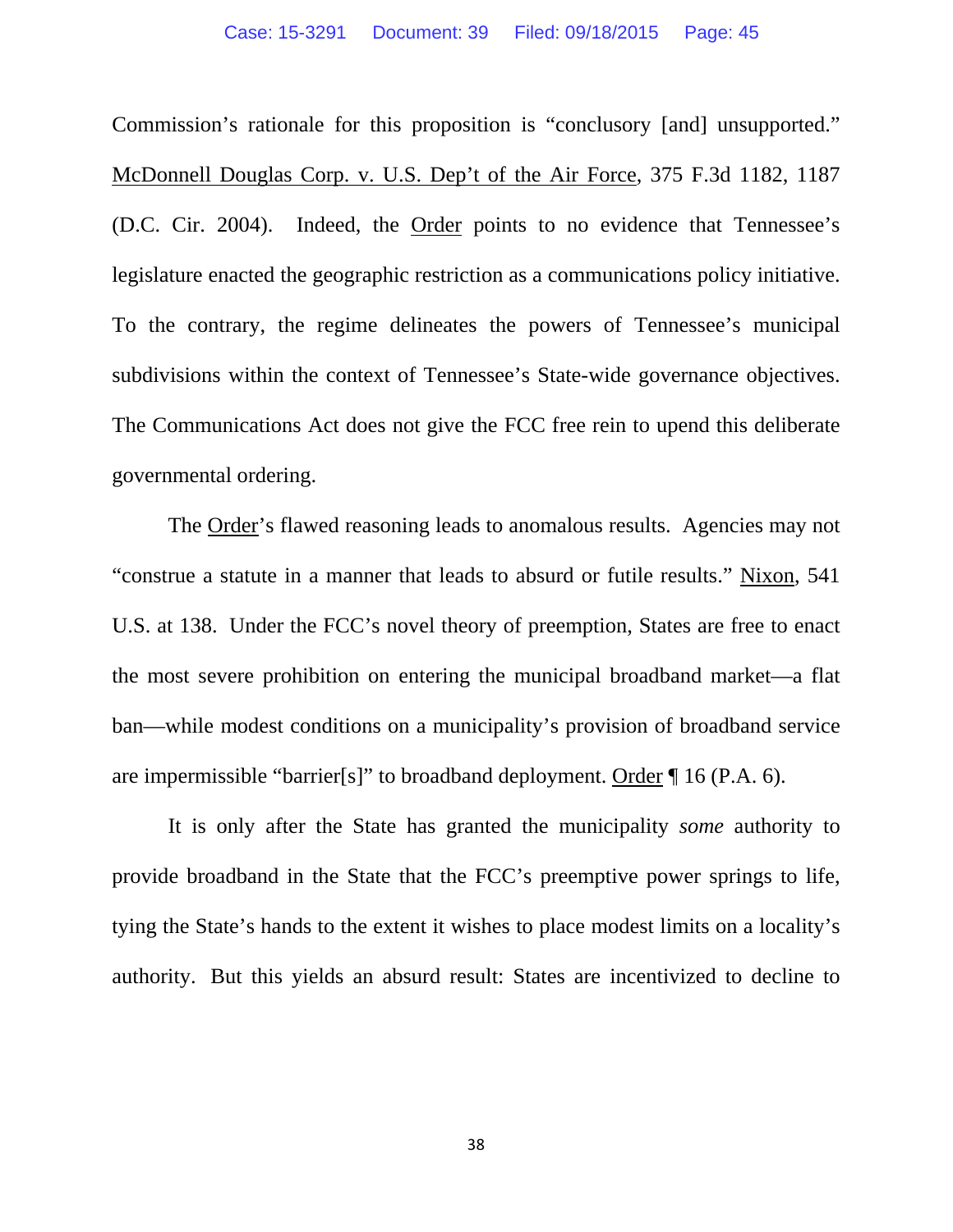authorize municipal broadband entry at all, which would undermine the FCC's purported goal of encouraging broadband deployment under  $\S 706.<sup>24</sup>$ 

Deprived of the ability to effectively manage municipal broadband service once authorized, States may well balk at granting such authorization in the first place. Not only is such an outcome absurd and futile; it is the *sine qua non* of arbitrary and capricious agency action. The FCC does not seriously grapple with this issue. Instead, the Commission considers only whether the Order will result in the two particular petitioners here expanding their service areas, Order ¶ 76 (P.A. 38), and whether the Order will promote overall deployment *in Tennessee and North Carolina* alone. Id. ¶ 4 (P.A. 4). But the agency cannot blind itself to the broader impact that the Order will have in other States that are still considering whether and how to authorize trial broadband programs by their municipalities. Under any reading of § 706, the FCC's responsibility is to promote broadband for "all Americans" on a nationwide scale, not to take individual actions that promote broadband in particular regions without regard to their impact on overall broadband deployment. 47 U.S.C. §§1302(a),(b). It is arbitrary and capricious for the Commission to ignore the broader effects of the precedent it establishes here, which may well run afoul of § 706's overarching purpose.

<sup>&</sup>lt;sup>24</sup> Though its effect is ostensibly limited to North Carolina and Tennessee, the Order makes clear that the agency "will not hesitate to preempt similar statutory provisions" in other states. Order ¶ 16 (P.A. 6).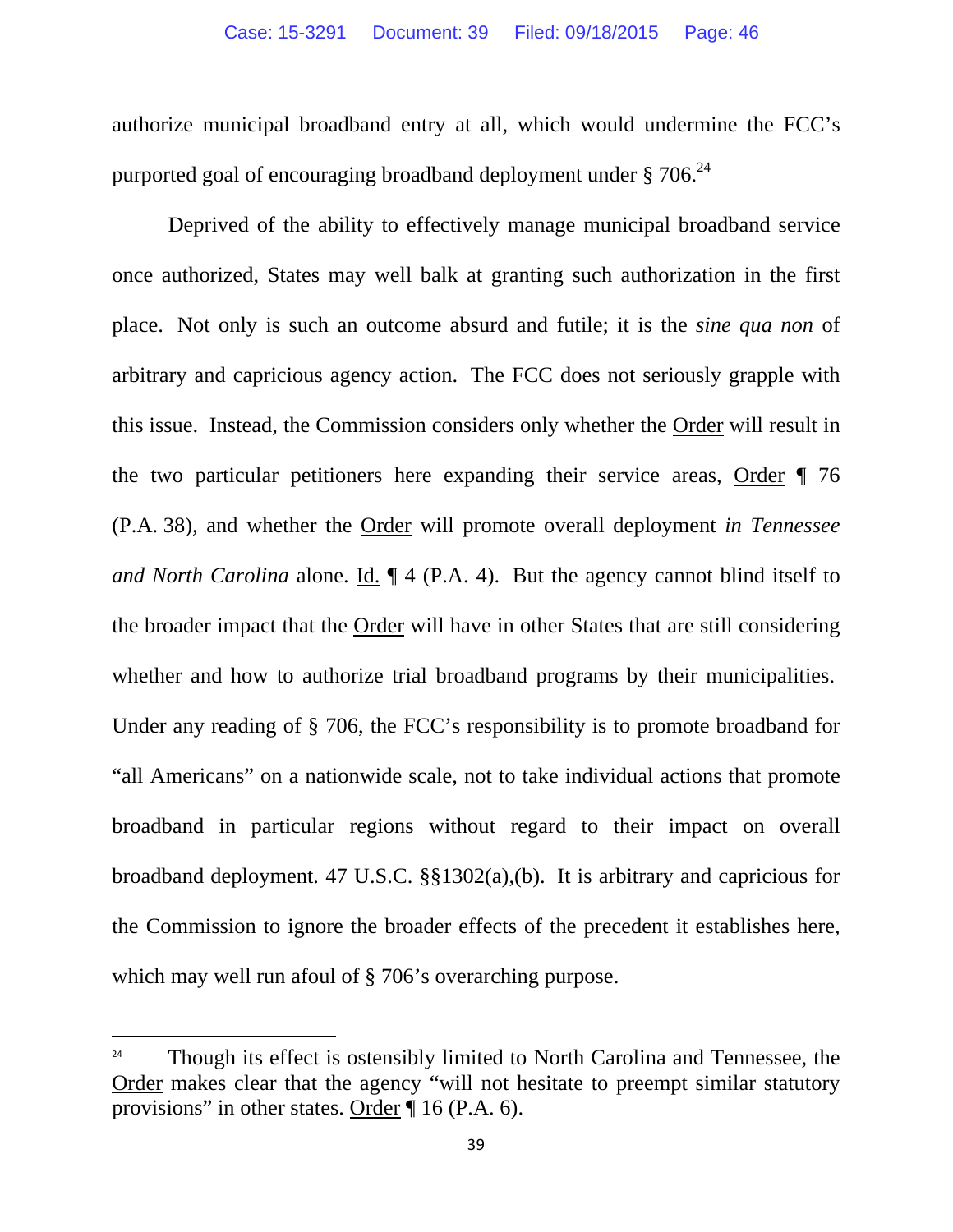### **CONCLUSION**

For the foregoing reasons, NARUC requests that the Court vacate the entire

FCC Order and confirm State sovereignty over subordinate units of government.

# **Respectfully submitted,**

*/s/ James Bradford Ramsay* 

James Bradford Ramsay\* GENERAL COUNSEL *National Association of Regulatory Utility Commissioners*  1101 Vermont Avenue, Suite 200 Washington, DC 20005 Telephone: 202.898.2207 E-mail: jramsay@naruc.org

\* *Counsel of Record and Attorney for Intervenor National Association of Regulatory Utility Commissioners* 

**DATED: September 18, 2015**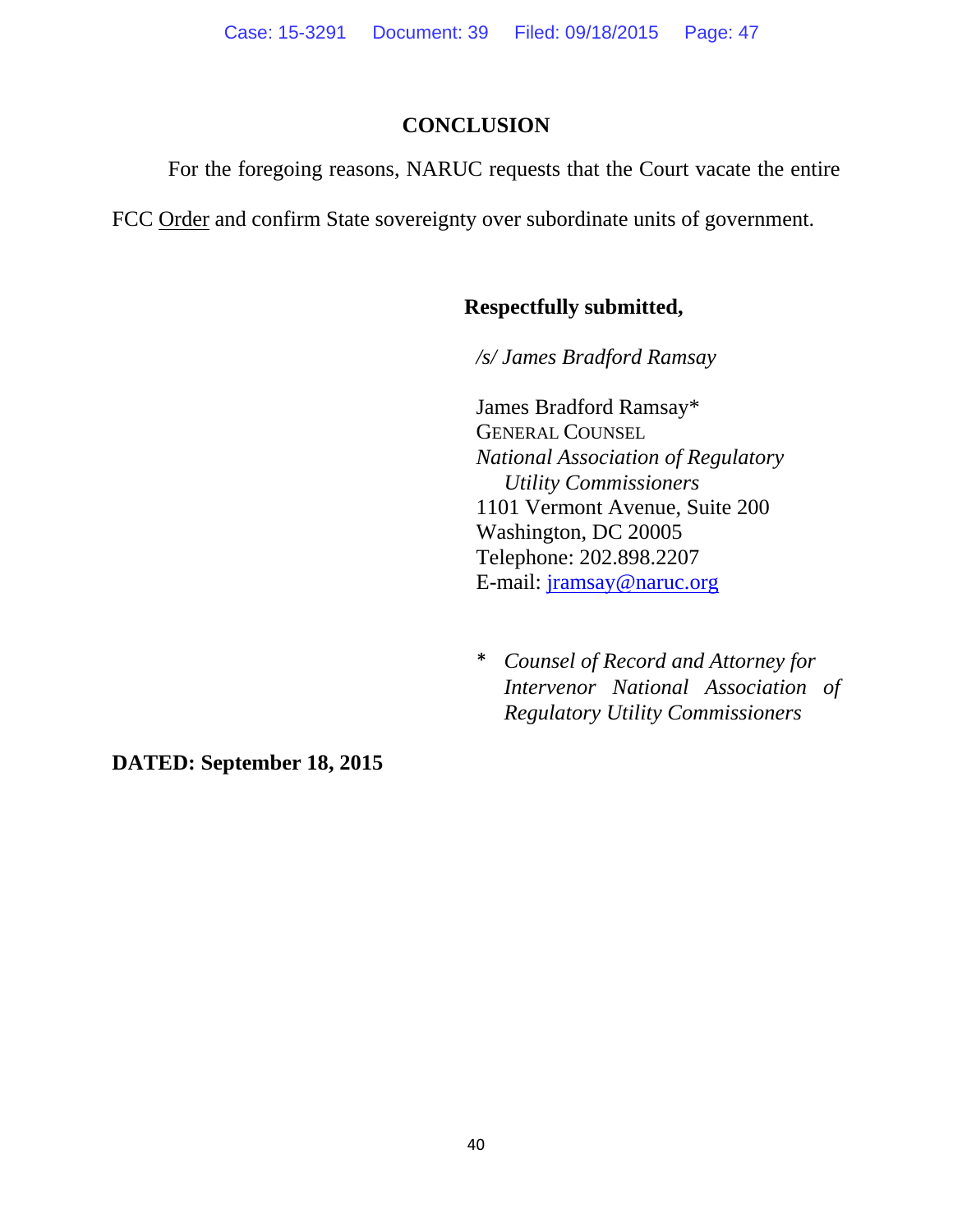#### **CERTIFICATE OF COMPLIANCE WITH RULE 32(A)**

1. This brief complies with 00the type-volume limitations of Federal Rule of Appellate Procedure 28.1(e) because it contains 11,868 words, excluding the parts of the brief exempted by Federal Rule of Appellate Procedure 32(a)(7)(B)(iii).

2. This brief complies with the typeface requirements of Federal Rule of Appellate Procedure 32(a)(5) and the type style requirements of Federal Rule of Appellate Procedure 32(a)(6) because it has been prepared in a proportionally spaced typeface using Microsoft Word 2007 in Times New Roman 14-point font.

#### */s/ James Bradford Ramsay*

James Bradford Ramsay\* GENERAL COUNSEL *National Association of Regulatory Utility Commissioners*  1101 Vermont Avenue, Suite 200 Washington, DC 20005 Telephone: 202.898.2207 E-mail: jramsay@naruc.org

\* *Counsel of Record and Attorney for Intervenor National Association of Regulatory Utility Commissioners* 

#### **DATED: September 18, 2015**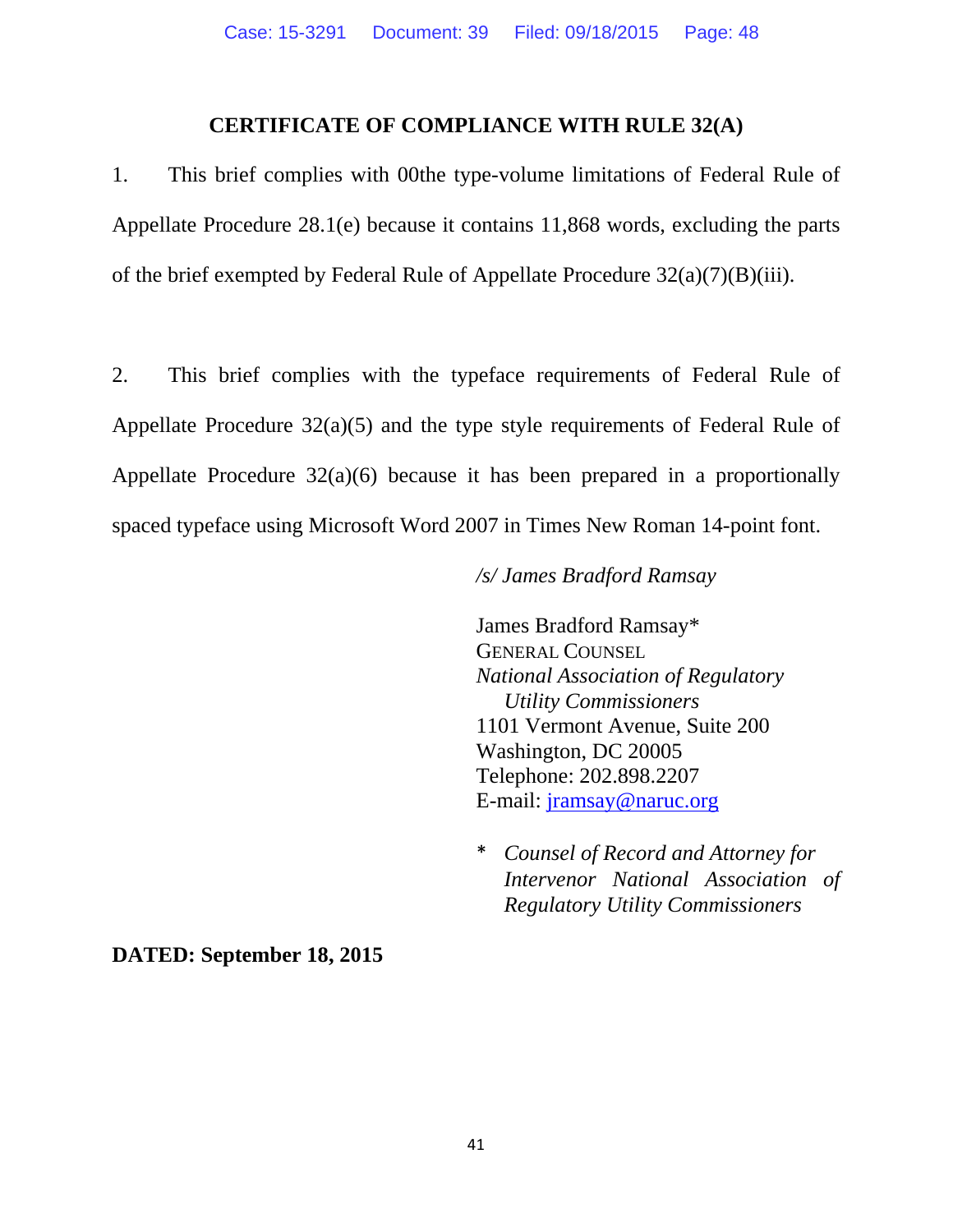#### **CERTIFICATE OF SERVICE**

 I certify that on August 21, 2015, I caused two copies of the foregoing brief motion to be served upon the parties listed through the Court's electronic filing system. Pursuant to Sixth Circuit FRAP 25(f) a copy of the motion has been sent this same day by U.S. Mail, postage paid, to the following party not represented by counsel.

#### */s/ James Bradford Ramsay*

James Bradford Ramsay\* GENERAL COUNSEL *National Association of Regulatory Utility Commissioners*  1101 Vermont Avenue, Suite 200 Washington, DC 20005 Telephone: 202.898.2207 E-mail: jramsay@naruc.org

\* *Counsel of Record and Attorney for Intervenor National Association of Regulatory Utility Commissioners* 

#### **DATED: September 18, 2015**

William J. Kirsch Apt 211 1211 S. Eads St. Arlington, VA 22202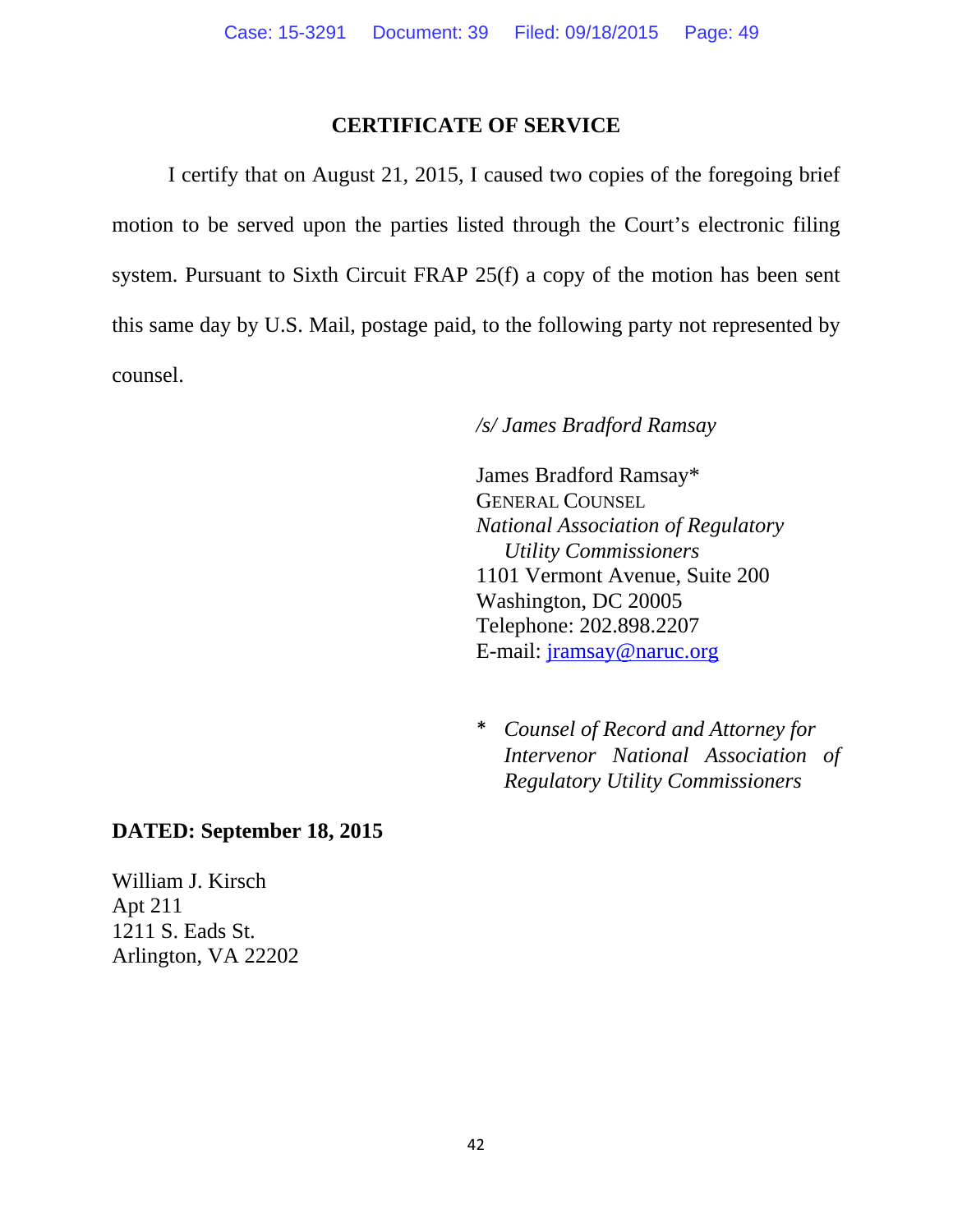# **Statutory Addendum Pursuant to FRAP 28(f)**

# **CONTENTS**

# **United States Constitution**

| U.S. Const. amend. X                                        | 44 |
|-------------------------------------------------------------|----|
| <b>Communications Act of 1934</b>                           |    |
| 47 U.S.C. § 152 note (Pub. L. No. 104-104, iia § 601(c)(1)) | 44 |
| 47 U.S.C. § 253                                             | 44 |
| 47 U.S.C. § 1301                                            | 45 |
| 47 U.S.C. § 1302                                            | 45 |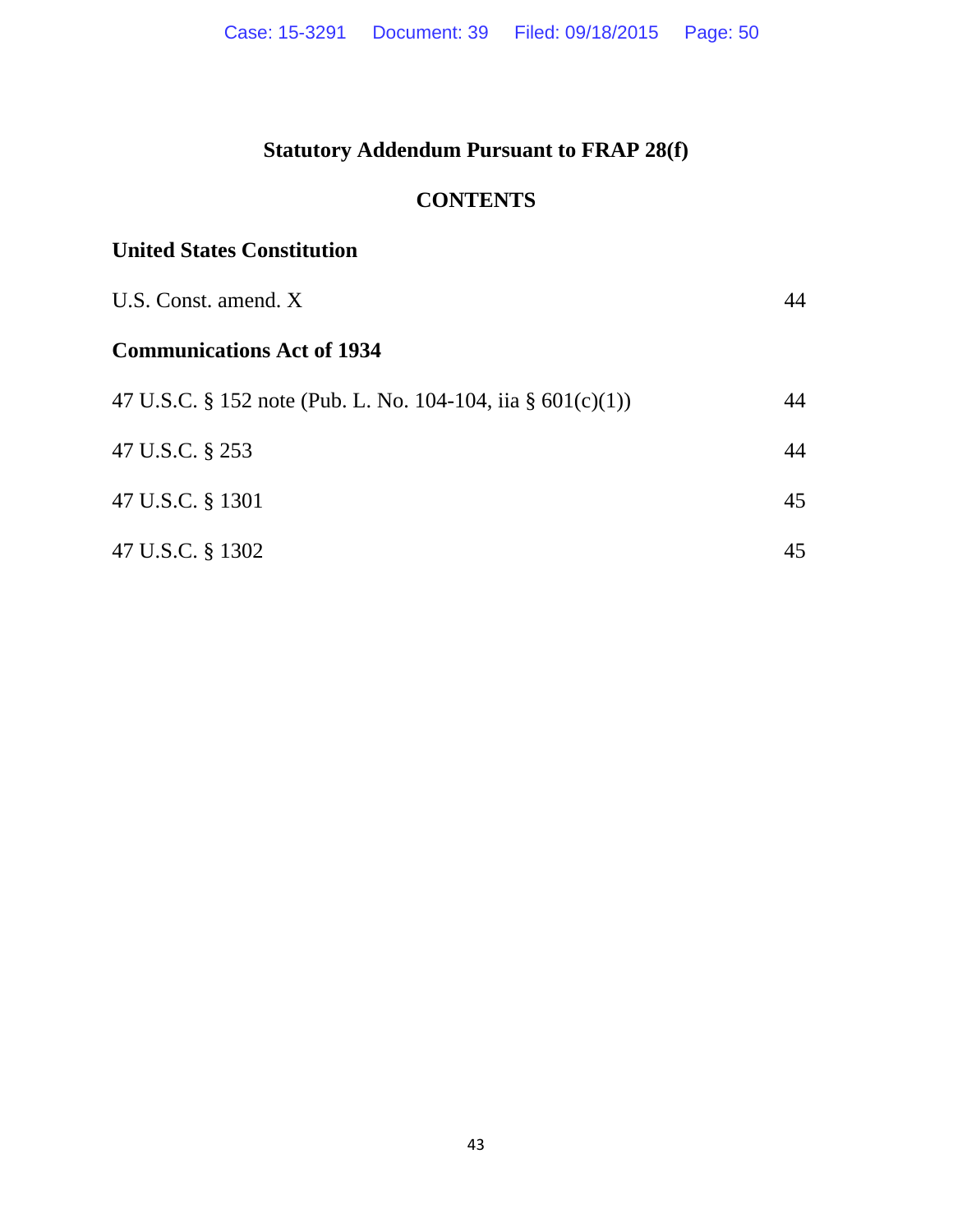# **UNITED STATES CONSTITUTION**

**U.S. Const, Amendment X** The powers not delegated to the United States by the Constitution, nor prohibited by it to the States, are reserved to the States respectively, or to the people.

# **COMMUNICATIONS ACT OF 1934 As Amended**

# **47 U.S.C. §152 note (Pub. L. No. 104-104, § 601(c)(1)).**

Sec. 601 Applicability of Consent Decree and other laws **\* \* \* \* \*** 

(c) Federal State, and Local Law.-

(1) No Implied Effect.- This Act and the amendments made by this Act shall not be construed to modify, impair, or supersede Federal, State, or local law unless expressly so provided in such Act or amendments.

### **47 U.S.C. § 253**

(a) In general

No State or local statute or regulation, or other State or local legal requirement, may prohibit or have the effect of prohibiting the ability of any entity to provide any interstate or intrastate telecommunications service.

(b) State regulatory authority

Nothing in this section shall affect the ability of a State to impose, on a competitively neutral basis and consistent with section 254 of this title, requirements necessary to preserve and advance universal service, protect the public safety and welfare, ensure the continued quality of telecommunications services, and safeguard the rights of consumers.

(c) State and local government authority

Nothing in this section affects the authority of a State or local government to manage the public rights-of-way or to require fair and reasonable compensation from telecommunications providers, on a competitively neutral and nondiscriminatory basis, for use of public rights-of-way on a nondiscriminatory basis, if the compensation required is publicly disclosed by such government. (d) Preemption

If, after notice and an opportunity for public comment, the Commission determines that a State or local government has permitted or imposed any statute, regulation, or legal requirement that violates subsection (a) or (b) of this section, the Commission shall preempt the enforcement of such statute, regulation, or legal requirement to the extent necessary to correct such violation or inconsistency. (e) Commercial mobile service providers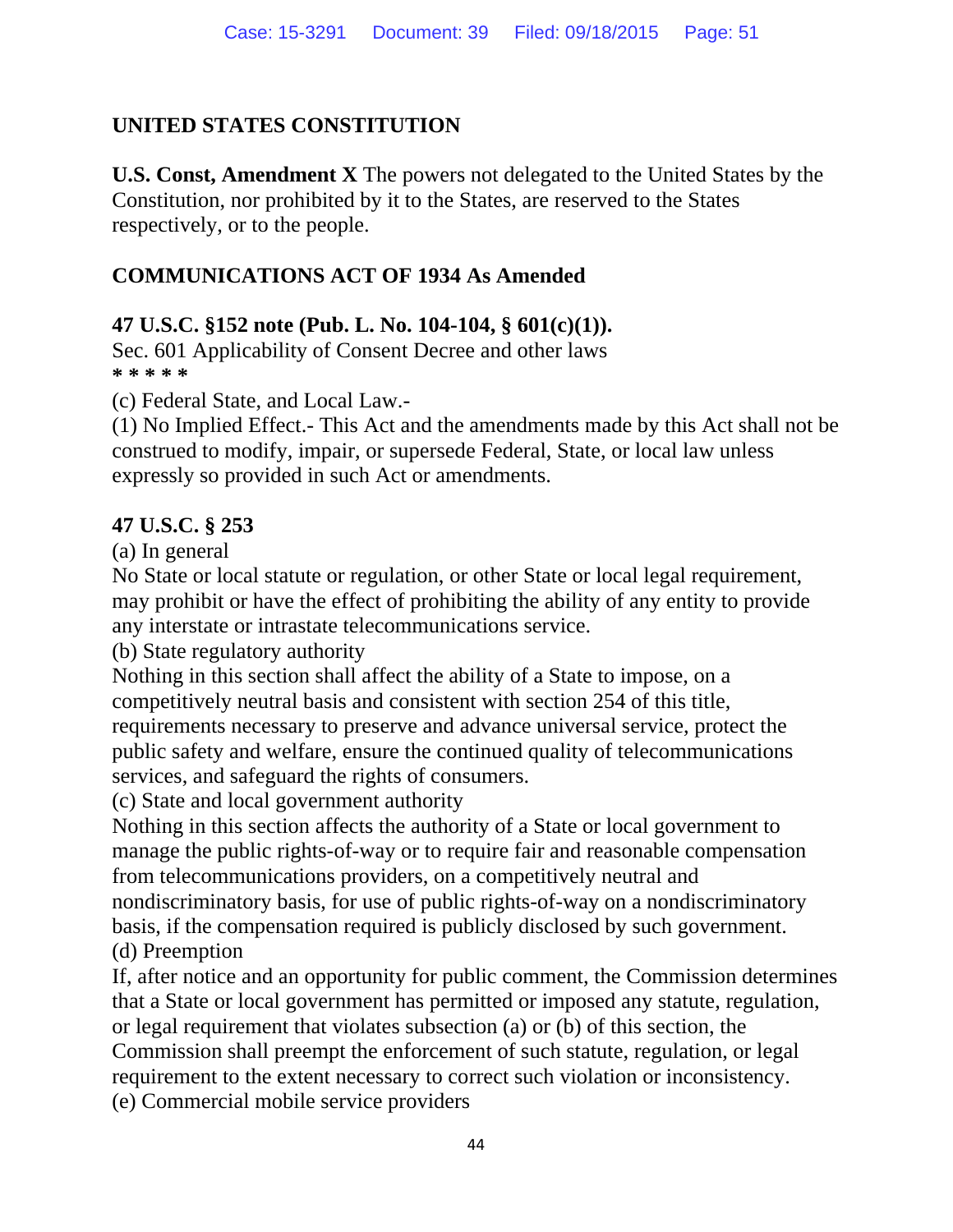Nothing in this section shall affect the application of section  $332(c)(3)$  of this title to commercial mobile service providers.

(f) Rural markets

It shall not be a violation of this section for a State to require a telecommunications carrier that seeks to provide telephone exchange service or exchange access in a service area served by a rural telephone company to meet the requirements in section 214(e)(1) of this title for designation as an eligible telecommunications carrier for that area before being permitted to provide such service. This subsection shall not apply--

(1) to a service area served by a rural telephone company that has obtained an exemption, suspension, or modification of section  $251(c)(4)$  of this title that effectively prevents a competitor from meeting the requirements of section  $214(e)(1)$  of this title; and

(2) to a provider of commercial mobile services.

# **47 U.S.C.§ 1301. Findings**

The Congress finds the following:

**(1)** The deployment and adoption of broadband technology has resulted in enhanced economic development and public safety for communities across the Nation, improved health care and educational opportunities, and a better quality of life for all Americans.

**(2)** Continued progress in the deployment and adoption of broadband technology is vital to ensuring that our Nation remains competitive and continues to create business and job growth.

**(3)** Improving Federal data on the deployment and adoption of broadband service will assist in the development of broadband technology across all regions of the Nation.

**(4)** The Federal Government should also recognize and encourage complementary State efforts to improve the quality and usefulness of broadband data and should encourage and support the partnership of the public and private sectors in the continued growth of broadband services and information technology for the residents and businesses of the Nation.

# **47 U.S.C.§ 1302. Advanced telecommunications incentives**

**(a) In general -** The Commission and each State commission with regulatory jurisdiction over telecommunications services shall encourage the deployment on a reasonable and timely basis of advanced telecommunications capability to all Americans (including, in particular, elementary and secondary schools and classrooms) by utilizing, in a manner consistent with the public interest, convenience, and necessity, price cap regulation, regulatory forbearance, measures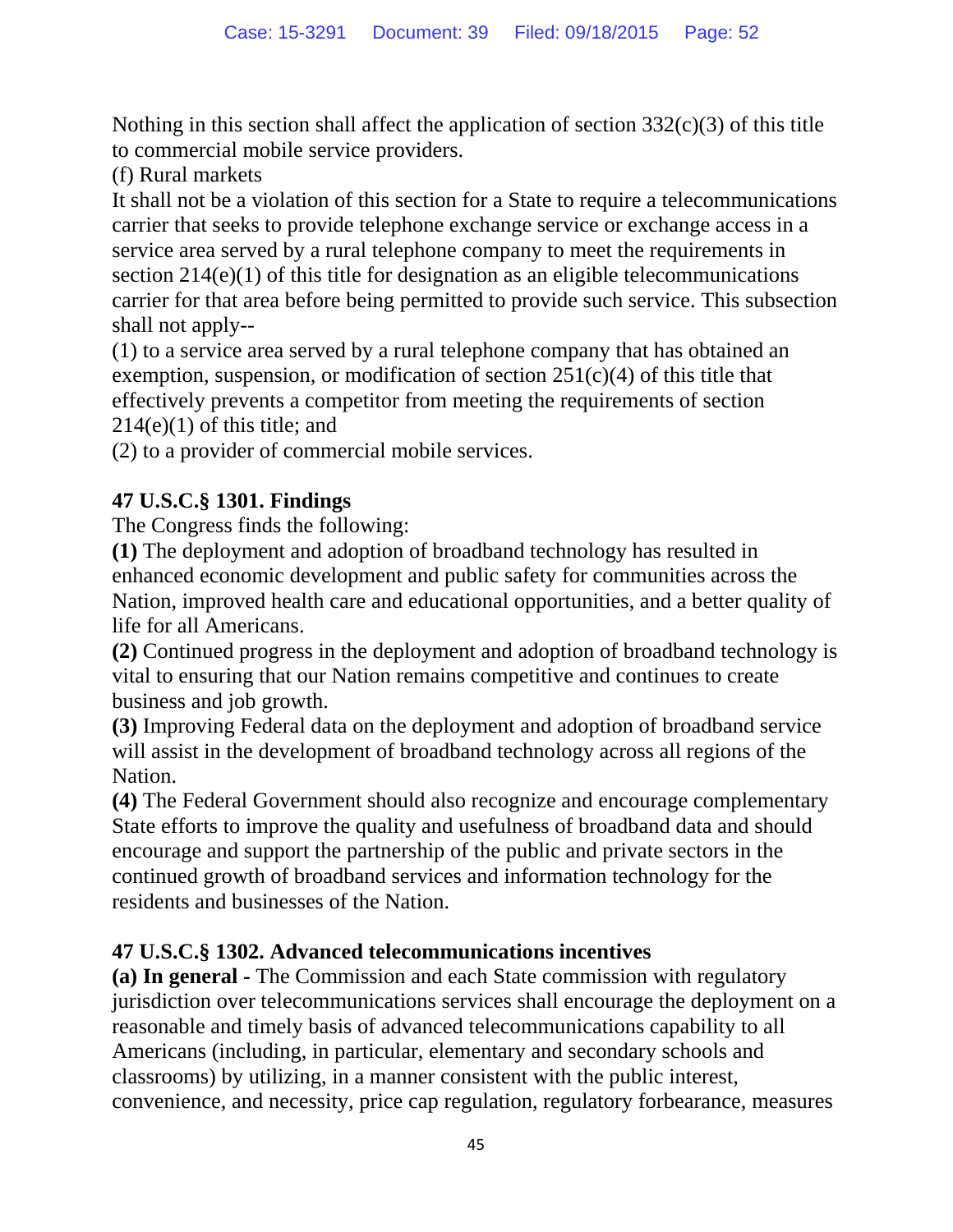that promote competition in the local telecommunications market, or other regulating methods that remove barriers to infrastructure investment.

**(b) Inquiry -** The Commission shall, within 30 months after February 8, 1996, and annually thereafter, initiate a notice of inquiry concerning the availability of advanced telecommunications capability to all Americans (including, in particular, elementary and secondary schools and classrooms) and shall complete the inquiry within 180 days after its initiation. In the inquiry, the Commission shall determine whether advanced telecommunications capability is being deployed to all Americans in a reasonable and timely fashion. If the Commission's determination is negative, it shall take immediate action to accelerate deployment of such capability by removing barriers to infrastructure investment and by promoting competition in the telecommunications market.

**(c) Demographic information for unserved areas -** As part of the inquiry required by subsection (b), the Commission shall compile a list of geographical areas that are not served by any provider of advanced telecommunications capability (as defined by subsection  $(d)(1)$ ) 1 and to the extent that data from the Census Bureau is available, determine, for each such unserved area- **(1)** the population; **(2)** the population density; and **(3)** the average per capita income. **(d) Definitions** For purposes of this subsection:

**(1) Advanced telecommunications capability -** The term "advanced telecommunications capability" is defined, without regard to any transmission media or technology, as high-speed, switched, broadband telecommuni-cations capability that enables users to originate and receive high-quality voice, data, graphics, and video telecommunications using any technology.

**(2) Elementary and secondary schools -** The term "elementary and secondary schools" means elementary and secondary schools, as defined in section 7801 of title 20.